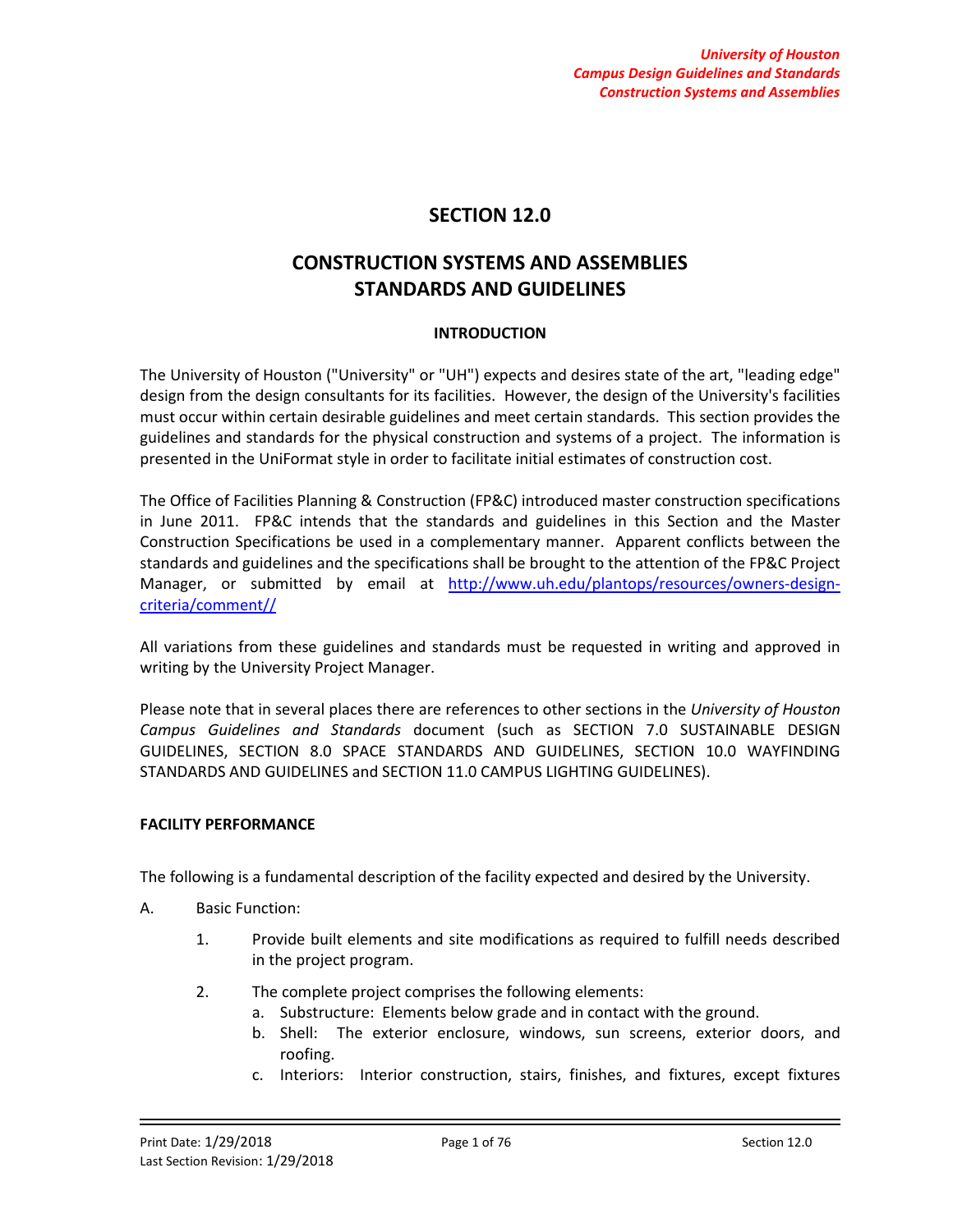associated with services and specialized equipment.

- d. Services: Mechanized, artificial, automatic, and unattended means of supply, distribution, transport, removal, disposal, protection, control, and communication.
- e. Equipment and Furnishings: Fixed and movable elements operated or used by occupants in the functioning of the project.
- f. Site work: Modifications to the site, site improvements, and utilities.
- 3. Code: Make all portions of the project comply with "the code". The code referred to herein consists of all applicable local, state, and federal regulations.
	- a. City of Houston review and permit is not required for projects on Universityowned property. The University of Houston (State of Texas) is a sovereign authority. However, the design consultants will perform their work and design the project so that it would pass a City of Houston code review for permitting if submitted for such a review.
	- b. Criteria Documents: In addition to specific regulatory requirements, the following documents are also incorporated into the definition of "the code" for the purposes of this project. Except for administrative provisions contained therein, where referenced, the role of the code official described in the document will be performed by the University through the University of Houston System's ("System" or "UHS") Facilities Planning and Construction office ("FP&C").
	- c. Regulatory Documents:
		- i. City of Houston building, plumbing, mechanical and electrical codes (each has local amendments). Current versions are: 2012 IBC, 2012 Uniform Mechanical and Plumbing Codes, and 20**17** National Electrical Code. The University uses NFPA Uniform Fire Code **(MAPP 07.02.01).**
		- ii. City of Houston construction standards for streets, storm and sanitary sewers
		- iii. National Fire Protection Association Life Safety Code 101, **2015**, with NFPA-72-**2015**. *Note: this edition is mandated by the State of Texas and has numerous referenced publications. Attention is specifically drawn to the recent inclusion of NFPA 241-2013.*

*The UH Fire Marshal's office is the officially designated Authority Having Jurisdiction (AHJ) over all Fire and Life safety-related issues. These are typically covered by NFPA or OSHA standards, as well as some municipal standards related to Houston Fire Department requirements.*

- iv. Texas Accessibility Standards and the Americans with Disabilities Act (ADA) Standards for Accessible Design; where standards disagree, the most stringent criteria shall be met.
- v. Recognized design and construction standards such as National Electrical Code (NEC), American Society of Heating, Refrigeration, and Air Conditioning Engineers (ASHRAE), American Remodelers Institute (ART), Sheet Metal and Air Conditioning National Association (SMACNA), American Concrete Institute (ACI), Portland Cement Association (PCA), etc.
- vi. Campus Design Guidelines and Standards. *Note*: *the technical standards included in this document may exceed those established in the codes*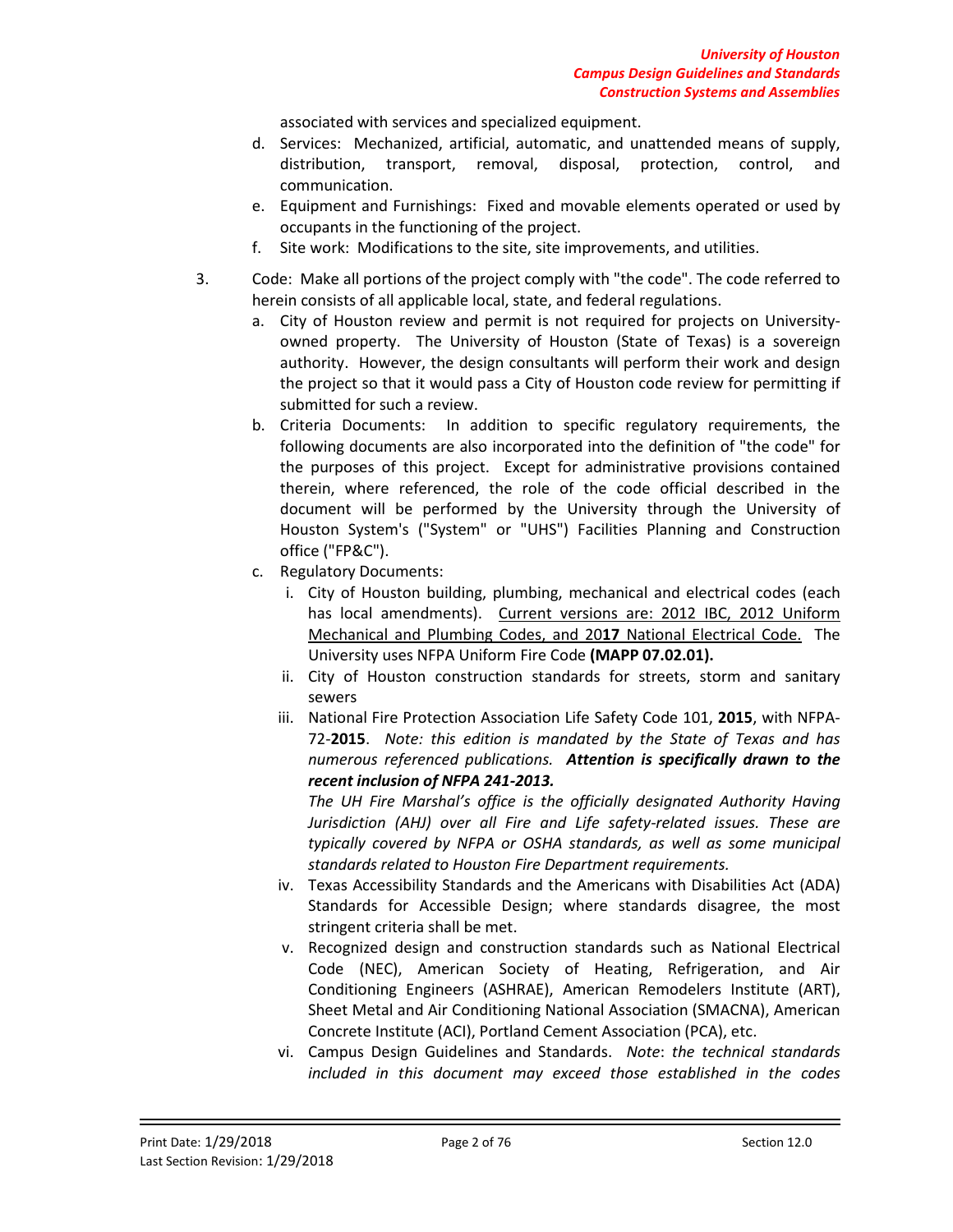*referenced above.--*

- vii. State Energy Conservation Office Standards; ASHRAE/IESNA Standard 90.1- 2013 with COH amendments; 2015 IECC with amendments
- d. Where more than one code addresses the same subject, the more stringent code shall apply.
- B. Amenity and Comfort
	- 1. Thermal Performance: Design and construct to provide comfortable interior environment in accordance with the code and the following:
		- a. Summer Interior Design Conditions:
			- 1) Daytime Set point: 72° F.
			- 2) Interior Relative Humidity: 50%, maximum.
		- b. Winter Interior Design Conditions:
			- 1) Daytime Set point: 72° F.
		- c. Outside Air Design Conditions:
			- 1) Summer Outside Air Design Temperature: 95° F dry-bulb; 78° F wet-bulb.
			- 2) Winter Outside Air Design Temperature: 20° F dry-bulb. (target)
		- d. Energy Design Wind Speed: 25 mph (40 km/h).
- C. Health and Safety:
	- 1. Prevention of Accidental Injury: Design as required by code.
		- a. Safety Glazing: Provide in locations required by code, glazed areas subject to human impact, glazed areas at grade, and doors.
	- 2. Flooding Hazard: Design to prevent harm to occupants or damage to structure, service, and contents due to flooding by rising water from Brays Bayou and to overland flow from the watershed above the campus.
		- a. Establish a "Project First Floor Elevation" on upstream side of site, which must be approved by FP&C. Refer to Section A1000.
		- b. Do not provide enclosed interior spaces below Project First Floor Elevation except where existing conditions require such space to connect to existing tunnels, as determined by FP&C.
		- c. Do not provide new tunnels except where existing conditions require such construction, as determined by FP&C.
		- d. Where a tunnel has been determined to be necessary, provide watertight structural separation of utility tunnel from connection to building below first floor level. Where personnel door is required through the separation, provide a watertight structural steel ship's hatch with linked battens at each side so the door may be opened or secured from either side.
		- e. Provide flood protection levees or walls at Project First Floor Elevation around all openings into building at grade that are below the Project First Floor Elevation, and outside of the building line, should such openings be determined to be necessary by FP&C.
		- f. Provide back flow preventing valves in all storm and sanitary sewer lines (both force and gravity) at building line. Provide access for easy maintenance of the valves.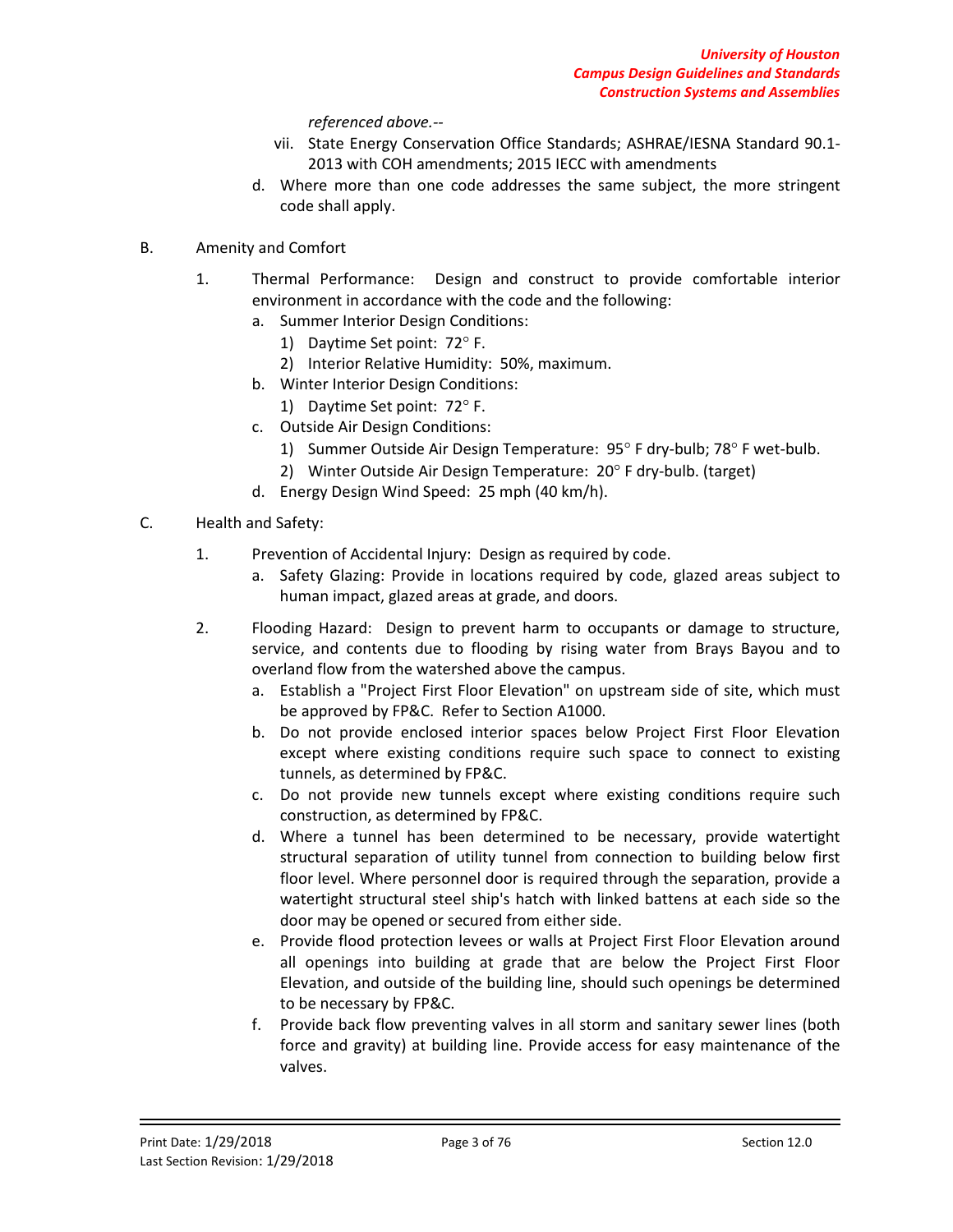- 3. Lightning Hazard: Design to prevent damage to occupants, structure, services, and contents due to lightning strikes.
	- a. Provide protection equivalent to that specified in NFPA 780 (current edition) Supplementary strike termination devices, ground conductors, and grounding electrodes are required only where the integral portions of the structure cannot perform those functions.
	- b. Ground Resistance Measurement Methods: As described in NFPA 780 (current edition), Appendix I, or IEEE 81 (current edition).
	- c. Commissioning: Perform continuity tests for grounding conductors, equipotential bonding of other systems, and ground terminals; ground resistance test for each ground terminal, or equivalent taking into account related grounding systems.
- 4. Health Hazards:
	- a. Design to prevent growth of fungus, mold, and bacteria on surfaces and in concealed spaces.
	- b. Hazardous Construction Materials: Design and construct to comply with the requirements of the code.
	- c. Indoor Air Quality: Design and construct to comply with the code and the following: Acceptable air quality as defined by ANSI/ASHRAE 62 (current edition). Carbon dioxide monitors and controls shall be installed in all large common spaces (seating more than 50 persons): student lounges, multipurpose rooms, classrooms and auditoria.
	- d. Commissioning: Field measure outside and supply air quantities for each space and its associated air handler.
	- e. Licensed architect shall provide written and sealed/stamped verification that all included specified materials are asbestos free.

Refer to SECTION 7.0 SUSTAINABLE DESIGN GUIDELINES

- 5. Physical Security: In addition to any provisions that may be required by law or code, design and construct both exterior and interior spaces to incorporate accepted principles of crime prevention through environmental design (CPTED), using natural (as opposed to technological) methods of providing surveillance, access control, and territorial reinforcement wherever possible.
	- a. Definition of Elements at Ground Level: For purposes of physical security, any element within 20 feet (6 m) of the ground, grade, or adjacent paving.
	- b. Security Zones:
		- i. Public Access Zone: That area to which the public has free access, including public corridors, grounds, and parking lots.
		- ii. Reception Zone: The area to which the general public has access but beyond which access is restricted at all times.
		- iii. Operations Zone: The area to which only employees and visitors with a legitimate reason to be there have access.
		- iv. Secure Zone: The area to which access is always controlled and which is monitored continuously.
	- c. See other Guidelines Sections for additional requirements.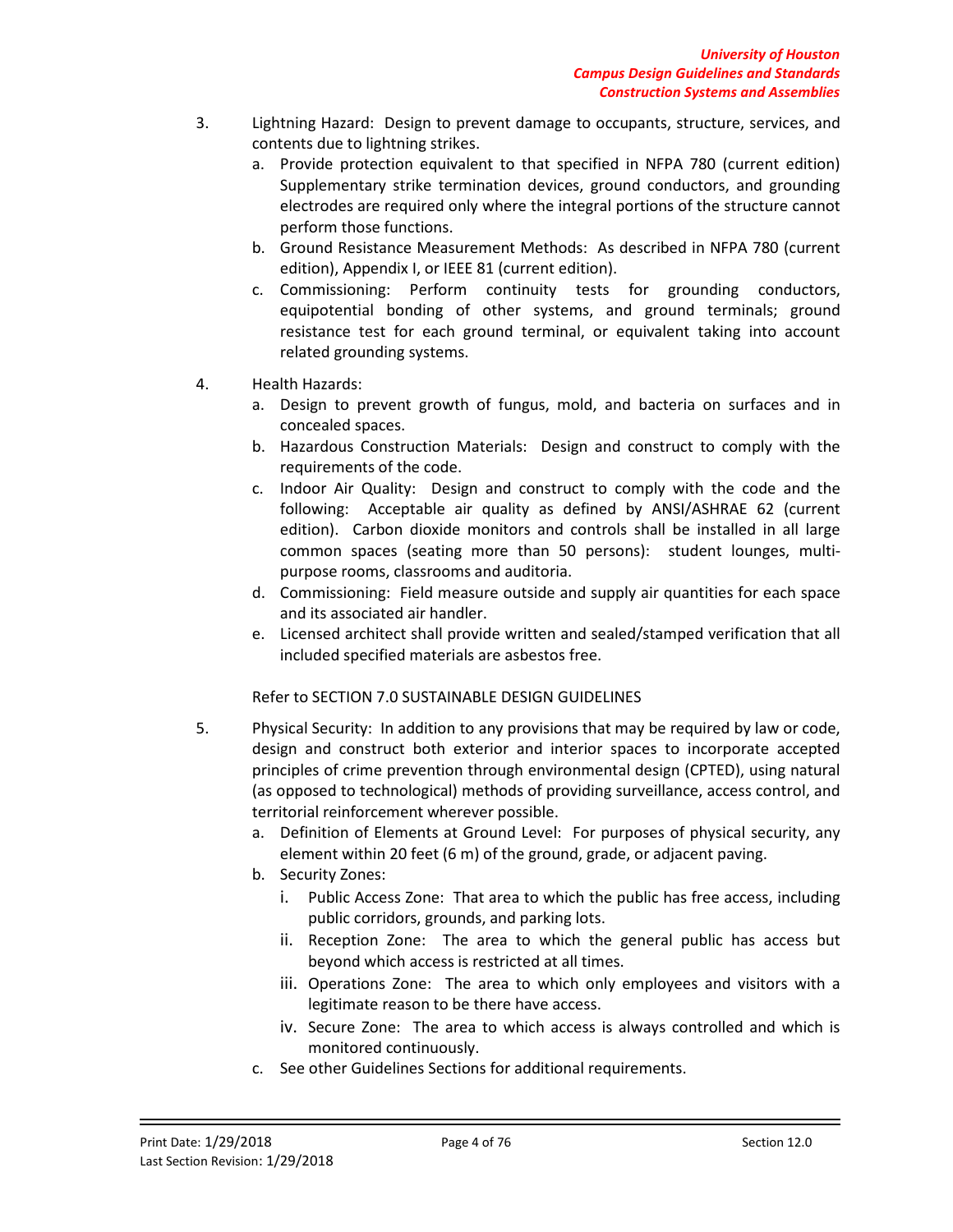### Refer to SECTION 11.0 CAMPUS LIGHTING DESIGN GUIDELINES

6. Electrically-Operated Equipment and Appliances: UL listed for application or purpose to which they are put; suitable for wet locations listing for exterior use.

# D. Durability

- 1. Expected Service Life Span: Expected functional service life of the built portions of this project is **50 years minimum**, unless otherwise indicated in the project program.
	- a. Service life spans of individual elements that differ from the overall project life span are defined in other Sections.

| <b>Foundation and Structure</b><br>Roofing | 50 years minimum<br>20 years minimum                                           |
|--------------------------------------------|--------------------------------------------------------------------------------|
| <b>Exterior Cladding</b>                   | approved hardware                                                              |
| 35 years minimum                           |                                                                                |
|                                            | Note: Brick, Metal Curtain Wall, Glass Curtain Wall, Precast Panels, and Stone |
| Veneer meet this minimum.                  |                                                                                |
| <b>Exterior Windows</b>                    | 30 years minimum                                                               |
| <b>Exterior Doors</b>                      | 25 years minimum                                                               |
| Plumbing, Site                             | 50 years (can last longer)                                                     |
| Plumbing, Domestic                         | 30 years minimum                                                               |
| Sprinkler System                           | 25 years minimum                                                               |
| <b>HVAC</b>                                | 25 years minimum                                                               |
| <b>Electrical Service</b>                  | 40 years minimum                                                               |

- 2. Flood Resistance: The project is expected to stand fully operational in 3 feet of flood water as measured above the lowest first floor level allowed by code on the upstream side of the site. Refer to Section A1000.
	- a. At interiors below the Project First Floor Elevation, where determined to be necessary, provide interior construction and fixtures that are inherently water resistant.

### E. Operation and Maintenance:

- 1. Space Efficiency: Minimize floor area required while providing specified spaces and space relationships, plus circulation and services areas required for functions.
- 2. Energy Efficiency: Minimize energy consumption while providing function, amenity, and comfort specified. Refer to SECTION 7.0 SUSTAINABLE DESIGN GUIDELINES.
	- a. All new construction or major renovation projects undertaken by state agencies and state supported institutions of higher education must comply with the State Energy Conservation Design Standards (Texas Administrative Code Title 34, Part I, Chapter 19, Subchapter C. Rule §§ 19.31-19.34), (Statutory Reference: Texas Government Code, § 447.004), (effective June 20, 2003) and applicable provisions of ASHRAE 90.1-2013.
	- b. A major renovation project is defined as a renovation or improvement that affects the energy or water use of the facility. For instance, a lighting project that requires engineering drawings would require certification, replacing lamps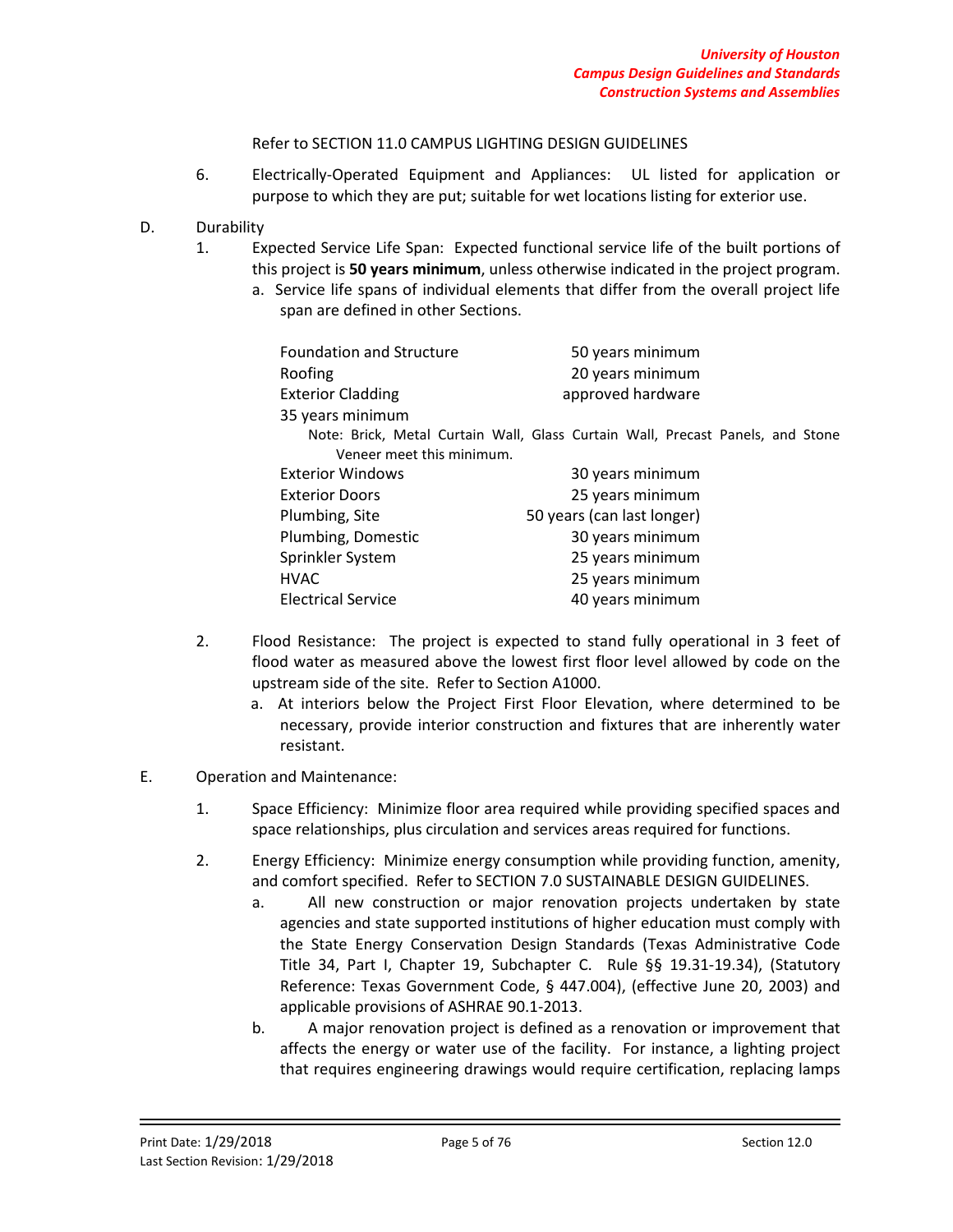would not.

- c. Standard for public low rise residential buildings: the energy conservation design standard of the International Energy Code Council as published in the International Energy Conservation Code (current adopted version).
- d. Certification: State agencies and state-supported Institutions of Higher Education must require that the design architect or engineer certify that the project complies with the Energy Conservation Design Standard and submit a copy of that certification to SECO prior to construction. The certification form can be found on the State Energy Conservation Office website, http://www.seco.cpa.state.tx.us/.
- 3. Water Consumption: Minimize water consumption. Refer to SECTION 7.0 SUSTAINABLE DESIGN GUIDELINES.
- 4. Waste (Trash/Rubbish) Removal: Refer to Master Specification 017300 and 017700.
- 5. Ease of Operation: Provide facility, equipment, and systems that are easily operated by personnel with little prior training for the specific activities.
	- a. Minimize the need for specialized training in operation of specific equipment or systems; identify all equipment and systems for which the manufacturer recommends or provides training programs.
	- b. Train University personnel in operation of equipment and systems.
- 6. Ease of Maintenance: Minimize the amount of maintenance required.
- 7. Ease of Repair: Elements that do not meet the specified requirements for ease of repair may be used, provided they meet the specified requirements for ease of replacement of elements not required to have service life span equal to that specified for the project as a whole; the service life expectancy analysis and life cycle cost substantiation specified for service life are provided; and University acceptance is granted.
- 8. Allowance for Changes in Occupancy and Arrangement:
	- a. Office Spaces: Design for churn of less than 15 percent, requiring only occasional minor changes to individual workplaces or relocation of staff.
- 9. Awareness of Long Lead Items: Many fire suppression devices are long lead items. The length to procure these items must be recognized within the project schedule. Building graphics and fire sprinkler system plumbing also have long lead items, and should be treated similarly.
- 10. Maintenance Materials: Attic stock requirements for finish and material items (such as paint, flooring, wall covering, restroom and door hardware, or other items that require specific color, pattern, or stylistic match) shall be as defined in individual Section 12 subcategories and Master Specifications documents. If not defined, attic stock quantity shall generally be 5% and in no case more than 5%. Replacement stock, that is, only non-standard items that are location specific, may be included in major construction projects in quantities of 1-2 %.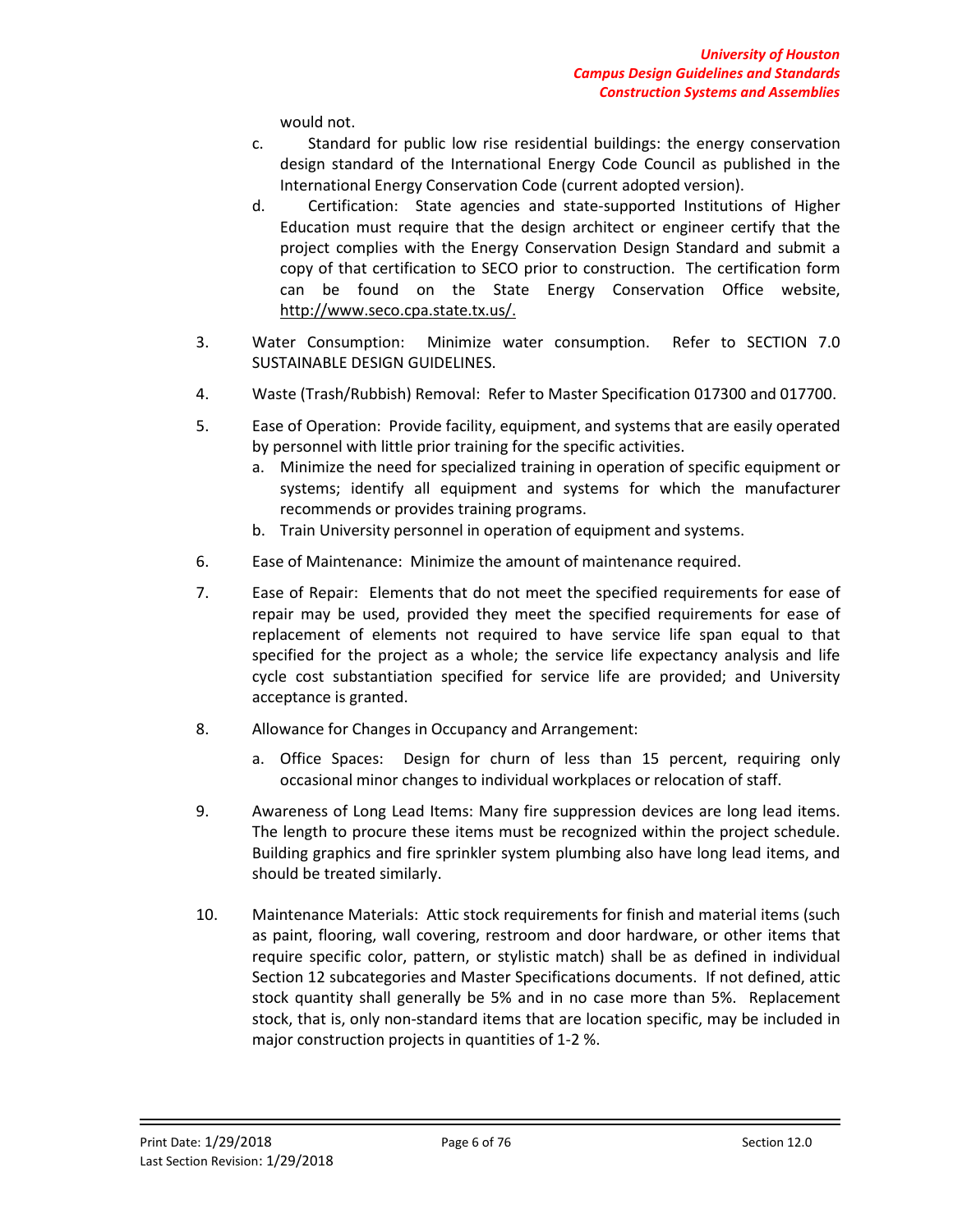- a. A Maintenance/Replacement Materials (Attic stock) submittal shall be included with other required project submittals. See Master Construction Specifications Form 00 60 00 ASF.
- b. No paint, adhesive or chemical attic stock will be permitted. Contractor shall provide the final paint schedule in PDF format and in paper format with paint chips attached. Contractor shall also provide a list of sealers and stains used on floors, tiles, and wood surfaces in PDF format and in paper format.
- c. No light bulb attic stock will be accepted unless specialty light bulbs have been installed.
- d. No left over parts like j-boxes, conduits, ceiling grids, etc. will be accepted.
- e. Acceptable attic stock items are listed in Master Construction Specifications Form 00 60 00 ASF.
- f. The percentage of attic stock to be supplied should be discussed with the FM supervisor of the zone in which the project is located as soon as the attic stock room size is known.

### **ELEMENT A**

### **SUBSTRUCTURE**

### **A10 FOUNDATIONS**

# A1000 GENERAL

1. To ensure the proper "Project First Floor Elevation", the design consultant is requested to set the floor elevation from interpretations of the existing and proposed finish grades and contours, after confirming proper drainage around the building, and referring to the applicable code. The design consultant is then directed to increase that floor elevation one foot to establish the "Project First Floor Elevation." In no instance shall the finished floor be less than one foot above the 100-year flood plain as established by TSARP. FP&C shall approve the Project First Floor Elevation.

# A1010 STANDARD FOUNDATIONS

- 1. For occupied space at grade level, provide a structural slab over a void of sufficient depth to prevent expansion of earth resulting in pressure on the bottom of the slab. Provide precast soil retainer at perimeter grade beams to prevent soil intrusion. Apply concrete damp proofing to mitigate water vapor penetration. Exterior stairs and ramps for building occupants (not for maintenance purposes) shall also be structural slabs.
- 2. FP&C has traditionally required an accessible crawl space under portions of buildings where ongoing access to plumbing or other below grade systems may be required, such as at kitchens. The crawl space characteristics are a two (2)-inches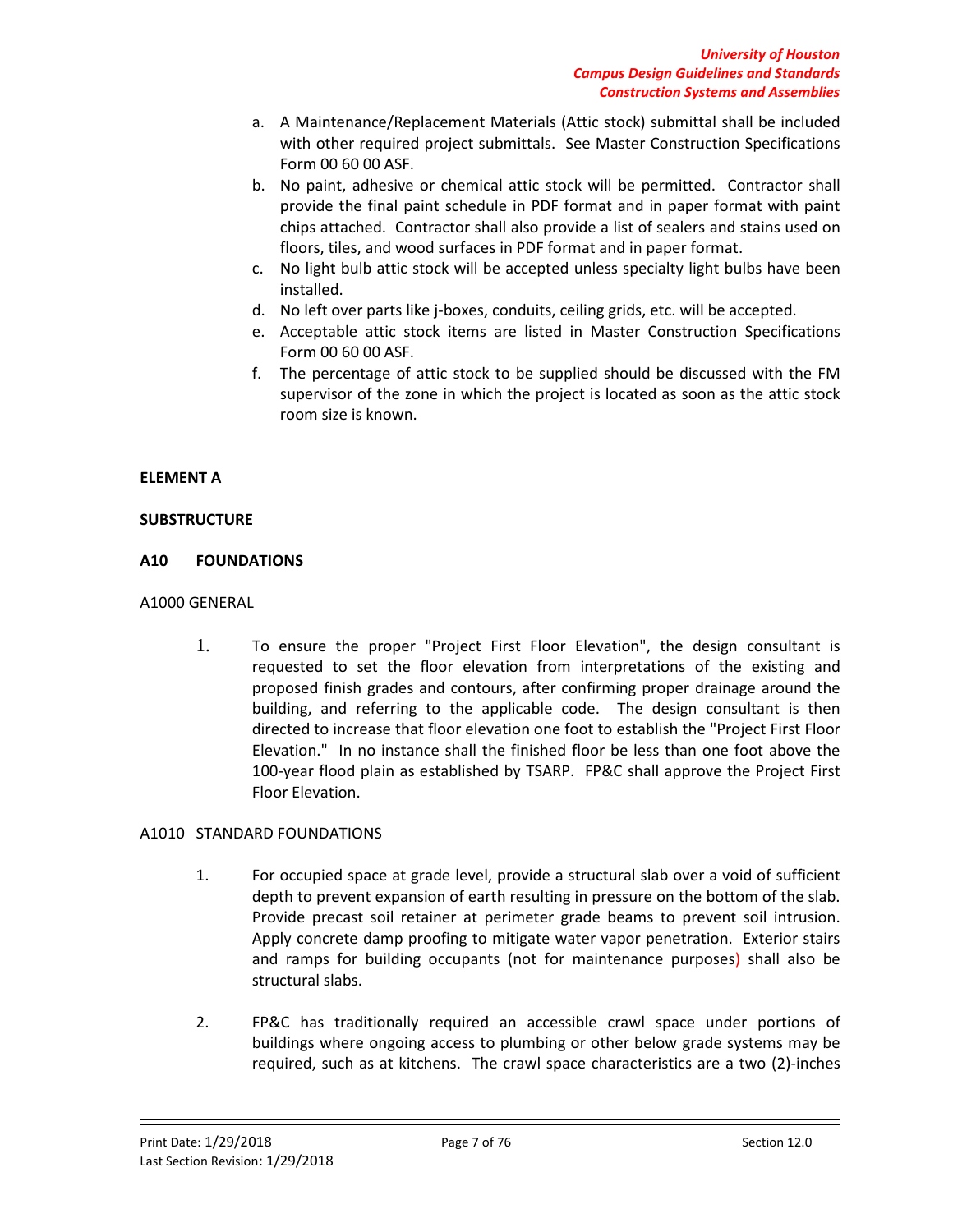#### *University of Houston Campus Design Guidelines and Standards Construction Systems and Assemblies*

thick, 2500 psi un-reinforced mud slab, properly sloped and drained; with lighting and ventilation. Minimum clearance shall be established by the Facility Authority but shall in no case be less than three (3)-feet minimum clear dimension Crawl spaces shall have damp proofing at bottom of slab to mitigate water vapor penetration. The geotechnical engineer on the Project shall advise whether a crawl space may be included on a project.

### A1020 SPECIAL FOUNDATIONS [NOT USED]

#### A1030 STANDARD SLAB ON GRADE

1. Non-structural slabs on grade may be utilized with FP&C approval in basements, maintenance/storage buildings, parking garages and other outdoor structures. All other non-structural slabs may only be used upon advisement of a licensed geotechnical engineer and with the approval of FP&C. Only FP&C will make these determinations on a project-by-project basis. For non-structural slabs on grades at conditioned spaces, a minimum 15mil ASTM E 1745, Class A vapor barrier shall be utilized.

#### A20 BASEMENT CONSTRUCTION: NOT ALLOWED

#### A2000 GENERAL

1. Basement construction, tunnels, and related slabs on grade are generally not allowed for new construction. There are existing basements and utility tunnels on the campus, and new projects may of necessity have to connect to these existing facilities. Only FP&C will determine these exceptions on a project-by-project basis. When such an exception is allowed, the new construction must safely stand alone in a flooding condition.

# A2010 BASEMENT EXCAVATION

1. **Basements for habitation, storage, mechanical or electrical equipment are not allowed.** Utility tunnels and utility access basements will be approved by FP&C only as determined to be necessary by existing conditions.

#### A2020 BASEMENT WALLS

- 1. **Where basements are allowed,** provide all basement walls with waterproofing, protection board, drainage materials, French drains and geo-tech fabric.
- 2. **Where tunnels are allowed,** provide all tunnels with basement wall construction and floor slabs sloped for positive drainage to sump pits with pumps.

#### **ELEMENT B**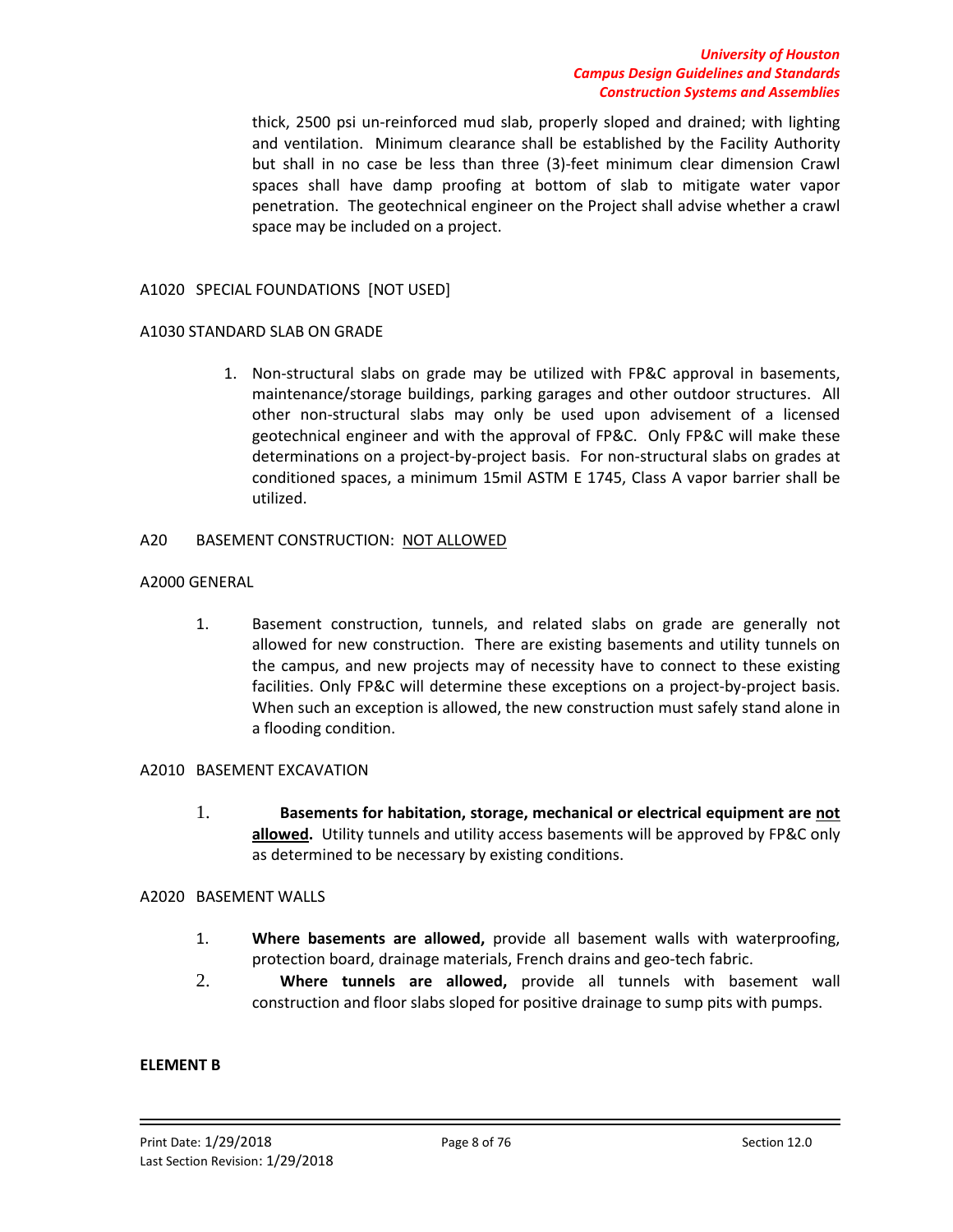**SHELL**

#### **B10 SUPERSTRUCTURE**

#### B1000 GENERAL

1 Due to the characteristics of the energy source of powder-actuated fasteners, these tools pose potential health and safety hazards to the worker and the work area. The University of Houston prohibits the use of powder-actuated fasteners on new construction or renovation projects.

#### B1010 FLOOR CONSTRUCTION

1. Design floor structures on all major buildings to carry a minimum live load of 100lbs./s.f., unless greater is required by Code for a particular space function such as library shelving. This allows flexibility of future design when it may be renovated. Design floors to be sufficiently rigid to prevent objectionable vibration.

#### B1020 ROOF CONSTRUCTION

- 1. Traditional pitched roofs may be considered where appropriate to the building type, aesthetic design, and roof enclosure design. Refer to SECTION 5.0 ARCHITECTURAL DESIGN GUIDELINES.
- 2. Refer to section B3010 for low slope roof covering options.
- 3. Metal deck and concrete roof slabs for new buildings will be sloped by designing the pitch into the structural frame and not by using variable thickness insulation or other non structural assemblies. Design roof to slope from the center toward the exterior walls.
- 4. New construction minimum 1/4" per foot as per IBC requirements in any direction; this includes cross-slopes and crickets. Re-roof minimum IBC slope not required; zero slope variance.

### **B20 EXTERIOR ENCLOSURE. Refer to SECTION 5.0 ARCHITECTURAL GUIDELINES.**

B2000 GENERAL [NOT USED]

#### B2010 EXTERIOR WALLS

1. When selecting exterior building materials, obtain approval from FP&C prior to proceeding with development of details. Final approval of desired exterior materials and color must be approved by FP&C.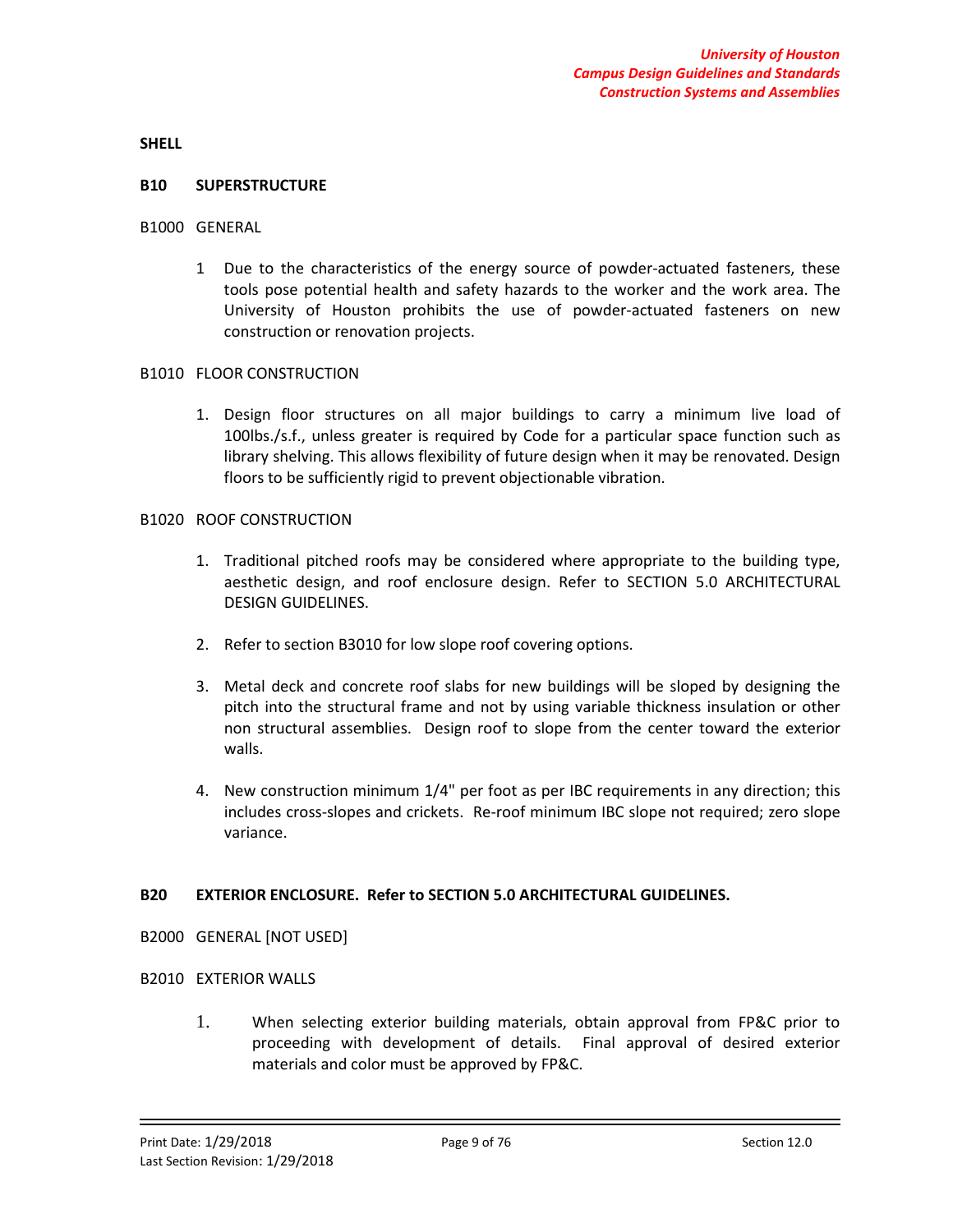- 2. Building design must comply with the latest ASHRAE 90.1 energy code. The design consultants are required to prepare and submit forms for compliance verification to Texas State Energy Conservation Office (SECO).
- 3. Choose low maintenance building materials; design for durability and to optimize material use.
- 4. Choose building materials with low embodied energy.
- 5. Exterior materials such as stucco, painted concrete, or colored porcelain are not allowed.
- 6. Per the Architectural Precast Concrete Sealant and Joint Guide, precast concrete panel joints shall have two sealant beads: a weather seal near the exterior face and an air/vapor barrier seal close to the interior face of the panel. The exterior weather barrier is designed to shed most of the water from the joint, and the interior air vapor seal is the demarcation line between outside and inside air pressure. Between the two joint sealants is an air cavity which must be vented and drained to the outside.

Air tightness of the air vapor barrier seal is critical, as is the sizing of the weather seal openings which govern the speed at which pressure equalization occurs. Pressure equalization must take place almost instantaneously for a joint to be effective.

Water in precast panel joints, either from penetration or condensation, should be drained from the joint by proper flashing or transverse sealant bead installations. The Guide advises using these flashing details as dampers to avoid vertical movement of the air in the joint chamber caused by wind, outside air turbulence and stack effect. Flashings using the sealant should be installed at regularly spaced intervals along the height of vertical joints, usually near the junction of the horizontal and vertical joints at each floor level. Therefore, if any moisture does come out of the system, it will run down the face of the joint sealant and not over the face of the panels.

Panel configurations and joint sizes should permit a careful applicator to successfully install both the air/vapor seal and the weather barrier from the exterior. The normal positions of the backing and sealant are reversed for the interior air seal. (*Architectural Precast Concrete Sealant and Joint Guide, www.cpci.ca*)

### B2011 BRICK

1. Brick will be selected during project design and shall be specified in the bid documents.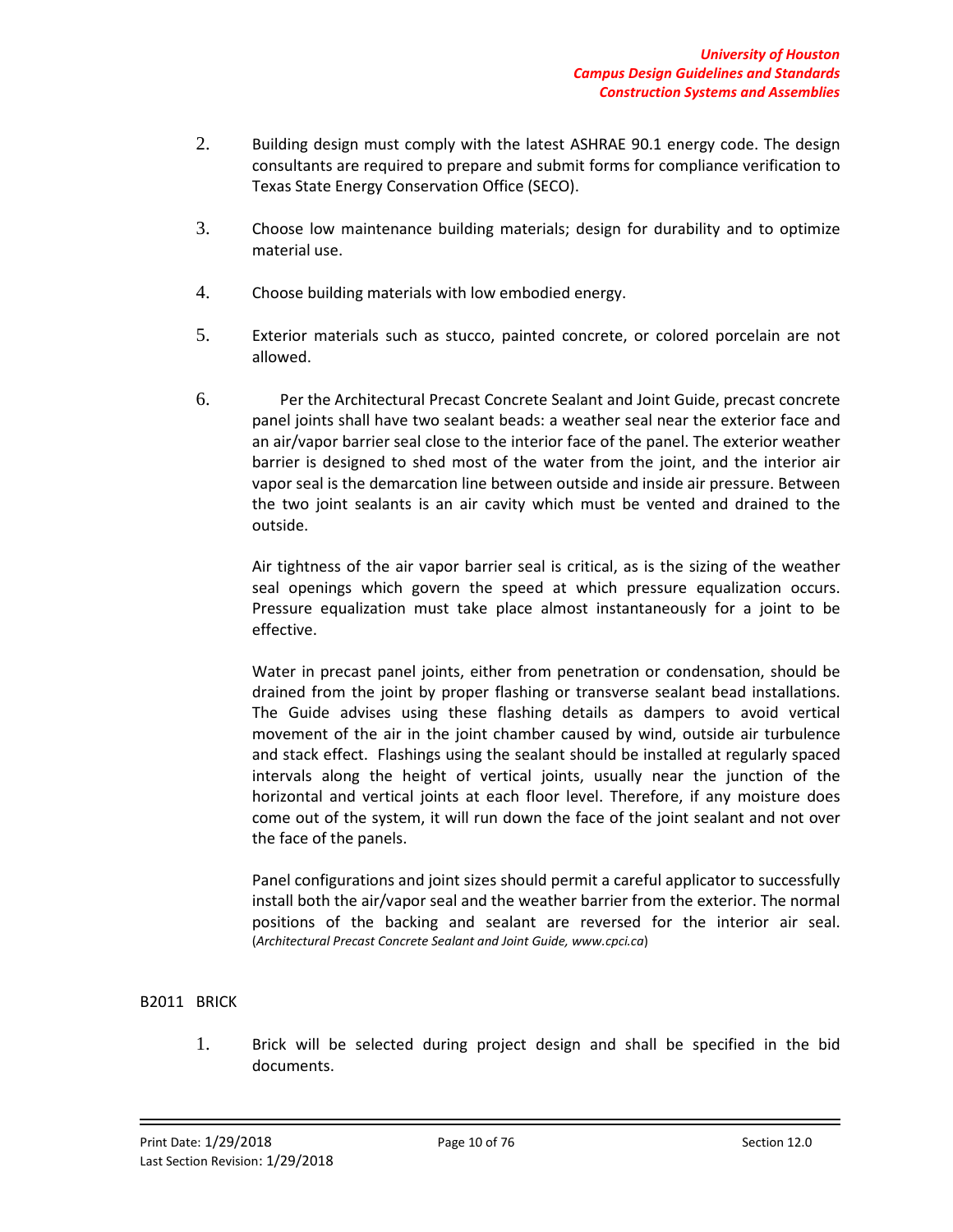- 2. The predominant brick color for use on the campus of University shall be buff (Acme PEP 30 dove gray w.k/s velour) as used at Calhoun Lofts, among other buildings.
- 3. The dark accent brick used at Calhoun Lofts, Acme DTP 153 Ebony with k/s velour may also be used as an accent on new buildings.
- 4. Other compatible brick choices with approval of FP&C/FM Core Team.
- B2012 STONE AND CAST STONE
	- 1. Cut stone shall be Cordova Cream Texas Limestone.
	- 2. Cast Stone shall be mixed thoroughly dry as follows: One (1) sack Atlas White Portland Cement with one (1) oz. of Lambert Bright Yellow Color. After blending the above, use the following mixture: Four (4) parts "Big Sandy" sand to one (1) part of blended cement color mixture.
	- 3. Stone should match stone on Ezekiel W. Cullen Building (west façade).
	- 4. Use stainless steel accessories for attachment.
	- 5. Use the Indiana Limestone Handbook as a detailing guide.

### B2013 CONCRETE MASONRY UNITS

- 1. Use bull nose type concrete masonry units at all edges and exterior corners.
- 2. Provide damp-proofing behind all masonry.
- 3. Use of CMU for elevator shafts, mechanical, pump rooms and service docks is encouraged.
- 4. Provide vertical reinforcing rod in solid grout at all corners, end conditions and jambs.
- 5. Provide joints at each side of pilasters; use flexible ties to connect one joint to the continuous wall.

### B2015 METAL PANELS [In Development]

### B2017 EXTERIOR GRAPHICS

- 1. Building name signage shall be inscribed or surface-mounted in accordance with SECTION 10.0 WAYFINDING.
- 1. Building name shall be illuminated in accordance with SECTION 11.0 LIGHTING DESIGN GUIDELINES. Exterior and internal illumination of signs shall be reviewed by the Campus Facilities Planning Committee.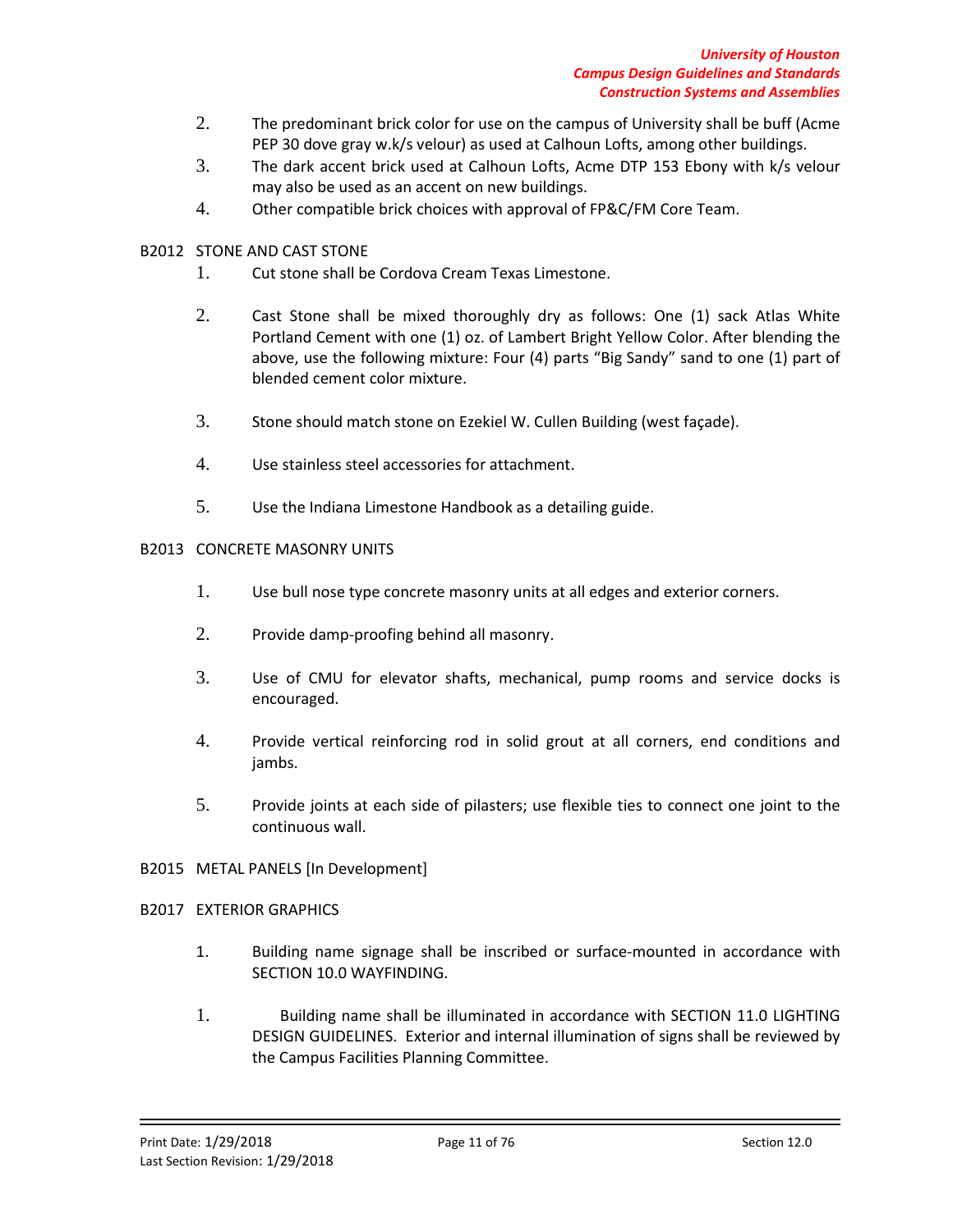- 2. Each building shall have its street number posted on the building where it is visible to emergency vehicles. The street number shall contrast with its background and shall be visible at nights and during all seasons.
- 3. Dedication plaques shall be of incised stone or cast metal in accordance with SECTION 10.1.4.

### B2020 EXTERIOR WINDOWS

Refer to SECTION 5.0 ARCHITECTURAL DESIGN GUIDELINES and SECTION 7.0 SUSTAINABLE DESIGN GUIDELINES.

- 1. Heads, jambs and sills of windows in walls shall be flashed and caulked or sealed during the window installation, prior to the placement of snap-on moldings or covers, to insure that concealed surfaces are properly sealed against the penetration of wind and water. All windows (including those with integral sill flashing) shall, subject to manufacturer's agreement, be installed above a sill pan with end dams. All windows should have drips at heads and sills.
- 2. If double-glazed windows are used, use thermal break aluminum window sections.
- 3. Projected, movable sash windows, casement type windows, and flush mounted windows are difficult to maintain watertight and their use is discouraged.
- 4. Design windows with maintenance in mind and include provisions for cleaning windows above third floor. Window washing and window replacement requirements need to be considered during design.
- 5. Skylights are discouraged. When they are approved, specify double-glazing, thermal breaks, interior gutters and insulated curbs.
	- 6. Windows shall have transparent low-e energy efficient double-glazing. Other energy efficient glass such as frit screened or lightly tinted may be used when necessary to meet energy codes and when approved by FP&C. Highly reflective glass shall not be used. Since the adoption of ASHRAE 90.1-2010, the most commonly specified window glass on campus has been Solarban 70XL. Note that projects contracted for design after June 1, 2016 will fall under ASHRAE 90.1-2013.

### B2021 SUN AND GLARE CONTROL

- 1. Exterior: protect all glazed areas on the southeast, south, southwest, and west facades from direct exposure to the sun during all seasons.
- 2. Interior: Vertical window blinds are not acceptable. Provide Mecho-Shade or Draper mechanically-operated shades at all windows in building envelope. Larger or inaccessible openings may require motorized operation. Contact FPC Project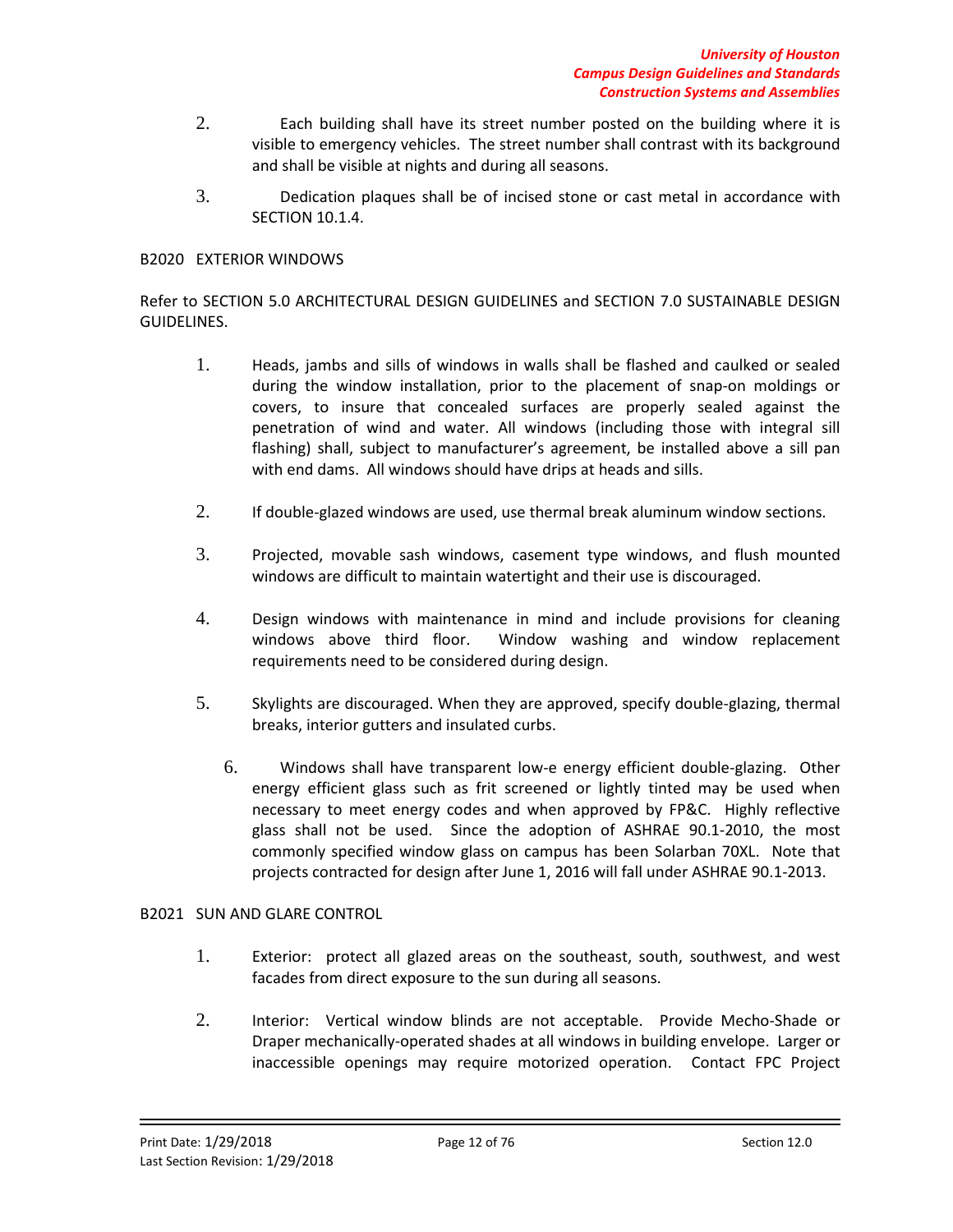Manager regarding shade color/texture/pattern. As shade width increases (typically over108 in.) reduce overall shade width by splitting one wide shade into two or more shades; or increase the tube diameter and add a horizontal batten for every roll width (72 in.- 98 in.).

As the shade height increases, combat the tendency for the shade edge to curl and wave by splitting the shade vertically into two or more shades; or increase the tube diameter and add a horizontal batten for every roll width (72 in.- 98 in.). Avoid adjacent direct downlighting and ventilating air on shade.

3. Provide mini-blinds or appropriate visual privacy treatment for offices, conference rooms and private spaces. Blinds must be lead-free.

# B2030 EXTERIOR DOORS

- a. Thresholds shall be no greater than 1/2" height and beveled. Use heavyduty thresholds with maximum anchorage.
- b. Use thresholds and weather stripping at exterior doors to prevent air and water infiltration. Rain Guards shall be used on any exterior application with less than a two-foot overhang above the door.
- 1. Doors and Frames
	- a. Exterior hollow metal doors are to be heavy duty galvanized, 18-gauge minimum with a 16 gauge minimum frame.
	- b. Snap-in frames are not permitted on exterior doors.
	- c. Exterior personnel doors shall not be larger than 7 feet high. Avoid use of single doors over 8 feet high and 3 feet wide.
	- d. All general use entrances require a vestibule. Protect exterior doors with overhangs.
	- e. All door glass and side-lights are to be laminated safety glass, except when wire glasses required in fire-rated doors and windows.
	- f. Coordinate finish of metal frames with hardware or adjacent metal (i.e. specify bronze thresholds and bronze finish closers, if metal frames have bronze finish).
	- g. Warning bars or cross mullions shall extend across all full height glazed areas. Meet requirement of "Model Safety Glazing Code" and "Consumer Product Safety Commission" and "Way Faring Guidelines".
	- h. Provide 1/8" clearance around all sides of doors.
	- i. All hardware shall conform and meet all ADA code requirements including installation.
	- j. Aluminum framed glazed entrance assemblies shall not be less than heavy-duty wide style to receive locksets or panic hardware. Custom styled doors with vision panels may be used. Locksets and/or panic devices shall be at conventional height and are not permitted in bottom rails. Frameless glass doors are not allowed.
	- k. Custom finishes on doorframes are not allowed.
	- l. Single Point Latching is highly preferred.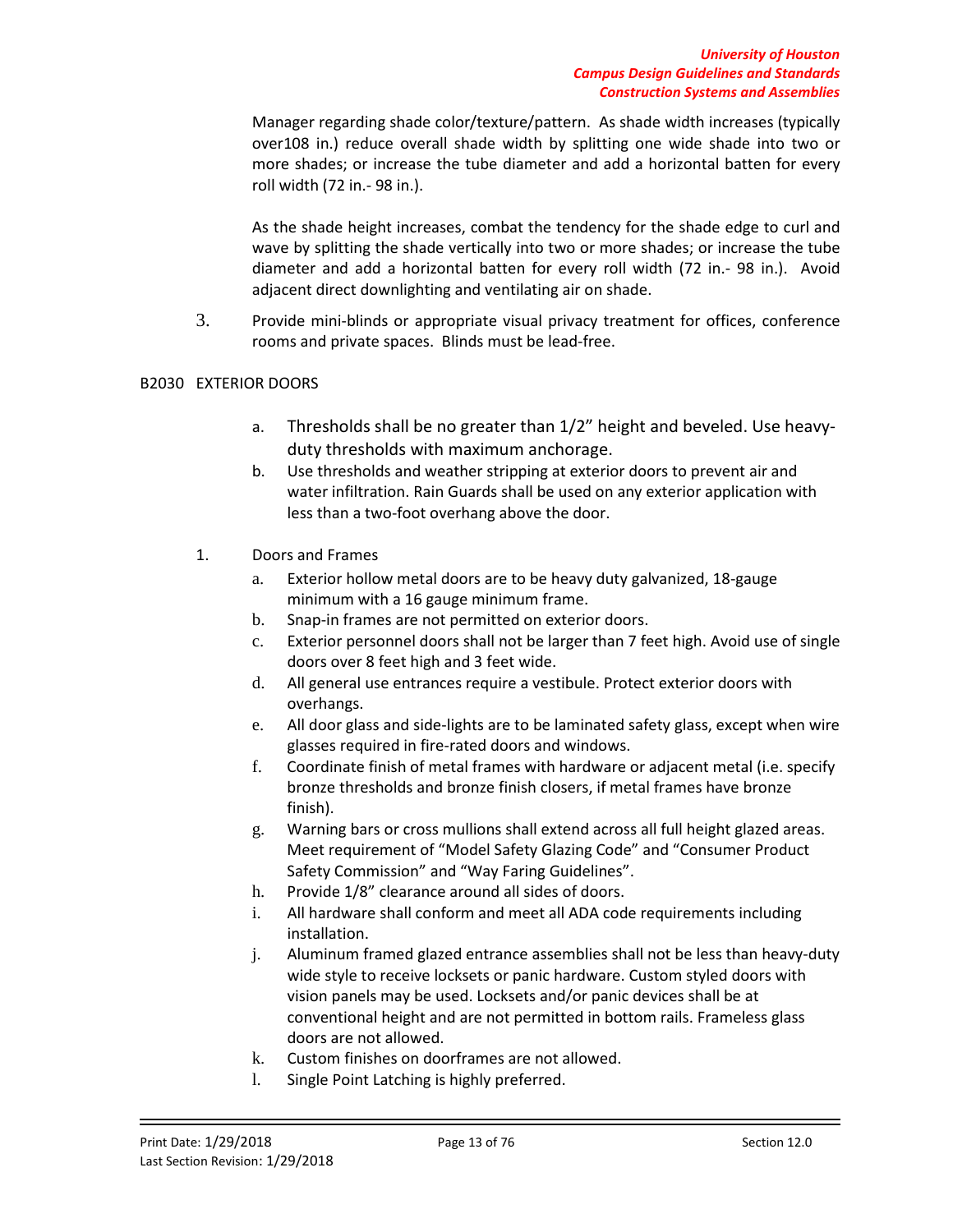- 2. Testing
	- a. Ensure that windows, doors and louvers are designed for adequate wind loading and velocity pressures per code.
	- b. All doors shall be tested for ADA Compliance.
	- c. All doors shall be tested and adjusted following any air balancing.

### 3. Mullions

- a. Removable center mullions most commonly used on campus need to be approved by FP&C. Where approved, use key cylinder "Best 7-pin" lockable mullion.
- b. Key to Mullion will be issued to select persons who oversee the building and insure that the mullion is replaced once removal is needed.

### B2031 EXTERIOR DOOR HARDWARE

- 1. Thresholds
	- a. Use thresholds and weather stripping at exterior doors to prevent air and water infiltration. Rain Guards shall be used on any exterior application with less than a two-foot overhang above the door.
- 2. Approval Procedures
	- a. All deviations from these guidelines must be requested in writing and approved by the Assistant VC/VP, Public Safety and Security including the UH Access Control Shop.
	- b. Final keying will be coordinated and approved by the UH Access Control Shop. UH DPS must approve card access system.
- 3. Cores Existing Renovations
	- a. Lock cylinders to accept Best Access Systems 7-pin IC cores—American type only. Contractor must provide construction cores. Door and mortise locks shall be Sargent 8200 Series.
- 4. Core New Build-Out
	- a. Provide keyed brass construction cores and keys during the construction period. Construction control and operating keys and core shall not be part of the Owner's permanent keying system or furnished in the same keyway (or key section) as the Owner's permanent keying system. Permanent cores and keys (prepared according to the accepted keying schedule) will be furnished to the Owner.

b. Provide Cylinders with removable and interchangeable core system: BEST CORMAX Patented 7-pin system. Provide endurance, attack resistance, and harsh environment key system protected by US utility patent 7,681,425 (expiration May 2027), which has controlled distribution through Stanley and/or its Authorized Distributors and requires authorization through Stanley Patented Masterkey System Security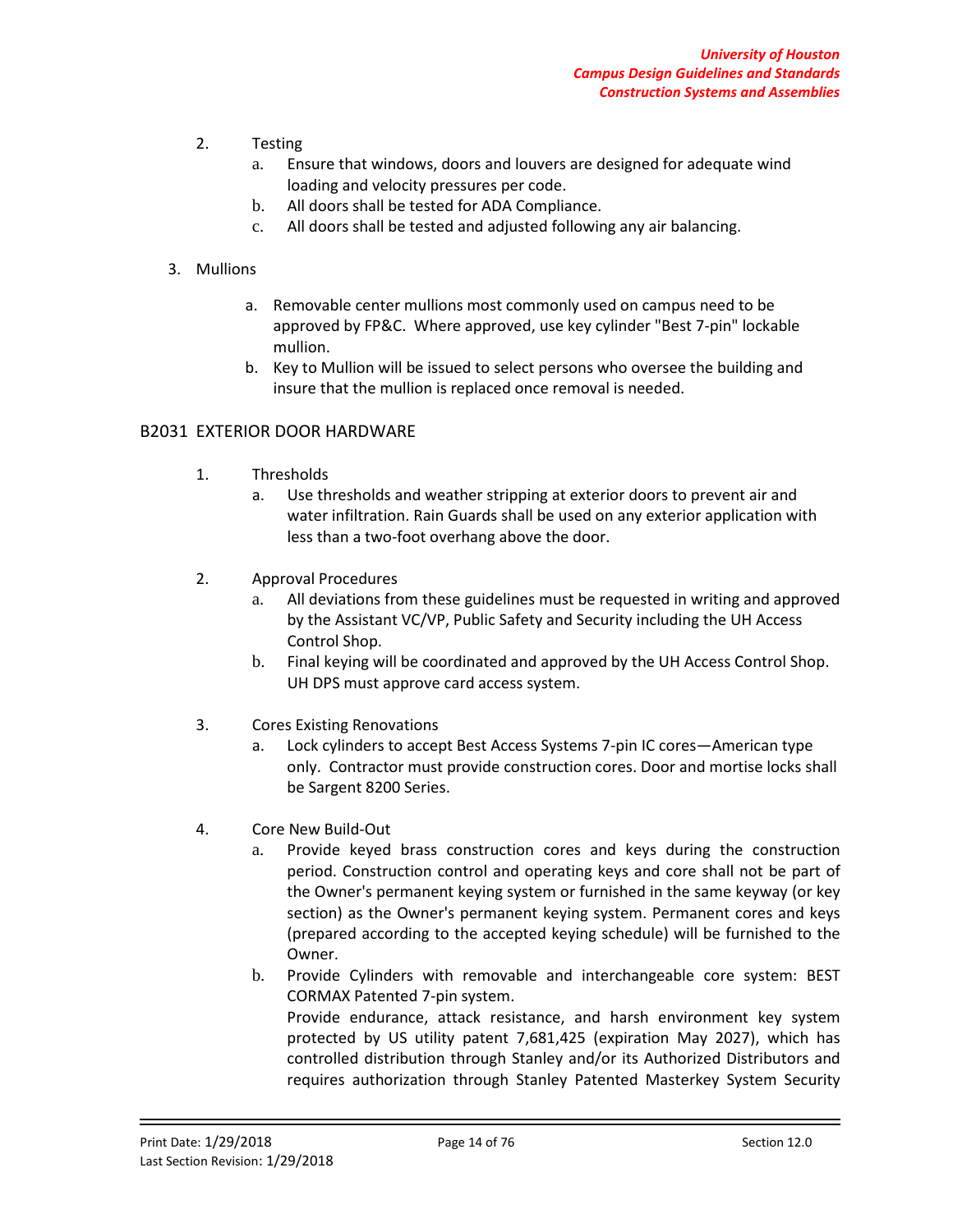Authorization Form for sales and shipment of Stanley patented cores to individuals noted on the form. Patent is inclusive of cores certified to meet the security, safety, and reliability requirements of BHMA A156.5 Grade 1, and are compatible with all existing SFIC interchangeable core housings, eliminating the need for new or modified locksets.

- c. Provide individually capped core pin chambers to minimize re-pinning labor.
- d. Provide Permanent keys and cores stamped with the applicable key mark for identification. These visual key control marks or codes will not include the actual key cuts. Permanent keys will also be stamped "Do Not Duplicate".
- e. Transmit Grand Masterkeys, Masterkeys and other Security keys to Owner by Registered Mail, return receipt requested. No other means of transmission will be permitted.
- f. Furnish Nickel silver keys and steel clips to ensure long and reliable operation.
- g. Furnish keys in the following quantities:
	- i. 1 each Grand Masterkeys
	- ii. 1 each Masterkeys
	- iii. 1 each Change keys each keyed core
	- iv. 15 each Construction masterkeys
	- v. 1 each Control keys
- h. The Owner, or the Owner's agent, will install permanent cores and return the construction cores to the Hardware Supplier. Construction cores and keys remain the property of the Hardware Supplier.
- i. Keying Schedule: a keying meeting, with the Owner and the Best Keying Specialist shall take place after the hardware supplier has ordered the keyed cylinders and locks. The Owner will verify the lock and exit devices are functionally correct and the keying complies with project requirements. The Mfg. will furnish three typed copies of keying schedule to the Owner.
- j. On renovation projects, the University of Houston Access Control Shop will determine keyway requirements for lock cylinders. Removal of existing cores shall be requested by a recoverable cost work request (https://accessuh.uh.edu/index.php). Existing University cores will be removed and set aside, and vendor supplied construction cores maybe installed by vendor, unless work in being completed by in-house workers which the UH Access Control shop will provide and install construction cores during the renovation process. Vendor supplied construction core, Vendor will provide the UH Access Control Shop copies of all keys or complete code list. UH Access Control Shop will replace the construction cores with the University cores after construction is completed unless UH Access Control shop direct vendor otherwise.
- 5. Hinges and butts
	- a. Three hinges per leaf to 7 feet, 6 inch in height, add one hinge for each additional 30 inches in height, or fraction thereof.
	- b. All doors over three feet in width, and all doors with panic or fire hardware devices, will have heavy-duty ball bearing hinges.
	- c. Out swing, exterior doors will be non-ferrous with non-removable pins (NRP).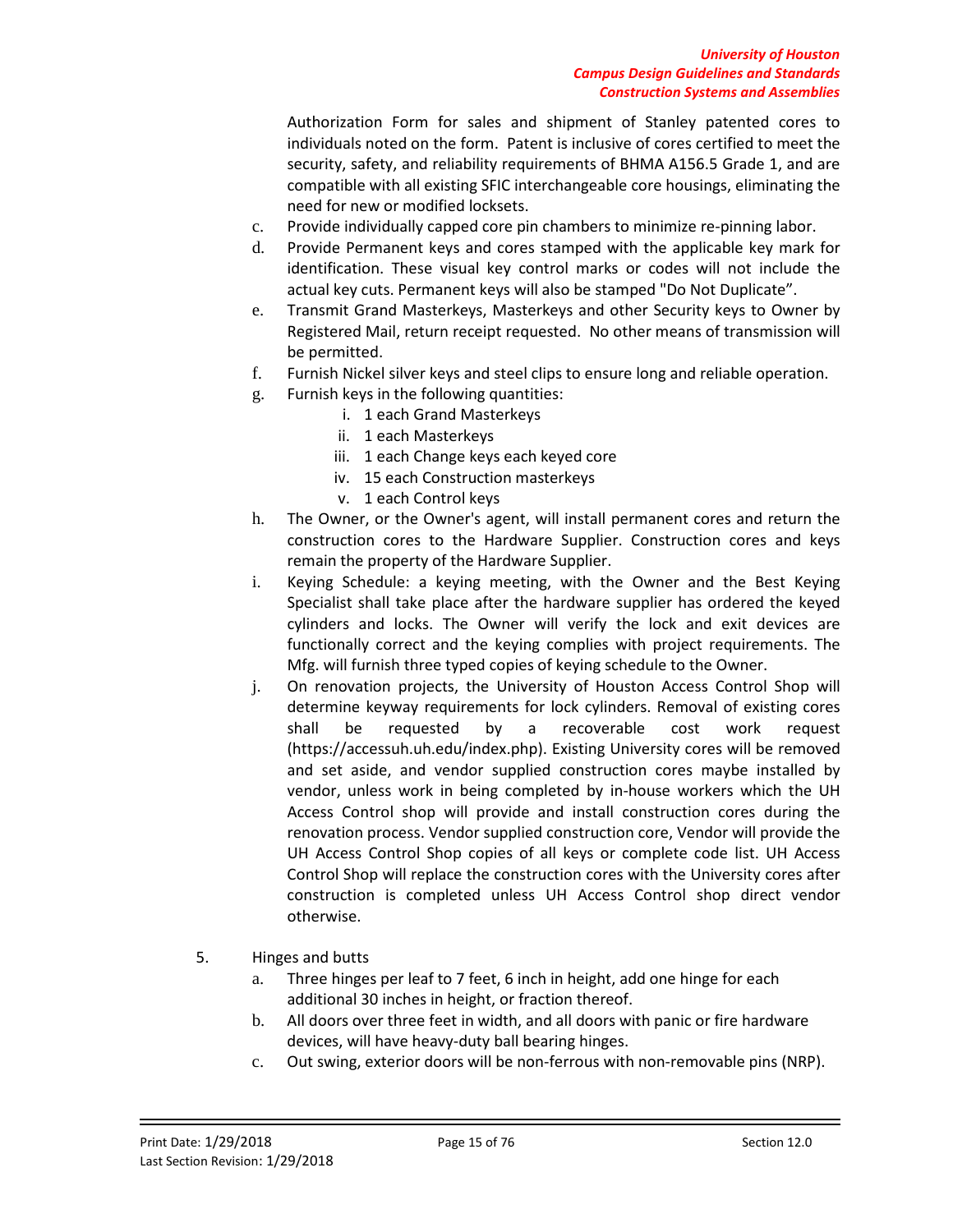- d. Non-ferrous material on exterior doors and at doors subject to corrosive atmospheric conditions.
- e. Provide shims and shimming instruction for proper door adjustment.
- f. All glass storefront type doors equipped with pivots shall have an intermediate jacking pivot set to correct the height of the doors.
- g. All high traffic doors should be so equipped with a full continuous gear hinges.
- h. Exterior doors shall have Grade 1 commercial heavy-duty pivots, commercial heavy-duty ball bearing butt hinges, or continuous gear hinges.
- 6. Door Closers
	- a. Use Sargent Model 351 door closers on exterior and interior doors with four (4) adjustments. Door closer must be securely mounted to the surface utilizing through-bolt.
- 7. Card Readers
	- a. All new buildings shall provide electrified hardware on all exterior doors, and a minimum of two doors having card access with an approved automatic operator, both with key override and both integrated into the campus wide access control system (refer toD5040). Doors with Automatic operators (ADO) shall have both a proximity and magnetic strip format reader. All exterior doors shall be able to be secured & unsecured electronically from the DPS Communications Center. Specifications for special security locks must be reviewed and approved by UH Access Control Shop.
	- b. Hard-wired on-line locks are to use on all perimeter doors allowing access to interior of the building, and on occupancies space with 50 or more. Hard-wired locks have the fastest propagation delay to a lock-down order and therefore optimize security in areas exposed to greater risk. Exterior doors not providing access and only utilized for egress may have all exterior trim removed but shall have door contacts for position monitoring and REX on the egress side. Dummy cores may be installed to disable exterior hardware as an option to full removal and patching of the hardware set.
	- c. Hard-wired electrified hardware installations must have Von Duprin or series 80 Sargent exit devices (the campus standards). Wireless installations shall have Precision panic hardware for consistency throughout campus.
	- d. All perimeter doors must have request to exit function.
	- e. All perimeter doors shall have door position monitoring capabilities in a supervised mode.
	- f. Off-line Readers can only to utilize in spaces that are not normally occupied and that will always be operated without a time zone and in secured mode, such as storage, equipment rooms, etc. A maximum of twenty client-defined users are allowed. PIN codes shall only be allowed if the hardware is operated in dual validation mode. Restrictions on offline locks have been imposed because they cannot be controlled in a lock down situation. Furthermore, deactivation or addition of a user requires someone to visit the lock and download a new user list.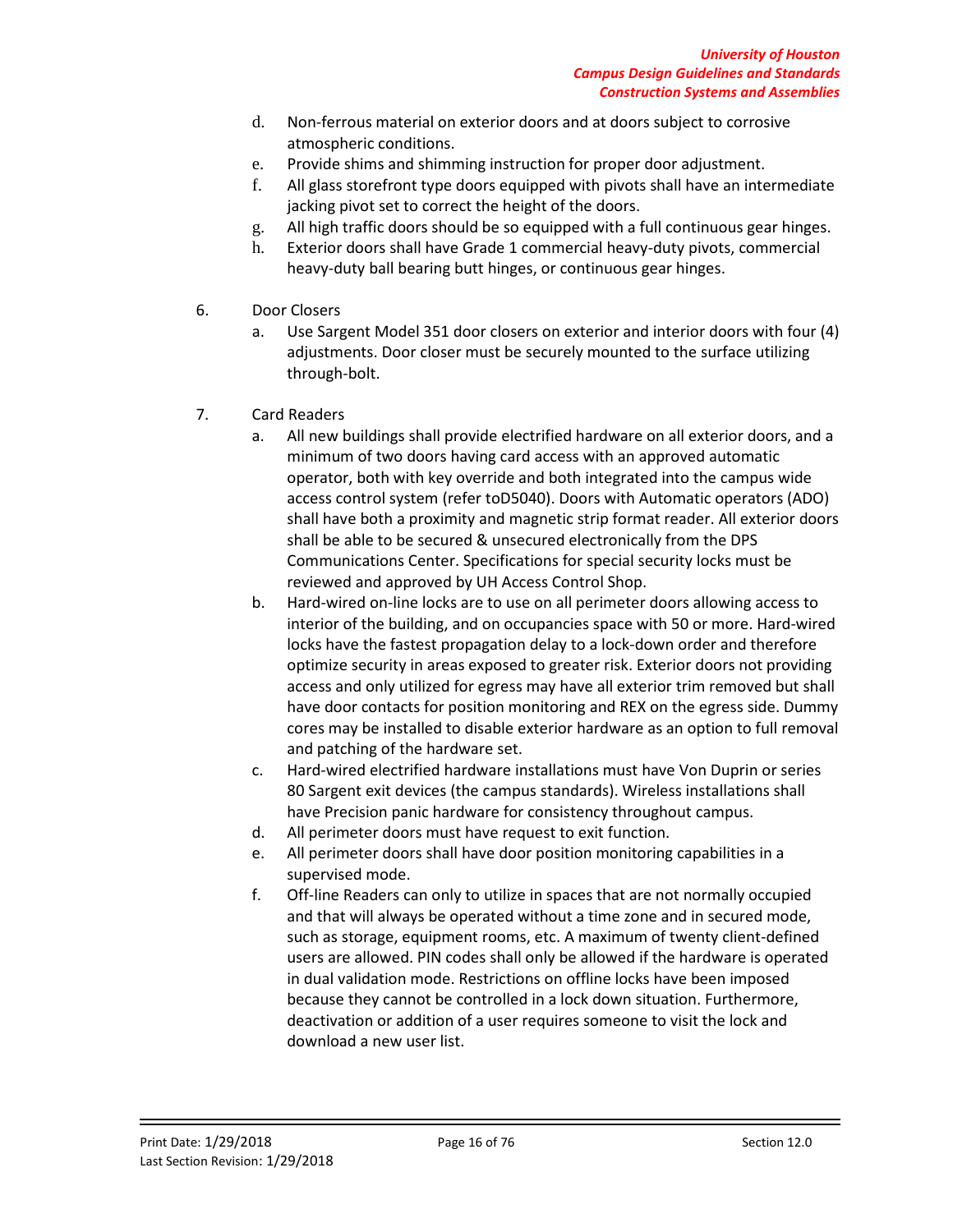- g. Mechanical or electronic PIN Code Locks should no longer be utilized. PINs are easily shared and there is no accountability of who may have received the PIN. All PIN Code locks will have to be replaces with card reader type electronic locks as funding is available.
- h. Wireless on-line locks can be used in occupancies of 49 or less. Space must normally be operated without a time zone and secured in card mode. Because of the propagation delay associated with a lock down order, wireless on-line locks should not be used on perimeter doors allowing access to interior corridors or tunnel system, or classroom doors to include laboratories.
- i. Existing exterior doors will be retrofitted with electrified hardware as outlined above when buildings are remodeled, or as funding becomes available.
- j. Demolition of all electric mechanical hardware on all doors shall be coordinated with FM Building Maintenance and FP&C before being discarded. All small parts shall be bagged and attached to the correct door/part.
- k. At Student Housing Residential Life's option, all common doors and doors to community spaces such as laundry, exercise, kitchens, and/or game rooms) shall have on-line hard-wired card reader systems. Private space may utilize off-line ("hotel style") access control locks or wireless on-line locks. All other doors shall meet with all other design guidelines unless otherwise approved in writing by SHRL and UHDPS.
- 8. Automatic Doors (ADO)
	- a. Automatic operating doors may be sliding or swinging, as appropriate to the building use and design, with safeguards and handicapped accessibility as necessary. Door types, materials, hardware, and sensors shall be established designs with proven field experience under similar usage. Preferred manufacturers are Horton for swinging doors, and Stanley or Record USA for sliding doors. Consideration shall be given to availability of trained serve technicians and spare parts.
	- b. Automatic doors are preferred in high traffic areas.
	- c. One automatic door opener (ADO) shall be located in a major entrance at the most used location along the accessible pathway or route. The second shall be located either by the loading dock or at the door closest to the parking lot used by building occupants after hours or weekends. See also card access requirements for automatic operating exterior doors below.
	- d. Automatic doors should be wired so that the unlocking and locking of the door is day mode function.
- 9. Finishes
	- a. Door trim and hardware finish color shall match existing hardware (levers lock, etc.) in building.
	- b. All door handles shall be "P" handle type or return type.
	- c. All new finish hardware to be Satin Finish. Do not use polished finishes.
- 10. Approved Hardware
	- a. Mortise deadbolts must be Sargent and must conform to fire/life safety code. Interior handle must retract deadbolt in one action. All machine rooms,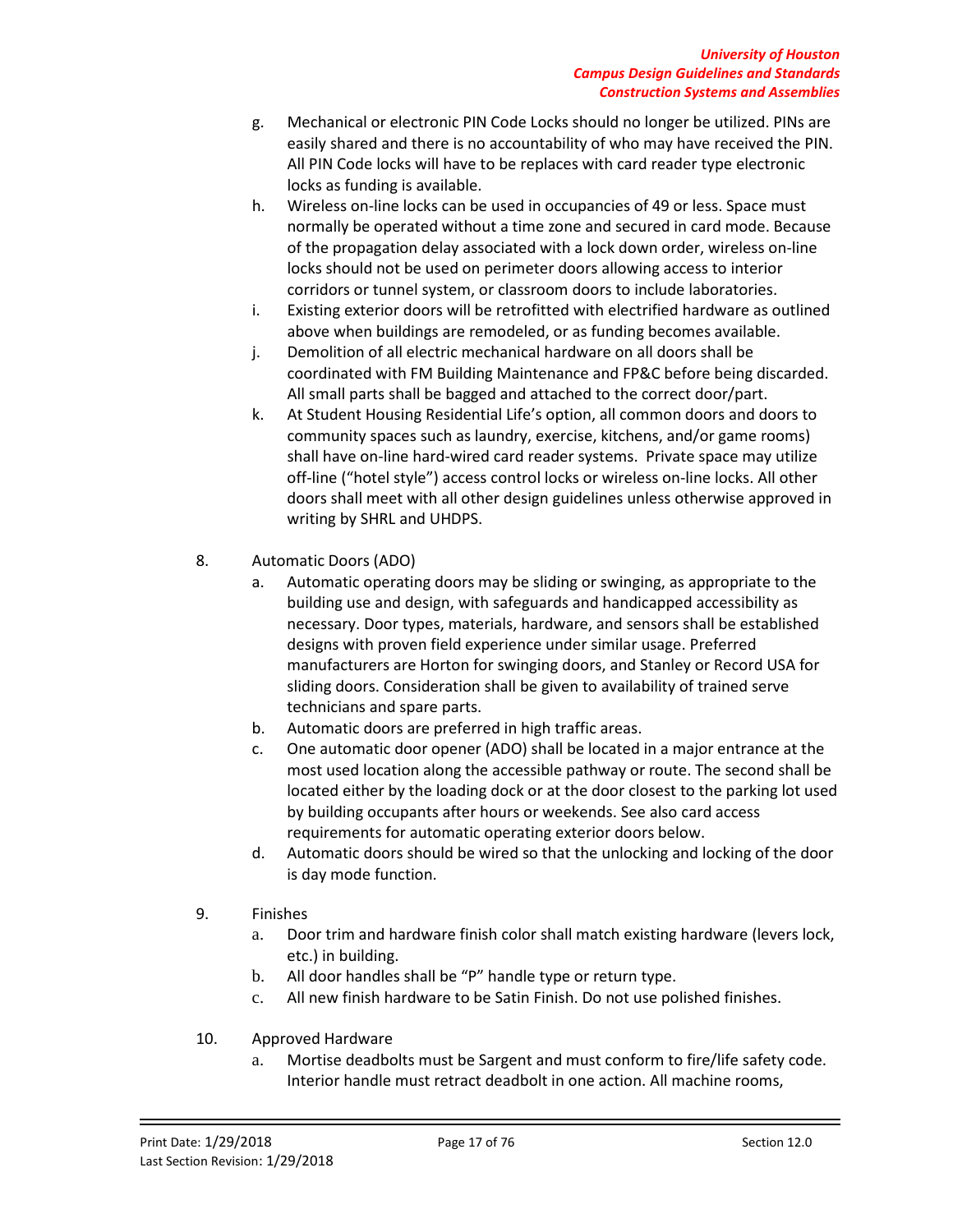custodial closets, telephone rooms, elevator machine rooms, mechanical rooms, and electrical rooms must have door closers and self-relocking. (Storeroom Function).

- b. Use Sargent 80 Series or comparable Von Duprin exit devices (panic hardware). Custom panic devices are not allowed. Do not use concealed vertical rods for panic hardware. Surface mounted vertical rods are recommended.
- c. Surface vertical rods are permitted and encouraged at loading dock doors only as long as rod and latch guards are installed. Single Point latching panic bars should be first choice of design and where applicable. Allow space between the door head and the ceiling for maintenance and repair.
- d. Avoid use of active/inactive leaf doors with coordinators when other hardware can be used to meet fire codes. Key removable mullions acceptable.
- e. Kick plates shall be specified for inside of exterior doors.
- f. Use floor mounted doorstops to prevent wall damage.
- g. All Panic Devices should be mounted to each door utilizing the through-bolting method wherever applicable. End Caps and covers must be secured to the brace with security screws.
- h. t is recommended that classroom doors be equipped with a single side lockdown deadbolt with thumb turn that can "lock down" the room in the event of emergency from inside the room. Egressing the space shall be possible by pressing or turning the door knob/lever (single action) or by releasing the inside thumb turn. Access to this space shall be accomplished by key when deadbolt is engaged. The card access system will be de-activated if deadbolt is activated.
- 11. Rollup doors.
	- a. Operation Operation Type: Motor type
	- b. Curtains Material: The curtain shall consist of 18 gauge (.047 minimum steel thickness) steel interlocking slats. Steel slats shall be roll-formed from commercial quality hot-dipped galvanized (G-90) steel per ASTM A-653.
	- c. Finish/Color:
		- i. The curtain shall be finished in Gray: as normally-provided, one coat white epoxy primer and one top coat of gray polyester paint.
	- d. Endlocks:
		- i. Lateral movement of the slats to be contained by means of zinc-plated malleable cast-iron endlocks fastened with two zinc-plated steel rivets.
	- e. Bottom Bar and Seal:
		- i. Bottom bar shall be two roll-formed galvanized steel angles, minimum  $1\frac{y}{x}$  $x$  1  $\frac{1}{2}$ " x 1/8" (38.1 mm x 38.1 mm x 3.2 mm). Bottom astragal shall be single-contact type. Structural angle bottom bar shall receive one coat of rust-inhibitive primer
	- f. Wind load:
		- i. Doors shall be designed to withstand 20 pounds per square foot (87.64 kg/sq.m.) wind load.
	- g. Vision Panels: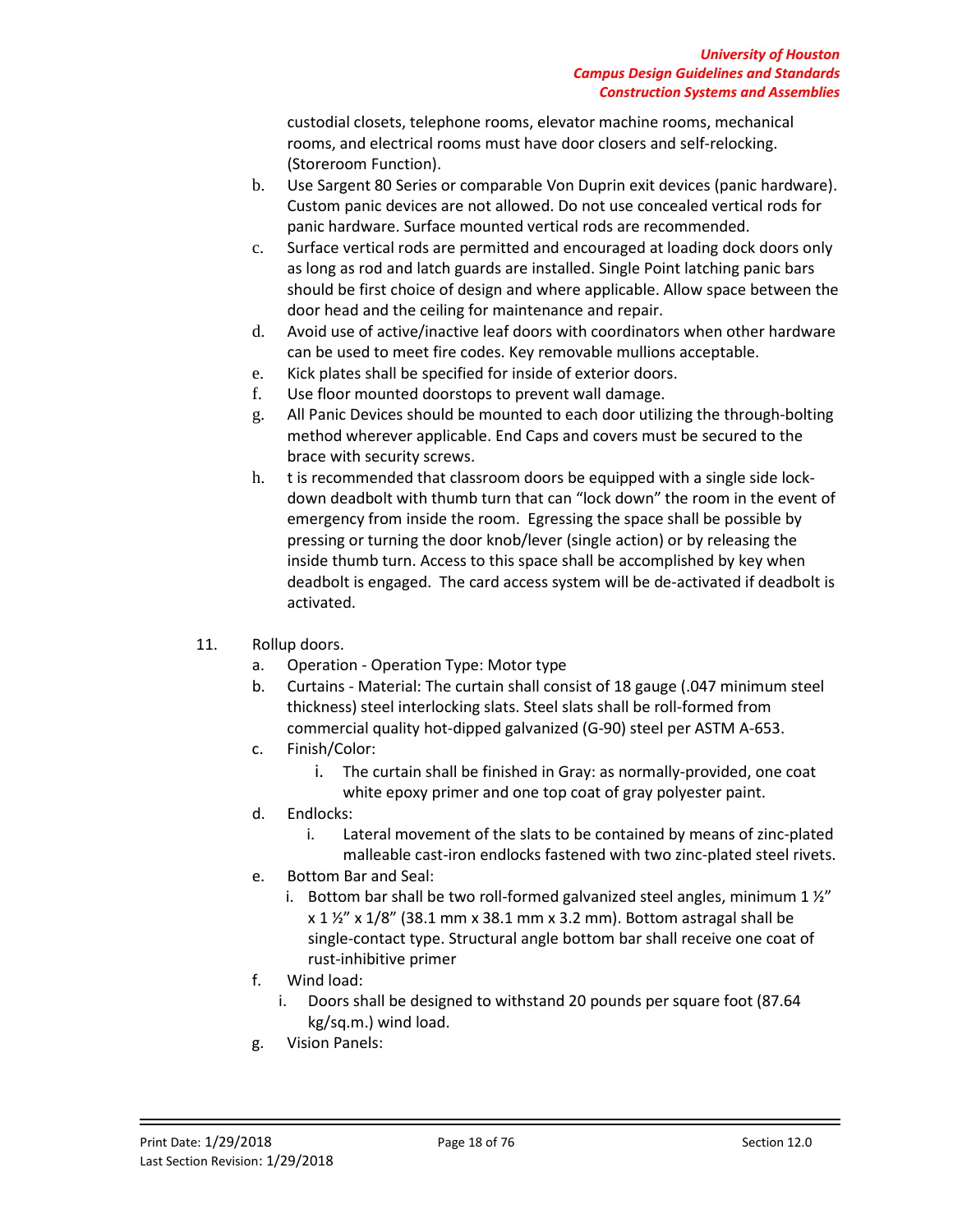- i. Rolling service door may be furnished with 4" x 1" (101.6 mm x 25.4 mm) Plexiglas vision panels, 1/8" (3.2 mm) thick for flat and large curve slats and 5/8" (15.9 mm) for insulated flat slat with quantity and locations detailed on door elevation drawing (delete this section if not applicable).
- h. Curtain Wear Straps.
	- i. Rolling service door may be furnished with polyester wear straps to discourage the curtain from premature wear resulting from coiling of the door (delete this section if not applicable).
- j. Jambs Mounts
	- i. Steel Jambs: as normally-provided, and supplied with self-tapping fastener.
	- ii. Wood Jambs: as optionally-provided, and supplied with lag bolt fasteners.
	- iii. Masonry Jambs: as optionally-provided, and supplied with anchor bolt fasteners.
- i. Weather Seal: Rolling service door may be provided with guide brush seal or snapon vinyl seal.
- k. COUNTERBALANCE SYSTEM
	- i. Counterbalance: The curtain shall be counterbalanced by means of torsion Spring: as normally provided, consisting of oil-tempered, helical torsion springs, grease packed and mounted on a continuous steel torsion shaft or Weight Counterbalance: as optionally-provided, for promoting high cycle life durability.
- l. HARDWARE
	- i. Lock: Rolling service door may be provided with a lock cylinder lock that accepts a SFIC cylinder: as optionally provided and available for use with hand chain, and hand crank operated doors (motor operated doors will require an interlock switch with the SFIC cylinder lock).
	- ii. Door shall be provided with door position contact and remote down relay to be tired into the card access system (BASIS) for remote closing of door.
	- iii. All safety devices shall interrupt remote closing until safety is cleared then door should resume closing process.

# **B30 ROOFING**

- B3000 GENERAL
	- 1. When replacing existing or adding on to existing roofs, review the original design thoroughly before making any change in type of roofing to be used. **NOTE:**  For any new or renovated roof projects that involve the use of asphalt or urethane materials, the contractor must submit Material Safety Data Sheets (MSDS) to the University upon project completion.

# B3010 ROOF COVERINGS

# Refer to SECTION 5.0 ARCHITECTURAL DESIGN GUIDELINES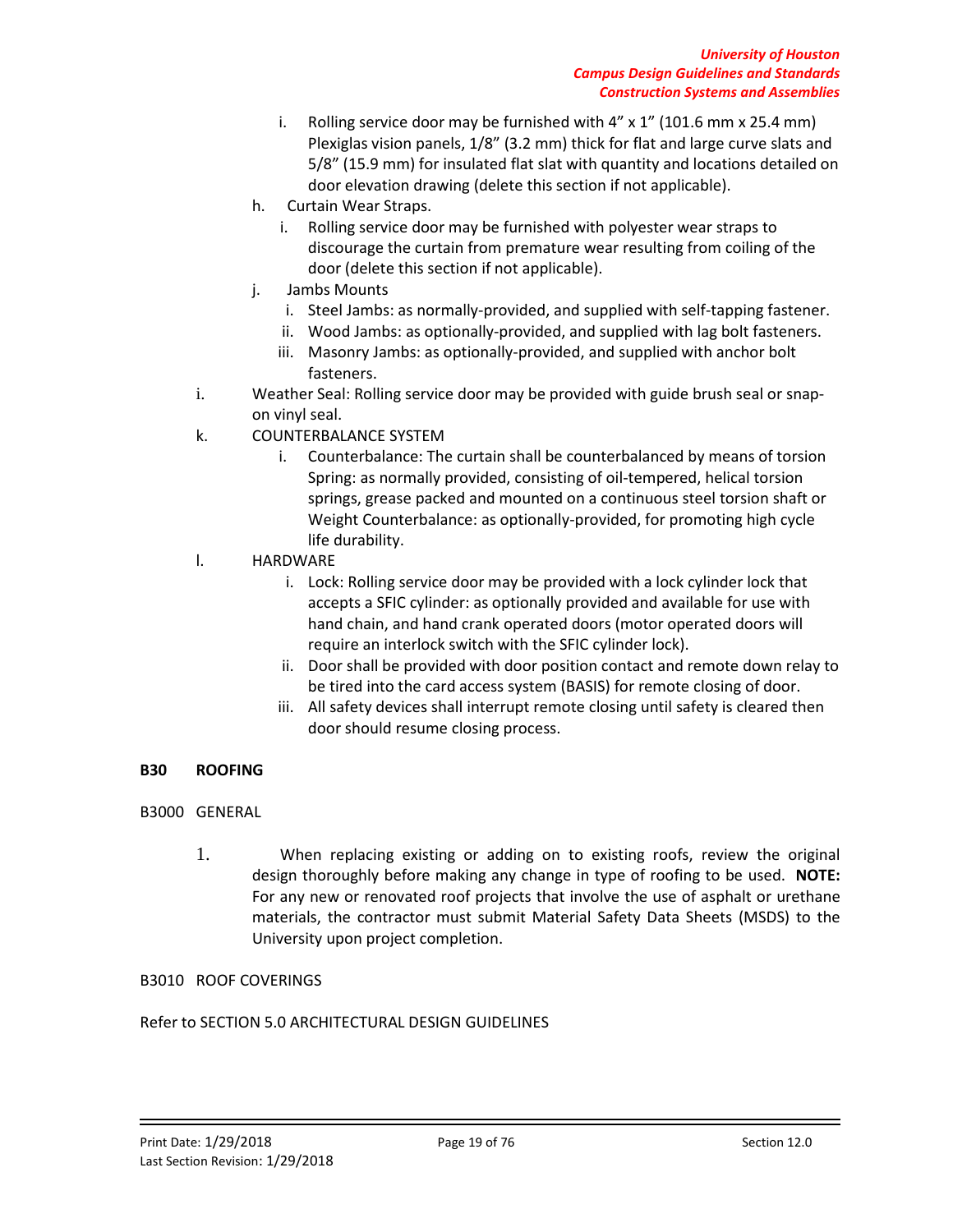- 1. Traditional pitched roofs of standing seam metal or clay tile or curved roofs of standing seam metal are encouraged.
	- a. Provide double lock standing seam roof design. Snap caps are not allowed. Design to SMACNA requirements.
	- b. Standing seam roofs should be used only when there is sufficient slope and the design is simple. The design should have no penetrations. If dormers are used the design should be such that the entire dormer assembly is simple and covered by the roofing warranty.
	- c. Provide clay tile design and specification to meet or exceed "Ludowici" installation requirements.
	- d. Standing seam and clay tile slopes will be sloped per manufacturer's recommendation.
- 2. The University's preferred low slope roofing systems include a hybrid single ply system and a high-tier modified bitumen system. A utilitarian grade modified bitumen system may be allowed in certain instances. Refer to the Master Specifications Division 07.
	- a. Recent roofing industry reporting advised that torch and hot asphalt applied roofing have superior bonding over cold applied roofs. Once cool, torch and hot applied roofs do not emit VOC's (Volatile Organic Compounds) into the air. Cold asphalt adhesives, however, contain solvents that are high in VOC's. After installation approximately 50% of the pails' content of cold asphalt adhesive evaporate into the air.
	- b. All low-slope roofs will have a minimum 1/4" per foot slope or greater if required by manufacturer's warranty.
- 3. Roof Accessories
	- a. Elevated roof expansion joints are required.
	- b. Scuppers: Size and locate roof scuppers to carry water off in the event of roof drain stoppage. Size scuppers large enough to float out empty soft drink cans. Scuppers are preferred in lieu of overflow drains.
	- c. Pipe Supports: Non-ferrous, non-corrosive type as recommended by roof manufacturer for proper pipe support and weight distribution on roof; supports shall provide unbinding thermal expansion/contraction movement of piping without jeopardizing warrant ability of roof system. Set supports on additional wearing surface of cap sheet layer or walk-pad material.
	- d. Equipment Supports: As recommended by both the roof system manufacturer and the equipment manufacturer. Equipment curbs and base flashing must be at least 8" high.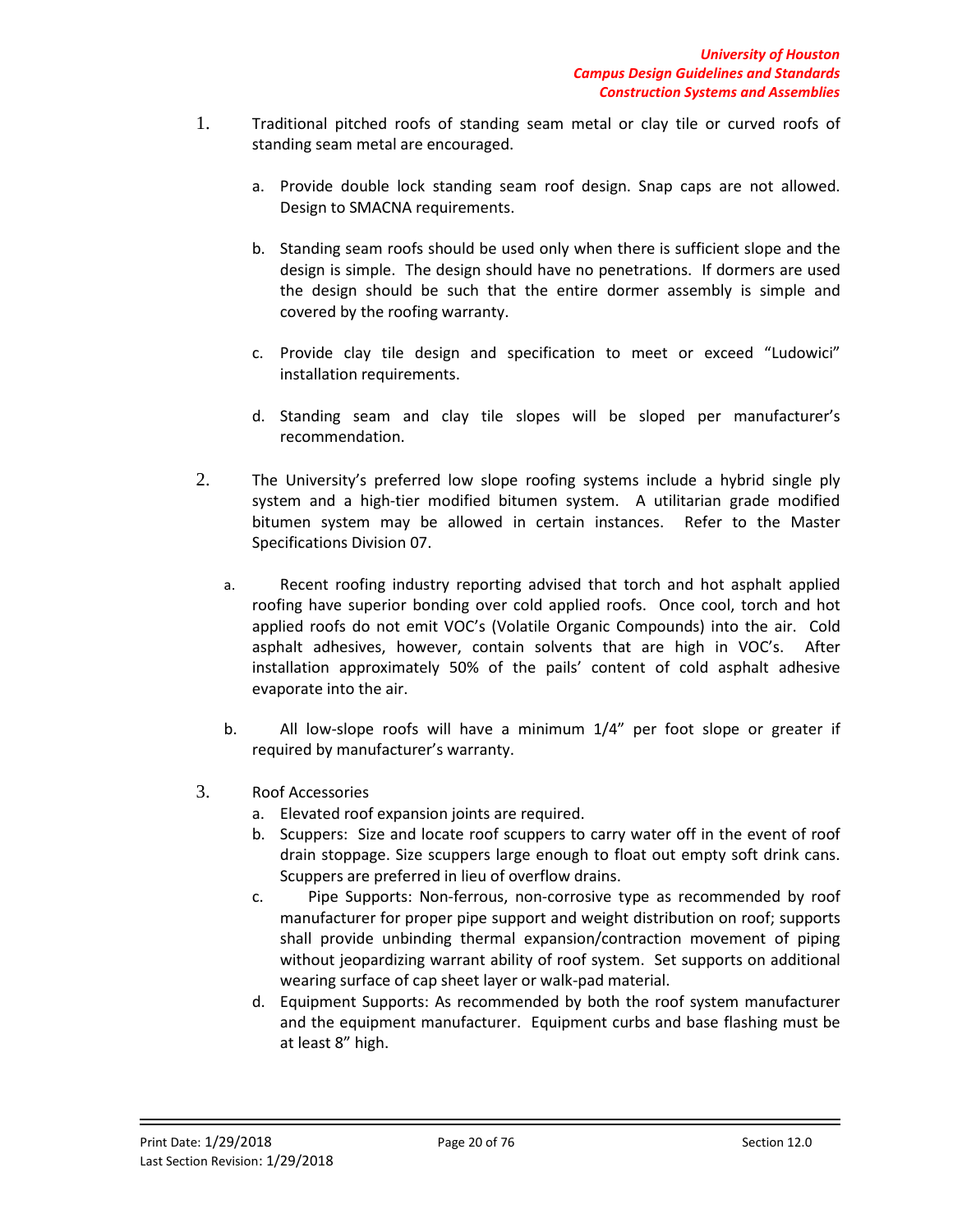- e. Walkways: To prevent damage to roof areas around equipment maintenance access areas, mop down a walkway layer of 90 lb. cap sheet over installed cap sheet. The 90 lb. cap sheet walkways to roof mounted equipment and around access hatches are to be 3 feet wide. Provide walkway pads at high and low step-offs at each roof ladder and entrance ways to roof. Other walkway systems to be acceptable must be approved by University of Houston.
- 4. Slope

The roof must slope to the drains. Refer to Section B1020.4.

- a. Secondary slopes and crickets to roof drains may be sloped with tapered insulation.
- b. Roof structure is required to be sloped in B1020. Meet "Factory Mutual 90" design criteria unless directed otherwise.
- c. Tops of equipment curbs shall be level in all directions.
- d. Roof hatch tops shall slope to drain.
- e. Copings shall slope towards roof minimum 1" across width for drainage.
- 5. Roof designs and detailing will be reviewed and accepted for warranty purposes by manufacturer's engineers prior to issue for bidding.
- 6. Galvanized metal flashing is not allowed. Aluminum or stainless steel is recommended.
- 7. Pitch pans are not allowed. Flash or boot all roof penetrations.
- 8. Aluminum cap flashing, or standing seam profile coping (or stone coping assembly design to be approved by FP&C) is required on top of parapets.
- 9. Breather vents in roofing systems are not allowed.
- 10. Pitch and spray-on foam type roofs are not allowed.
- 11. Design roof to minimize roof penetrations. Design to limit roof mounted equipment. Encourage design of vents and intakes to be in vertical walls, not as roof penetrations.
- 12. Lightweight concrete insulating fill roof decks will not be allowed. Lightweight structural concrete is allowed.

### B3020 ROOF OPENINGS

1. All roofs over one story will have access by stair or roof-hatch. Provide lockable hatch with Best cylinder.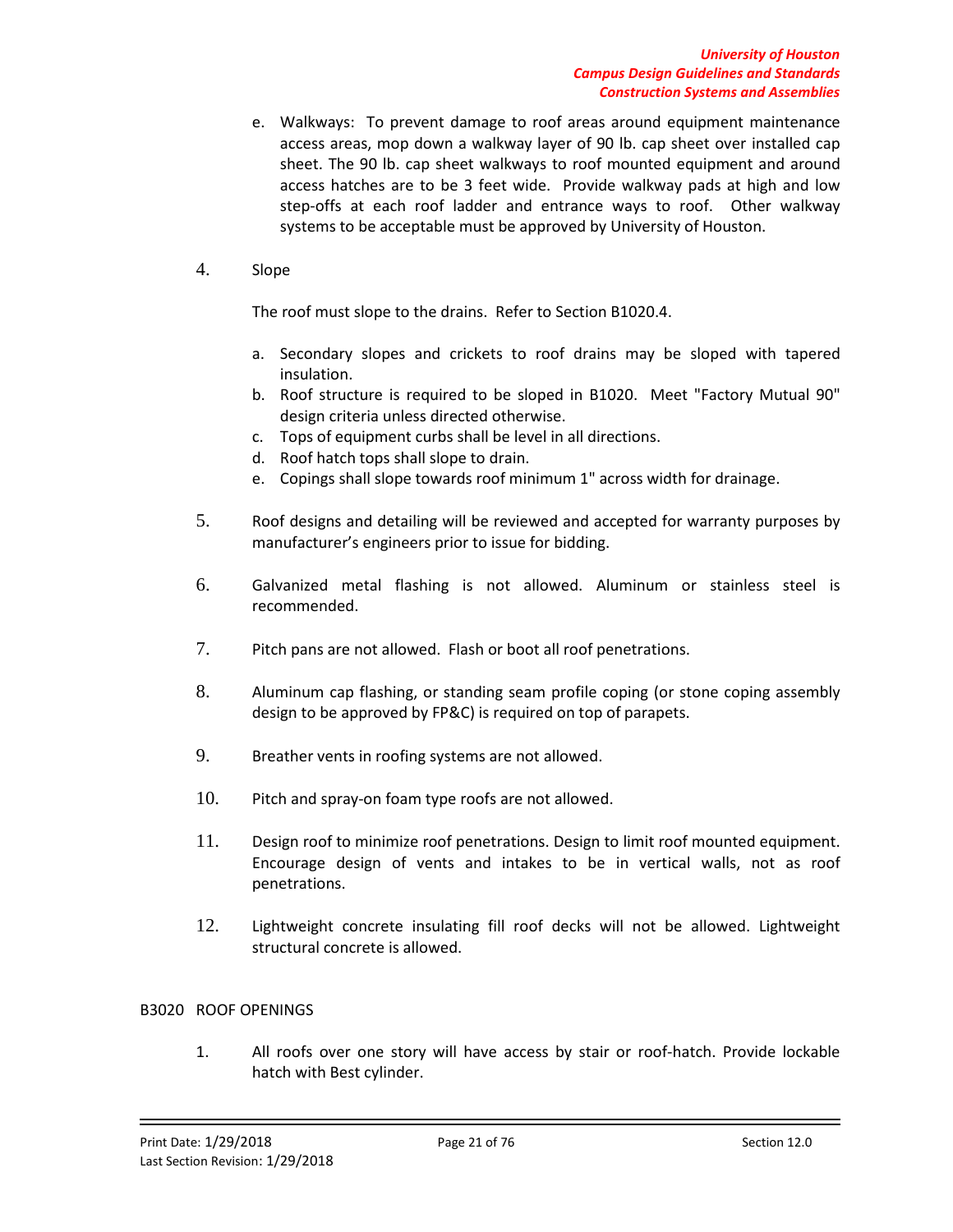### **ELEMENT C**

#### **INTERIORS**

### **C10 INTERIOR CONSTRUCTION**

### C1000 GENERAL

- 1. Required Spaces
	- a. Donor Signage Area.
		- i. Design consultant shall propose interior wall space near the main entry to allow for donor recognition signage.
	- b. Custodial Storage Room and Requirements
		- i. A storage room is to be 8'x12'. Do not locate storage room next to trash room
		- ii. Custodial requirements for offices and classrooms -For office trash receptacles, use SAFCO SAF-9616 BL. -For classroom trash receptacles, use SAFCO SAF-9618 BL.
	- c. Trash Room.
		- i. Trash rooms shall not be provided in classroom and office buildings due to problems with odors and pest infestation.
		- ii. Trash room locations in other buildings shall allow for maneuvering of large refuse carts in and out of the space. If trash room door is inset, corner protection at adjoining walls shall be provided. The trash room door shall be oversized or otherwise allow for a full 36" clear opening. In addition, the trash room door shall feature a magnetic door holder which releases the door to close upon fire alarm signal.
	- d. Recycling Rooms (On Each Floor)
		- i. A recycling room for storage of recyclable materials is to be a minimum of 8'x8'. Locate adjacent to or close to the Custodial Closet.
		- ii. New construction shall include on each floor recycling alcoves sized to enclose a minimum 96 gallon size wheeled recycling container. Recycling alcoves shall be coded X041for incorporation into sustainability metrics. Recycling alcoves may not be located along egress corridors for the following reasons: Recycling bins in an alcove in an exit corridor do not meet code for the following reasons: bins are light and can be moved, when bins are full occupants will continue to pile recyclables in and around the bins obstructing egress; and were the bin to catch fire it would produce enough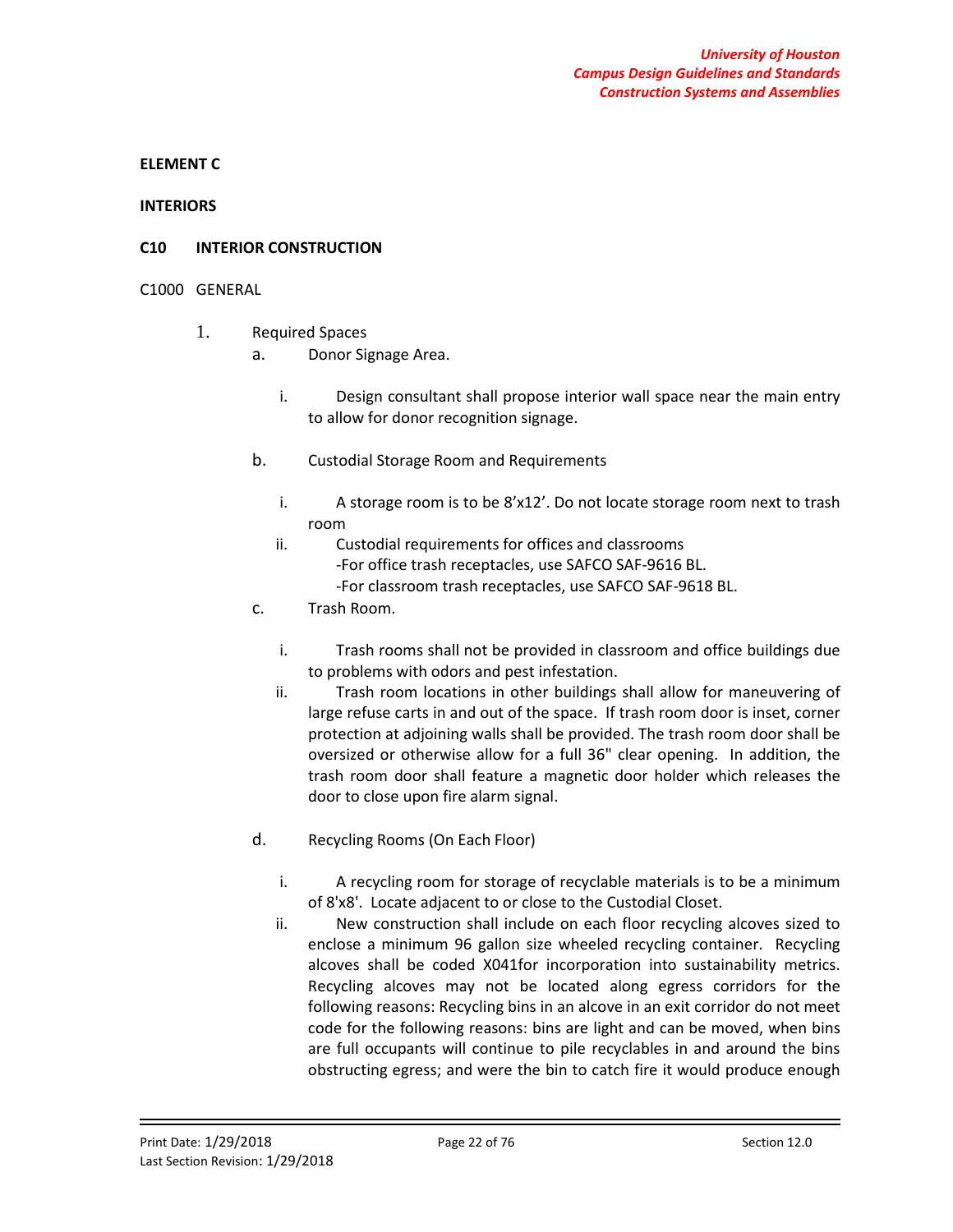smoke and heat to prevent occupants access to, egress from, or visibility of the means of egress.

- e. Attic Stock Room.
	- i. Provide an attic stock room (minimum 8' x 8' in size) for storage of maintenance or replacement finish materials. Locate adjacent to or close to Custodial Storage or main mechanical room.

# 2. Floor and Room Number Assignment and Identification.

- a. Floor and Space Identification Systems.
- *Contact Facilities Information regarding current numbering protocols*
- i. Each space shall be identified by room name and number.
- ii. Room numbers used in the Construction Documents will become the actual and permanent room numbers.
- iii. Proposed numbering system will be approved by FP&C.
- b. Assignment of Floor Numbers
	- i. The floor level containing the primary entrance shall be considered the First Floor and shall be numbered in the 100 series; the floor above being the Second Floor shall be numbered in the 200 series.
	- ii. Third and subsequent floors shall be numbered in a similar manner.
	- iii. Below grade levels, if allowed, shall be numbered in the 001 series.
- c. Assignment of Room Numbers
	- i. The rooms on each floor opening off a corridor shall be numbered consecutively in a clockwise direction from the primary entrance, which shall be X00.
	- ii. Rooms and spaces not opening off a corridor shall carry the room number of the connecting room with an additional suffix letter (108A, B, C, etc.). Letter clockwise, if more than one room is involved.
	- iii. Stairwells should be labeled and floor numbers posted on inside of doors in accordance with NFPA 101.

-**Note**: Room number 420 shall be avoided.

d. Assignment of Door Numbers

To allow integration of lock shop data into FAMIS, doors on floor plans shall be assigned numbers based on the room which the hardware serves. Hardware on a typical office door located, say, between corridor 100 and Office 112, should be assigned the number 112. An interior closet in Office 112 will also include the 112 in the lock number series. Exterior doors shall be numbered consecutively along the perimeter of the building.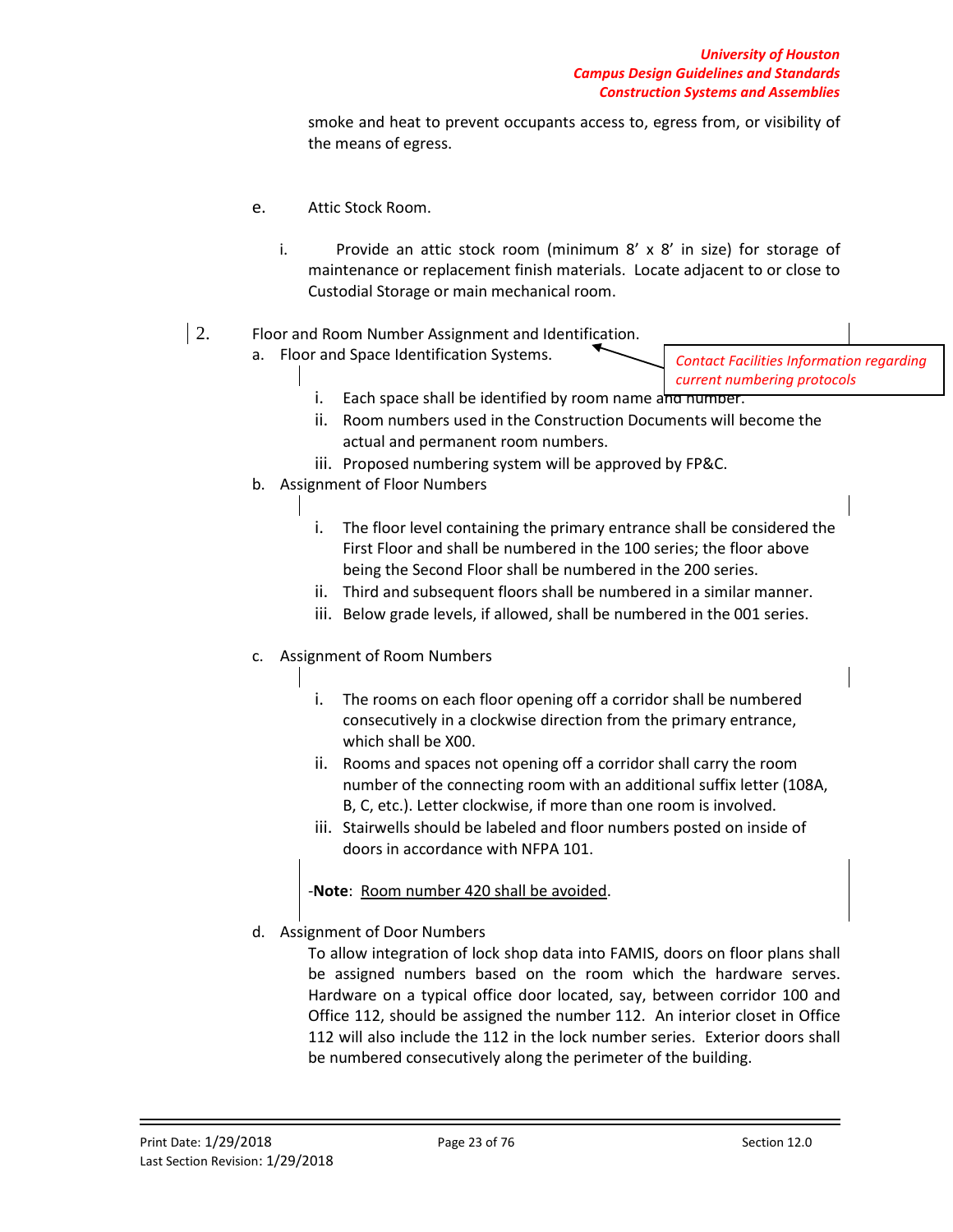-Format shall be

Building number **-** room number **-** number (1, 2, 3, etc., based on primary and secondary doors) **-** space use suffix.

| Example for a door to an interior room:                                    | 585-112-01-IN  |  |  |  |
|----------------------------------------------------------------------------|----------------|--|--|--|
| Example for a door to a smaller room within an interior room:585-112-02-IN |                |  |  |  |
| Example for a door between corridors:                                      | 585-102-01-CR  |  |  |  |
| Example for an exterior door opening onto Lobby 100:                       | 585-100-01-EX  |  |  |  |
| Example for a door into stairwell A:                                       | 585-A103-01-ST |  |  |  |

# 3. Acoustical Quality/Vibration Control

- a. Analyze each space or room for the purpose of insuring acoustical quality and vibration control.
- b. Room acoustics and control of mechanical noise and vibration is a requirement of the design consultant's standard professional service.
- c. The design consultant is charged with achieving a good educational environment in his design product to include educational spaces, offices, and corridors.
- d. Noise Criteria (NC) figures for different spaces should be as follows (based on ASHRAE Handbook Systems Volume, Latest Edition).

| Space                      | Criteria     |
|----------------------------|--------------|
| <b>Offices</b>             | <b>NC-35</b> |
| Executive Offices          | <b>NC-30</b> |
| Lecture Rooms              | $NC-30$      |
| <b>Major Lecture Halls</b> | NC-30        |
| Auditoriums                | <b>NC-30</b> |
| Corridors                  | <b>NC-45</b> |
| Classrooms                 | <b>NC-35</b> |
| Laboratories               | NC-40        |
| Libraries                  | <b>NC-30</b> |
|                            |              |

e. Acoustical performance of general usage partitions should be equal to or greater than the following Sound Transmission Class (STC) ratings (based on Uniform Building Code 1997 and U.S. Dept. of HUD requirements):

| Partitions dividing      | Criteria      |
|--------------------------|---------------|
| <b>General Offices</b>   | $STC-40$      |
| <b>Executive Offices</b> | $STC-50$      |
| Classrooms               | $STC-50$      |
| Corridors                | $STC-50$      |
| Lecture Rooms            | <b>STC-55</b> |
| Mechanical               | <b>STC-55</b> |
| <b>Conference Rooms</b>  | <b>STC-55</b> |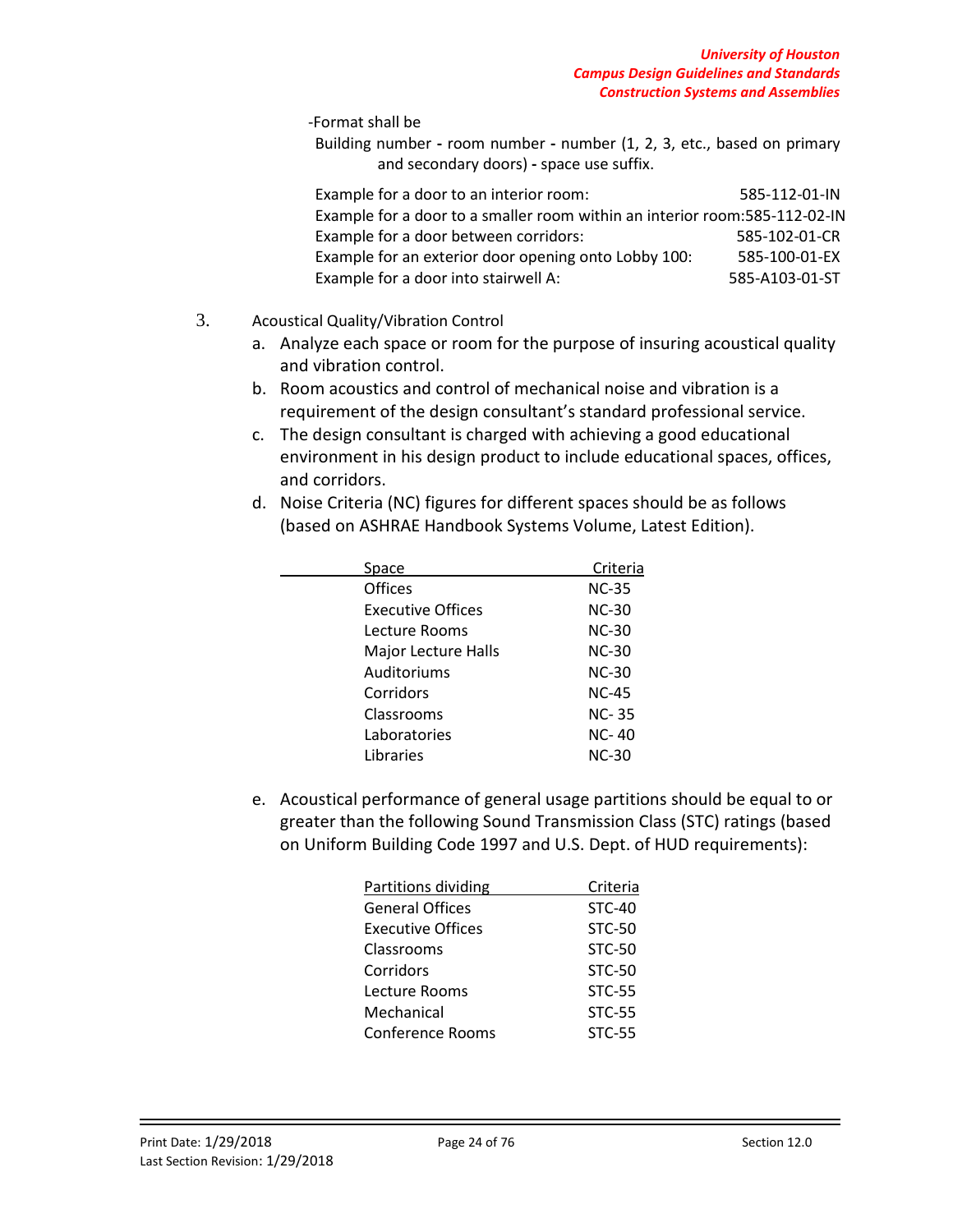- f. Some partitions may require greater acoustical attenuation to achieve a given NC performance rating in a space depending on specific situations; for example, a partition separating a mechanical room and lecture room.
- g. Lecture room and lecture halls should have an average reverberation time that is less than or equal to one second for frequencies between 500 and 2000Hz.

# C1010 PARTITIONS

- 1. Partitions enclosing corridors, mechanical, electrical and restrooms are permanent and require more substantial construction than secondary partitions. Include STC and fire rating in the partition schedule.
- 2. Use metal studs. Sixteen inches (16") stud spacing is required. Size gauge for span and load.
- 3. Wet walls are required to be cement board.
- 4. Where abuse of wall surfaces is anticipated gypsum board walls will be composite cement board or glass fiber reinforced gypsum.
- 5. Gypsum board walls are required for all general purpose applications. Consider installing fire-rated gypsum board (Type X) for all installations even if not technically required.
- 6. Wall should extend from floor to structure.
- 7. Do not use masonry load-bearing walls as partitions.
- 8. Do not use 2 inch solid plaster partitions.

# C1020 INTERIOR DOORS

- 1. Standards for interior doors are 3 ft. wide by 7 ft. high, solid wood core, stained (preferred) or plastic laminate finish.
- 2. Except for fire-rated doors, use lumber core doors only. Particle board cores are not acceptable. Door faces to be paneled wood or wood veneer.
- 3. Avoid use of single doors over 8 feet high and 3 feet wide.
- 4. Pocket doors and folding doors shall not be used without approval of FP&C/FM.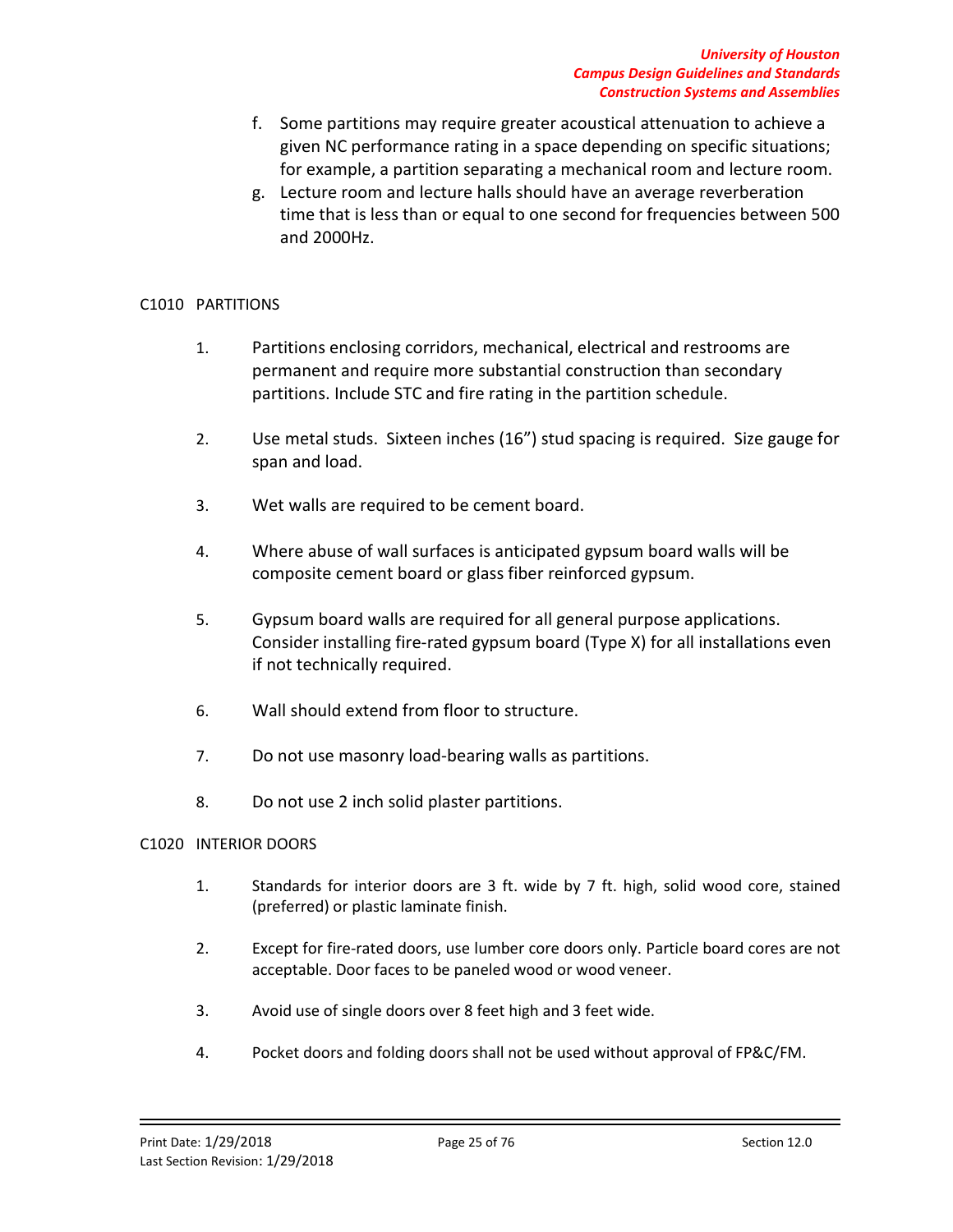- 5. Small wire glass vision panels (8 inches by 33 inches) in metal frame in doors to laboratories, classrooms, conference rooms, offices or any space where flammable or combustible material is to be used are recommended.
- 6. Use 3-piece aluminum door jambs except as required by fire codes for labeled doors.
- 7. Do not use knock down hollow metal door frames in new construction.
- 8. All door glass and side-lights to be laminated safety glass, except when wire-glass is required in fire-rated doors.
- 9. Provide 1/8 inch clearance around all sides of doors.
- 10. Do not use removable center mullions for doorways.
- 11. Corridor doors to open out.
- 12. All doors that are specified to have electric mortised locks shall be factory prepped with an electrical raceway from the hinge to the lock and shall be so noted on the construction documents hardware schedule.
- 13. All electrical rooms shall have a panic bar and a panic bar through all other exiting door(s) where an injured person may receive rescue. Door(s) shall be fire rated for1 ½ hours.
- 14. All high voltage vaults shall have a panic bar and a panic bar through all other exiting door(s) where an injured person may receive rescue. Door(s) shall be "labeled" fire rated for3 hours.

### C1025 INTERIOR DOOR HARDWARE

- 1. Thresholds
	- a. Thresholds on handicapped accessible routes shall be no greater than  $\frac{1}{2}$ " high and beveled.
	- b. Use heavy-duty thresholds with maximum anchorage.
- 2. Approval Procedures
	- a. All deviations from these guidelines must be requested in writing and approved by the Assistant VC/VP, Public Safety and Security including the UH Access Control Shop.
	- b. Final keying will be coordinated and approved by the UH Access Control Shop. UH DPS must approve card access system.
- 3. Cores Existing Renovations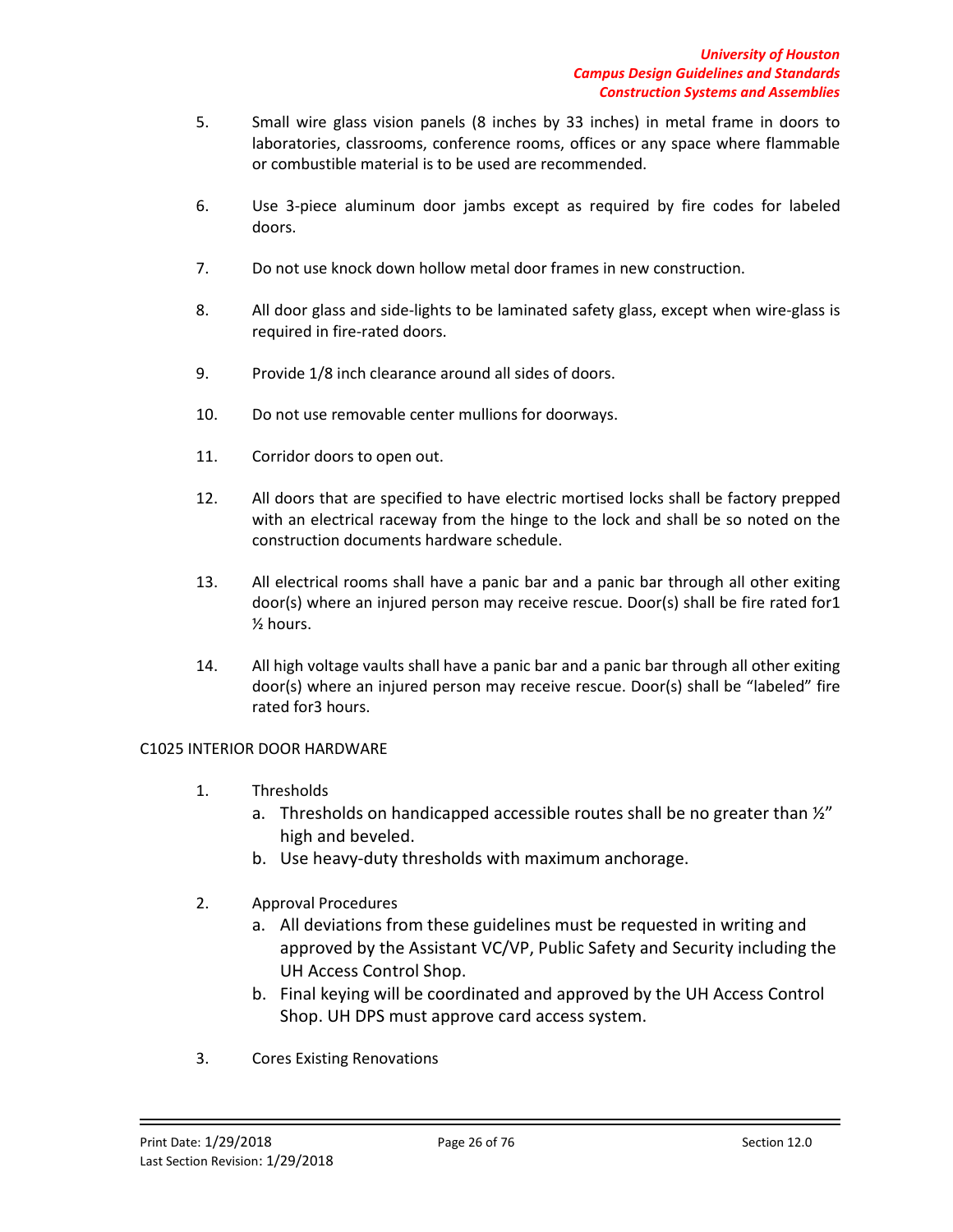- a. Lock cylinders to accept Best Access Systems 7-pin IC cores—American type only. Contractor must provide construction cores. Door and mortise locks shall be Sargent 8200 Series,
- 4. Core New Build-Out
	- a. Provide keyed brass construction cores and keys during the construction period. Construction control and operating keys and core shall not be part of the Owner's permanent keying system or furnished in the same keyway (or key section) as the Owner's permanent keying system. Permanent cores and keys (prepared according to the accepted keying schedule) will be furnished to the Owner.
	- b. Provide Cylinders with removable and interchangeable core system: BEST CORMAX Patented 7-pin system.
	- c. Provide key system protected by US utility patent 7,681,425 (expiration May 2027), which has controlled distribution through Stanley and/or its Authorized Distributors and requires authorization through Stanley Patented Masterkey System Security Authorization Form for sales and shipment of Stanley patented cores to individuals noted on the form.
	- d. Provide endurance, attack resistance, and harsh environment resistance.
	- e. Provide A second, independent locking mechanism that utilizes a patented set of built-in side pins to provide higher security. Cores will only operate when the proper keys are inserted to disengage the patented built-in side pins from the body and sleeve.
	- f. Provide cores certified to meet the security, safety, and reliability requirements of BHMA A156.5 Grade 1.
	- g. Provide cores that are compatible with all existing SFIC interchangeable core housings, eliminating the need for new or modified locksets. Provide individually capped core pin chambers to minimize re-pinning labor.
	- h. Provide Permanent keys and cores: Stamped with the applicable key mark for identification. These visual key control marks or codes will not include the actual key cuts. Permanent keys will also be stamped "Do not duplicate."
	- i. Transmit Grand Masterkeys, Masterkeys and other Security keys to Owner by Registered Mail, return receipt requested.
	- j. Furnish Nickel silver keys and steel clips to ensure long and reliable operation.
	- k. Furnish keys in the following quantities:
		- i. 1 each Grand Masterkeys
		- ii. 1 each Masterkeys
		- iii. 1 each Change keys each keyed core
		- iv. 15 each Construction masterkeys
		- v. 1 each Control keys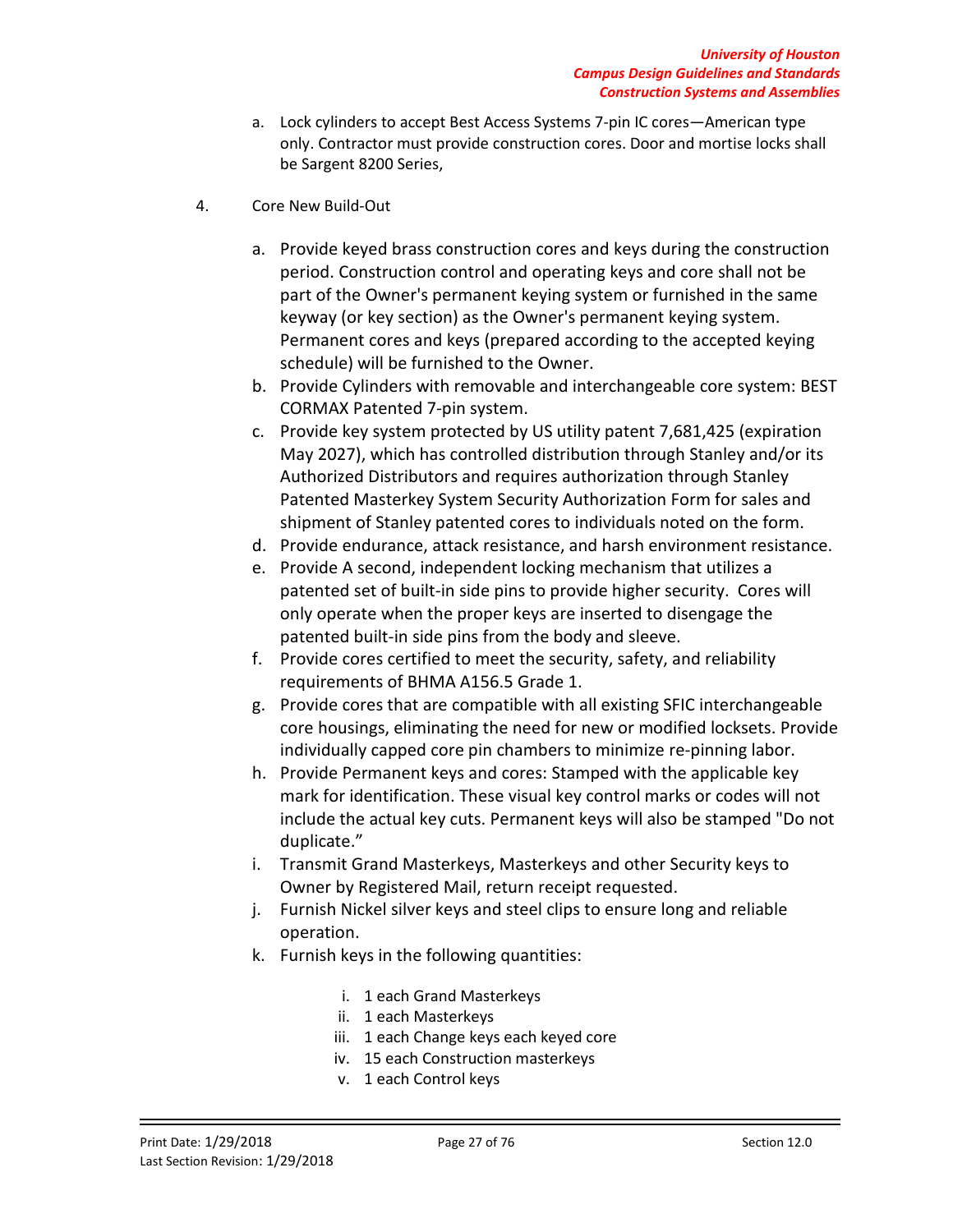- l. The Owner, or the Owner's agent, will install permanent cores and return the construction cores to the Hardware Supplier. Construction cores and keys remain the property of the Hardware Supplier.
- m. Keying Schedule: a keying meeting, with the Owner and the Best Keying Specialist shall take place after the hardware supplier has ordered the keyed cylinders and locks. The Owner will verify the lock and exit devices are functionally correct and the keying complies with project requirements. The Mfg. will furnish three typed copies of keying schedule to the Owner.
- n. On renovation projects, the University of Houston Access Control Shop will determine keyway requirements for lock cylinders. Removal of existing cores shall be requested by a recoverable cost work request (https://accessuh.uh.edu/index.php). Existing University cores will be removed and set aside, and vendor supplied construction cores maybe installed by vendor, unless work in being completed by in-house workers which the UH Access Control shop will provide and install construction cores during the renovation process. Vendor supplied construction core, Vendor will provide the UH Access Control Shop copies of all keys or complete code list. UH Access Control Shop will replace the construction cores with the University cores after construction is completed unless UH Access Control shop direct vendor otherwise.
- 5. Hinges and butts
	- a. Three hinges per leaf to 7 feet, 6 inch in height, add one hinge for each additional 30 inches in height, or fraction thereof.
	- b. All doors over three feet in width will have heavy-duty ball bearing hinges or doors with panic or fire hardware devices.
	- c. Out swing, interior doors will be non-ferrous with non-removable pins (NRP).
	- d. Non-ferrous material on exterior doors and at doors subject to corrosive atmospheric conditions.
	- e. Provide shims and shimming instruction for proper door adjustment.
	- f. All glass storefront type doors equipped with pivots shall have an intermediate jacking pivot set to correct the height of the doors.
	- g. All high traffic doors should be so equipped with a full continuous gear hinges.
	- h. Interior doors shall have Grade 1 commercial heavy-duty pivots, commercial heavy-duty ball bearing butt hinges, or continues gear hinges.
- 6. Door Closers
	- a. Use Sargent Model 351 door closers on interior doors with four (4) adjustments. Door closer must be securely mounted to the surface utilizing through-bolt. Floor type and overhead-concealed door closers are not acceptable.
- 7. Card Readers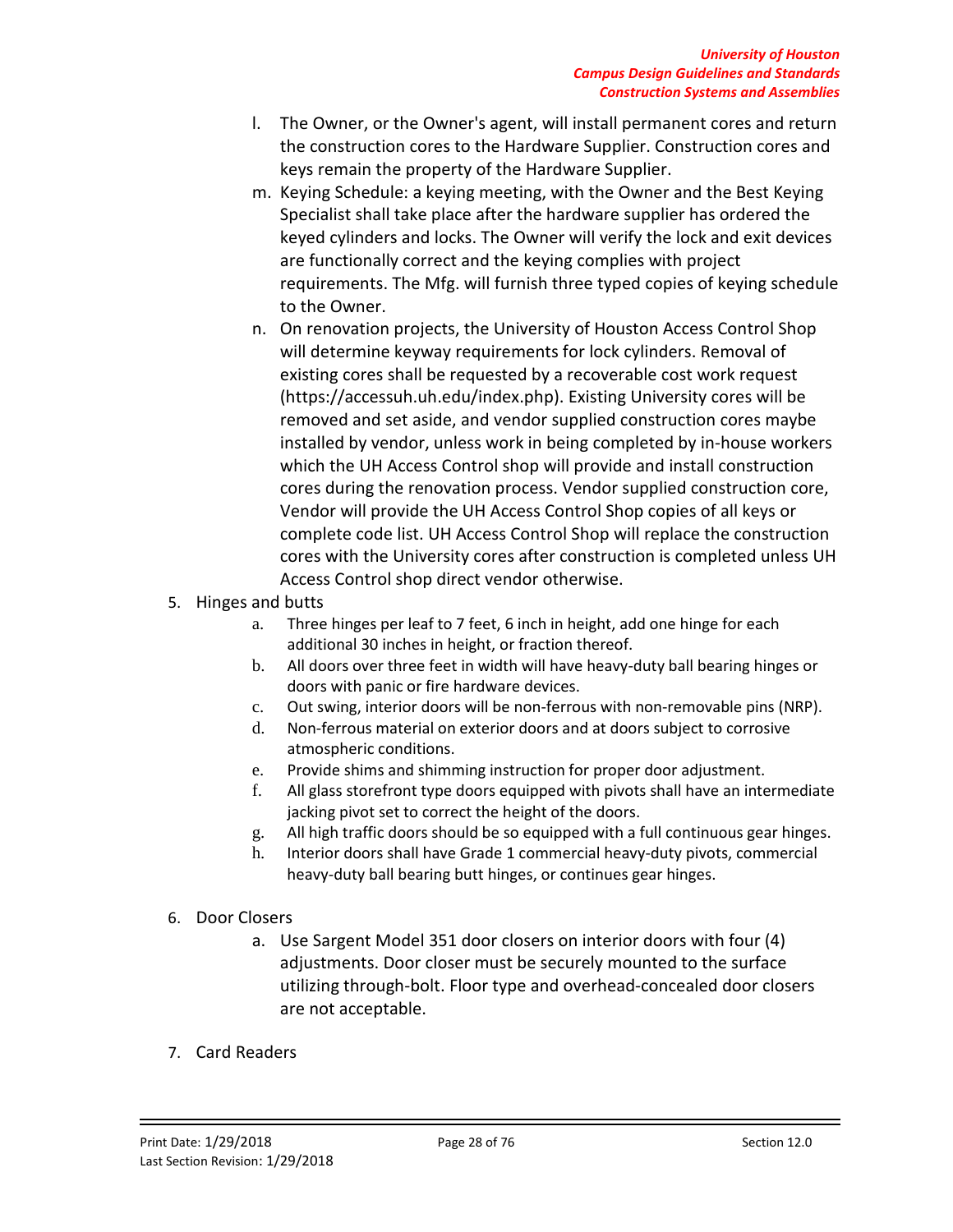- a. Hard-wired on-line locks should be used on all interior spaces of the building with occupancies space with 50 or more. Hard-wired locks have the fastest propagation delay to a lock-down order and therefore optimize security in areas exposed to greater risk. Interior doors not providing access and only utilized for egress may have all exterior trim removed but shall have door contacts for position monitoring and REX on the egress side. Dummy cores may be installed to disable exterior hardware as an option to full removal and patching of the hardware set.
- b. Hardwired electrified hardware installations must have Von Duprin or series 80/82 Sargent devices (the campus standards). Wireless installations shall have Precision panic hardware for consistency throughout campus.
- c. All doors with card reader must have request to exit function.
- d. All doors with Card reader shall have door position monitoring capabilities in a supervised mode.
- e. Off-line Readers may only be utilized in spaces that are not normally occupied and that will always be operated in a secured mode. (No auto unlocking) such as storage, equipment rooms, etc. A maximum of twenty client-defined users are allowed. PIN codes shall only be allowed if the hardware is operated in dual validation mode. Restrictions on offline locks have been imposed because they cannot be controlled in a lock down situation. Furthermore, deactivation or addition of a user requires someone to visit the lock and download a new user list.
- f. Mechanical or electronic PIN Code Locks should no longer be utilized. PINs are easily shared and there is no accountability of who may have received the PIN. All PIN Code locks will have to be replaces with card reader type electronic locks as funding is available
- g. Wireless on-line locks can be used in occupancies of 49 or less. Space must normally be operated in a secured mode (no automatic unlocking). Because of the propagation delay associated with a lock down order, wireless on-line locks should not be used on perimeter doors allowing access to interior corridors or tunnel system, classroom or laboratories.
- h. Demolition of all electric mechanical hardware on all doors shall be coordinated with FM Building Maintenance, FP&C, UH Access Control Shop, and UH Access manager before being discarded. All small parts shall be bagged and attached to the correct door/part.
- i. Special design for Student Housing. All common doors and community used space such as laundry, exercise, kitchens, and/or game rooms) shall have on-line hardwired card reader systems. Private space may be design to utilize Off-line hotel style function access control locks. Although wireless on-line locks maybe a more accommodating design. All other doors shall meet with all other design guild lines.
- j. Specifications for electrified security locks must be reviewed and approved by UH Facility Management and The Electronic Access Control Manager. All electrified hardware will be coordinated with the "Cougar Card" system and shall integrate with the campus wide access control system.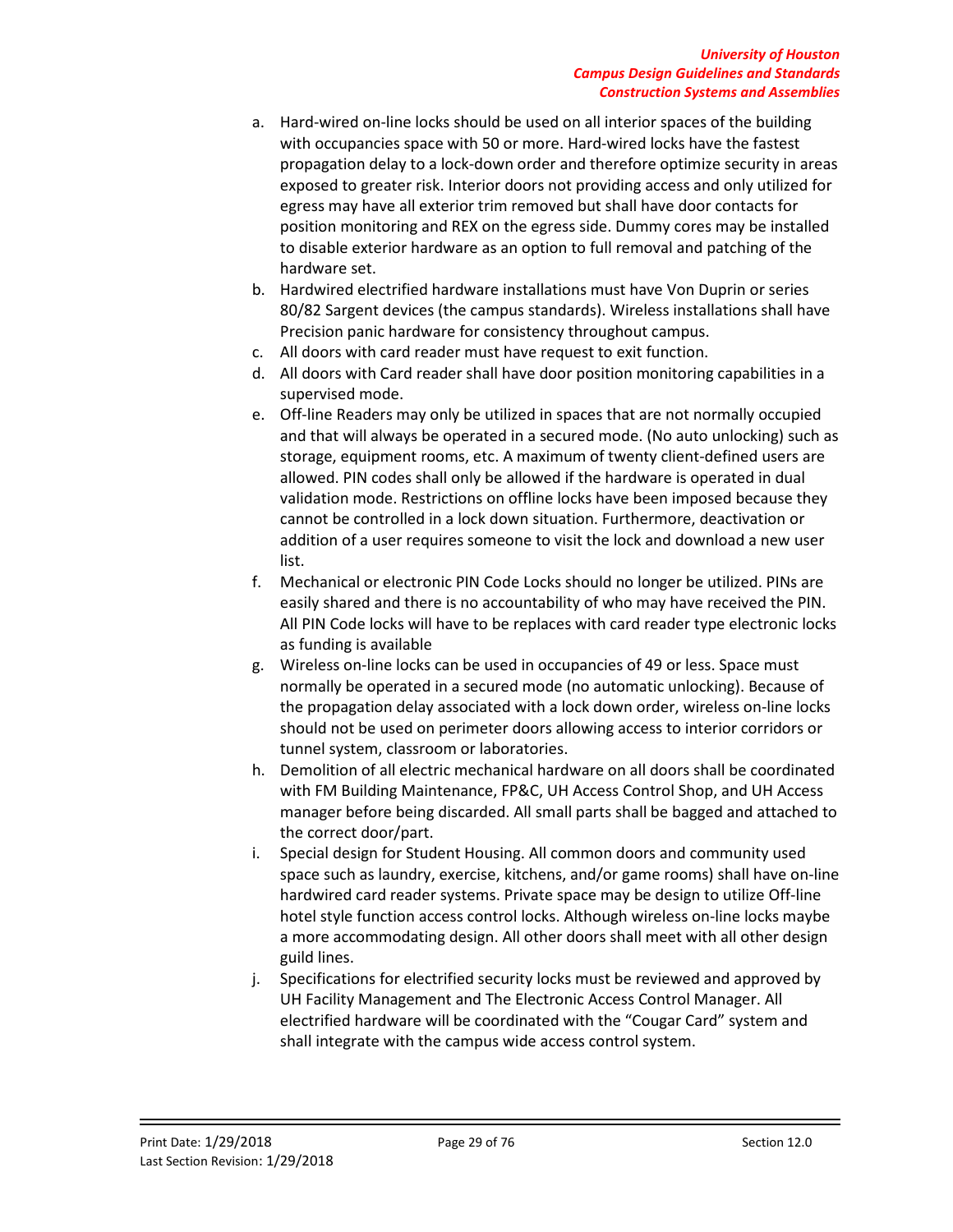### *University of Houston Campus Design Guidelines and Standards Construction Systems and Assemblies*

- i. All new classroom doors shall be equipped with electrified hardware and a minimum of one (1) card access lock with key override, which can be opened and secured electronically from the DPS Communications Center. Card reader shall be set up on "first card unlock." All egress only doors from the classrooms shall have door position and REX function for monitoring in BASIS.
- ii. All residential buildings shall have card access doors with key override at the following locations: Interior ingress/egress doors, building living/common areas (including laundry and fitness rooms, etc.), first floor elevators, first floor doors connecting public space to bedroom wings, first floor stairwell doors, upper floor common areas (such as computer rooms, fitness areas, and computer rooms), doors leading into bedroom suites, and individual bedroom doors. Hallway doors leading into single residential rooms will also be equipped with card access locks. Card access hardware shall not include keypads. Hotel style function off-line card reader maybe used on bedrooms and suite doors leading to bedrooms.
- iii. Research areas shall have at their primary entries card access doors with key override. Within the research area, electrified hardware and readers shall only be installed on doors that have high security concerns.
- iv. Clinical treatment areas shall have card access doors with key override.
- v. Pharmacies and pharmaceutical storage areas shall have card access doors with key override.
- vi. Administrative/office suite doors shall have card access with key override to enter the suite. Individual offices inside the suite and off public hallways will not have card access unless there is a need for accountability of access or a large number of users needing access.
- vii. MDF, IDF, and Mechanical/Electrical Rooms shall have card access doors with key override.
- viii. Double leaf doors and that are electrified and used for public ingress to the facility will have all leaves electrified.
- 8. Automatic Doors (ADO)
	- a. Automatic operating doors may be sliding or swinging, as appropriate to the building use and design, with safeguards and handicapped accessibility as necessary. Door types, materials, hardware, and sensors shall be established designs with proven field experience under similar usage. Preferred manufacturers are Horton for swinging doors, and Stanley or Record USA for sliding doors. Consideration shall be given to availability of trained serve technicians and spare parts.
	- b. Automatic doors are preferred in high traffic areas.
- 9. Finishes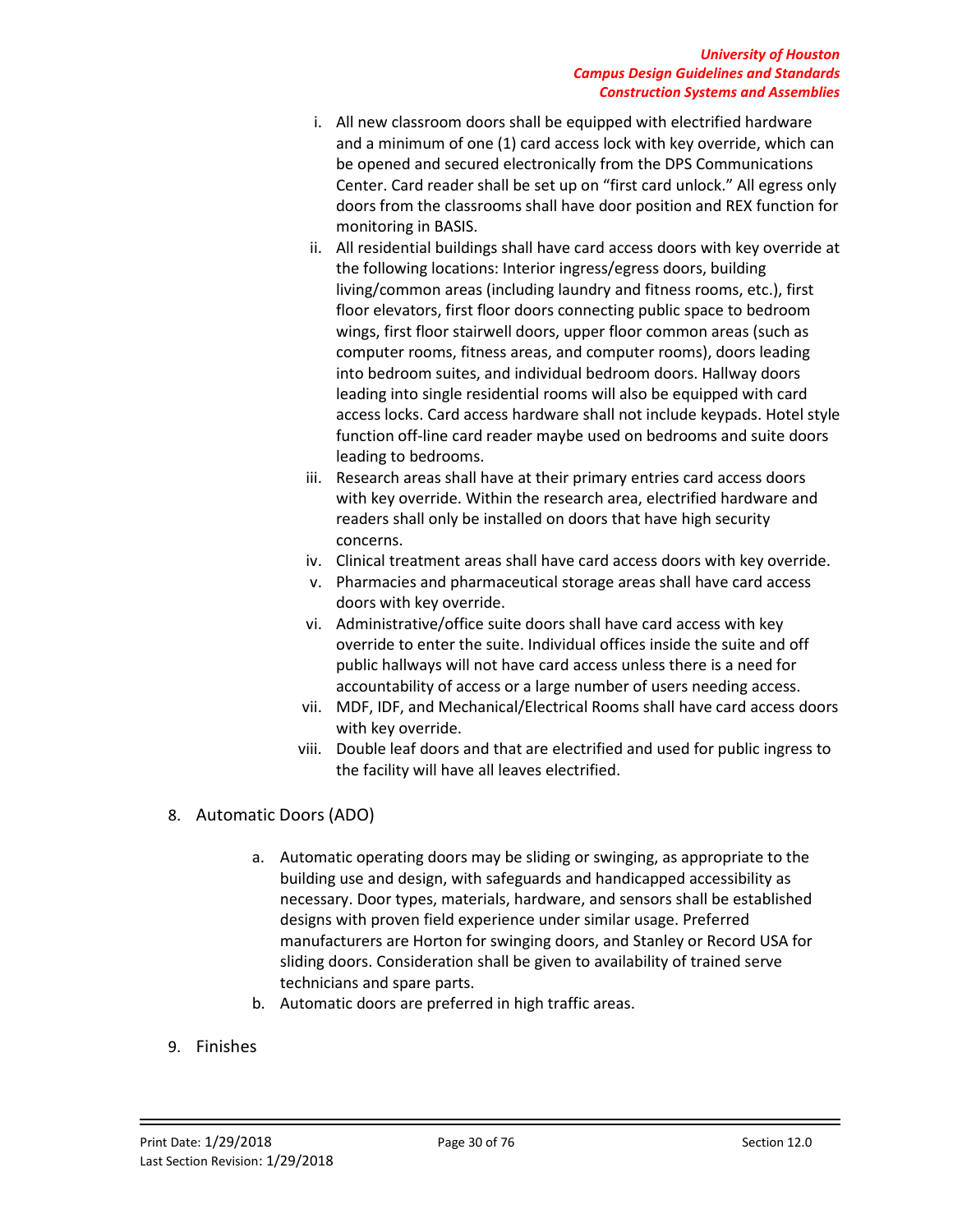- a. Door trim and hardware finish color shall match existing hardware (levers lock, etc.) in building.
- b. All door handles shall be "P" handle type or return type.
- c. All new finish hardware to be Satin Finish. Do not use polished finishes.

# 10. Approved Hardware

- a. Mortise deadbolts must be Sargent and must conform to fire/life safety code. Interior handle must retract deadbolt in one action. All machine rooms, custodial closets, telephone rooms, elevator machine rooms, mechanical rooms, and electrical rooms must have door closers and self-relocking. (Storeroom Function).
- b. Use Sargent 80 Series or comparable Von Duprin exit devices (panic hardware). Custom panic devices are not allowed. Do not use concealed vertical rods for panic hardware.
- c. Surface vertical rods are permitted. Single Point latching panic bars should be first choice of design and where applicable. Allow space between the door head and the ceiling for maintenance and repair.
- d. Avoid use of active/inactive leaf doors with coordinators when other hardware can be used to meet fire codes. Key removable mullions acceptable.
- e. Kick plates shall be specified for inside of interiors doors where trash, push, tool carts are utilized.
- f. Use floor mounted doorstops to prevent wall damage.
- g. All Panic Devise should be mounted to each door utilizing the through-bolting method wherever applicable. End Caps and covers must be secured to the brace with security screws.
- h. Classroom door maybe equipped with a manual lock down deadbolt that can be utilized in the event of emergence from inside the room by the turn a thumb turn on the lock. Egressing the space can always be done by pressing or turning the inside door knob/lever. Single action only. Access to this space will be accomplished by key when deadbolt is activated. Deadbolt can also be unlocked with the inside thumb turn. Due to design card access system will be deactivated if deadbolt is activated.
- i. Contractor to purchase Best lock cylinders and combinated cores to be delivered to UH Access Shop.
- j. New construction projects, Best will deliver lock cylinders and combinated cores to the UH Access Shop. Keyway requirements for lock cylinders will be determined by Best and UH for each building and coordinated with UH Access Shop.

# 11. Rollup doors

- a. In Development
- 12. Electrical Rooms and Electrical Vaults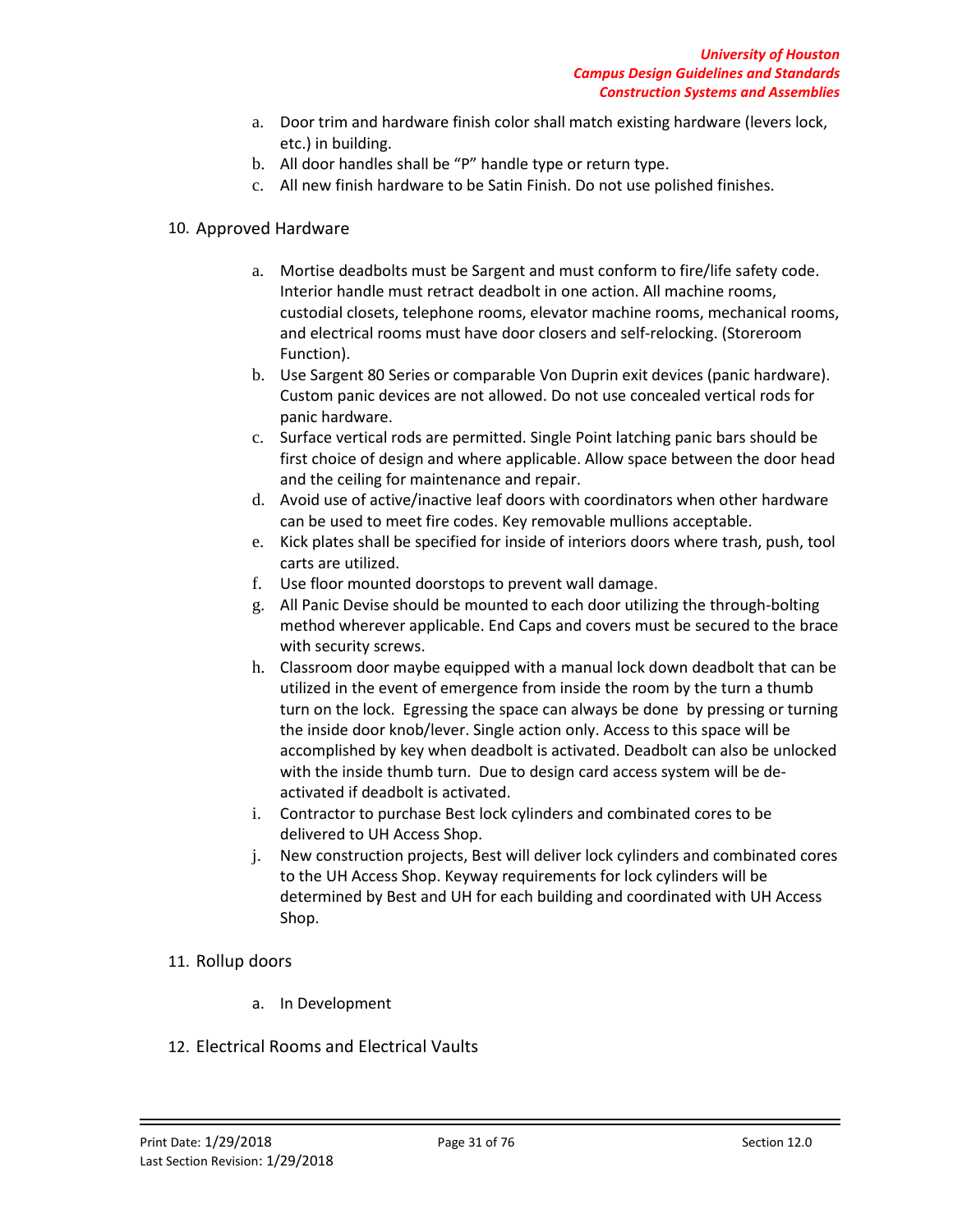- a. All electrical rooms shall have a panic bar and a panic bar through all other exiting door(s) where an injured person may receive rescue. Door(s) shall be fire rated for1 ½ hours.
- b. All high voltage vaults shall have a panic bar and a panic bar through all other exiting door(s) where an injured person may receive rescue. Door(s) shall be "labeled" fire rated for3 hours.

### C1030 ACCESS CONTROLLED EGRESS DOORS

- 1. Doors in the means of egress shall be permitted to be equipped with an approved entrance and egress access control system, if the following criteria are met.
	- a. Sensor release devices: A sensor shall be provided on the egress side and arranged to detect an occupant approaching the doors, and the doors shall be arranged to unlock in the direction of egress upon detection of an approaching occupant or loss of power to the sensor. Sensor release devices must be used in conjunction with a panic bar.
	- b. Manual release devices: Doors shall be arranged to unlock in the direction of egress from a manual release devise located 40 in. to 48 in. (102 cm to122 cm) vertically above the floor and within 5 ft. (1.5m) of the secured doors. The manual release devise shall be readily accessible and clearly identified by a sign that reads as follows: **PUSH TO EXIT.** When operated, the manual release devise shall result in direct interruption of power to the lock-independent of the access control system electronics, and the door shall remain unlocked for not less than 30 seconds.
	- c. Activation of the building fire-protective signaling system, if provided, shall automatically unlock the doors in the direction of egress, and the doors shall remain unlocked until the fire-protective signaling system has been manually reset.
	- d. Loss of power to the part of the access control system that locks the doors shall automatically unlock the doors in the direction of egress.

#### C1040 INTERIOR GRAPHICS

- 1. Refer to **SECTION 10.0 WAYFINDING STANDARDS,** 10.2 INTERIOR SIGNAGE.
- 2. Final room numbers are to be assigned to the rooms on all documents from the beginning of the project. The room numbering procedure recommended by the Texas Higher Education Coordinating Board will be used. FP&C must approve the room numbering plan. Refer to Section C1000.

#### C1050 ACCESSORY REQUIREMENTS

#### Refer to **SECTION 8.0 SPACE STANDARDS AND GUIDELINES**.

#### CUSTODIAL CLOSETS (ON EACH FLOOR)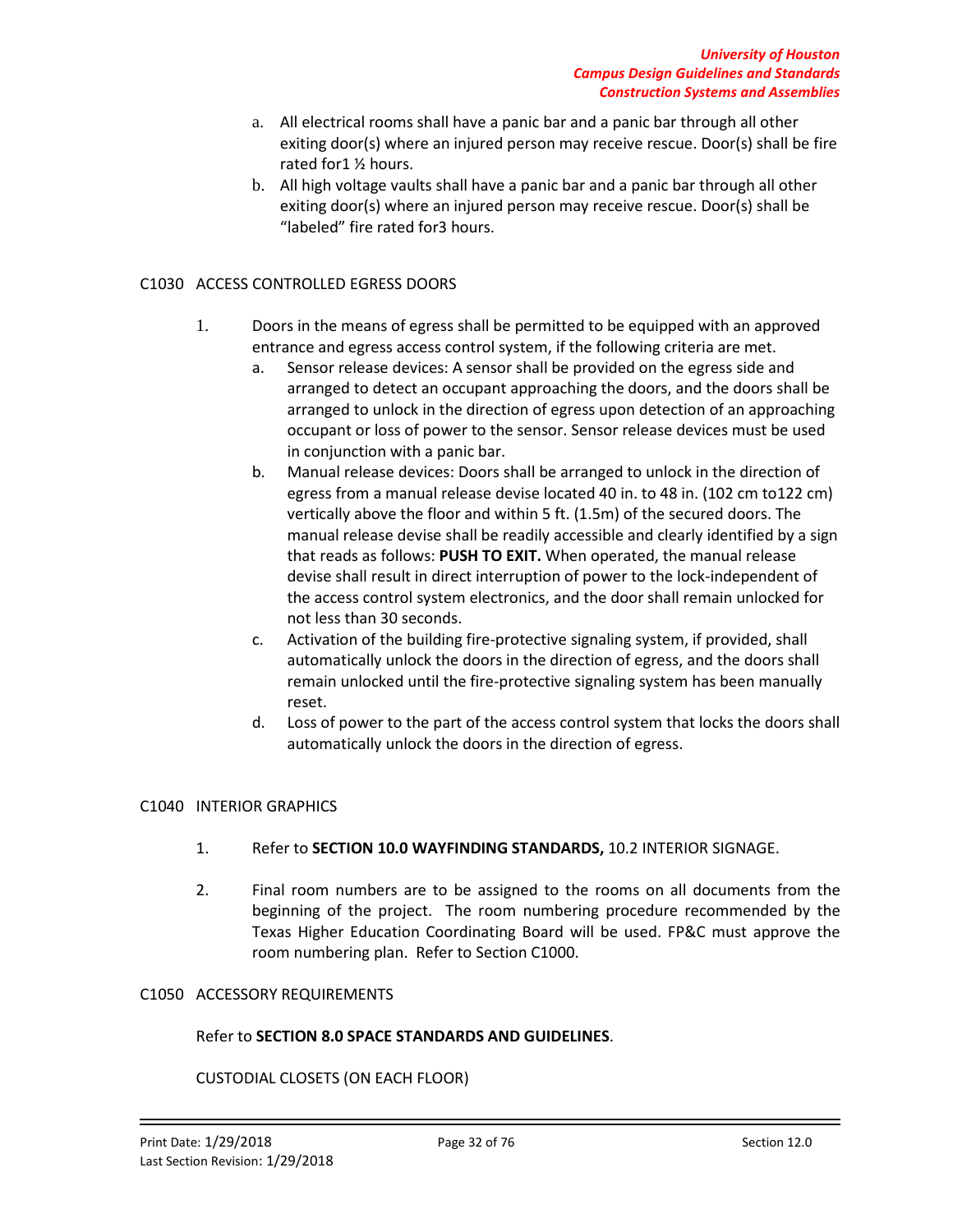- 1. Locate sink near door. Use receptor/floor sink with 12 inch high sides and splash guard 24" above sink.
- 2. Provide six mop hangers above the mop sink. Provide six broom hangers along one wall.
- 3. Provide on one wall four 12" deep shelves mounted 18" apart with the bottom shelf two feet above floor.
- 4. Provide above broom hangers two shelves with one located 52 inches above the floor and the second located 72 inches above the floor.
- 5. Provide a three foot (3') wide door opening outward into the corridor. Provide custodial master lock established for campus.

# CUSTODIAL STORAGE ROOM

1. A storage room is to be 8'x12'. Do not locate storage room next to trash room.

# TRASH ROOM

1. Trash rooms shall not be provided in classroom and office buildings due to problems with odors and pest infestation.

### RECYCLING ROOMS (ON EACH FLOOR)

- 1. A recycling room for storage of recyclable materials is to be a minimum of 8'x8'. Locate adjacent to or close to the Custodial Closet.
- 2. New construction shall include on each floor recycling alcoves sized to enclose a minimum 96 gallon size wheeled recycling container. Recycling alcoves shall be coded X041for incorporation into sustainability metrics. Recycling alcoves may not be located along egress corridors for the following reasons: Recycling bins in an alcove in an exit corridor do not meet code for the following reasons: bins are light and can be moved, when bins are full occupants will continue to pile recyclables in and around the bins obstructing egress; and were the bin to catch fire it would produce enough smoke and heat to prevent occupants access to, egress from, or visibility of the means of egress.

### CUSTODIAL REQUIREMENTS FOR OFFICES AND CLASSROOMS

- 1. For office trash receptacles, use SAFCO SAF-9616 BL.
- 2. For Classroom trash receptacles, use SAFCO SAF-9618 BL.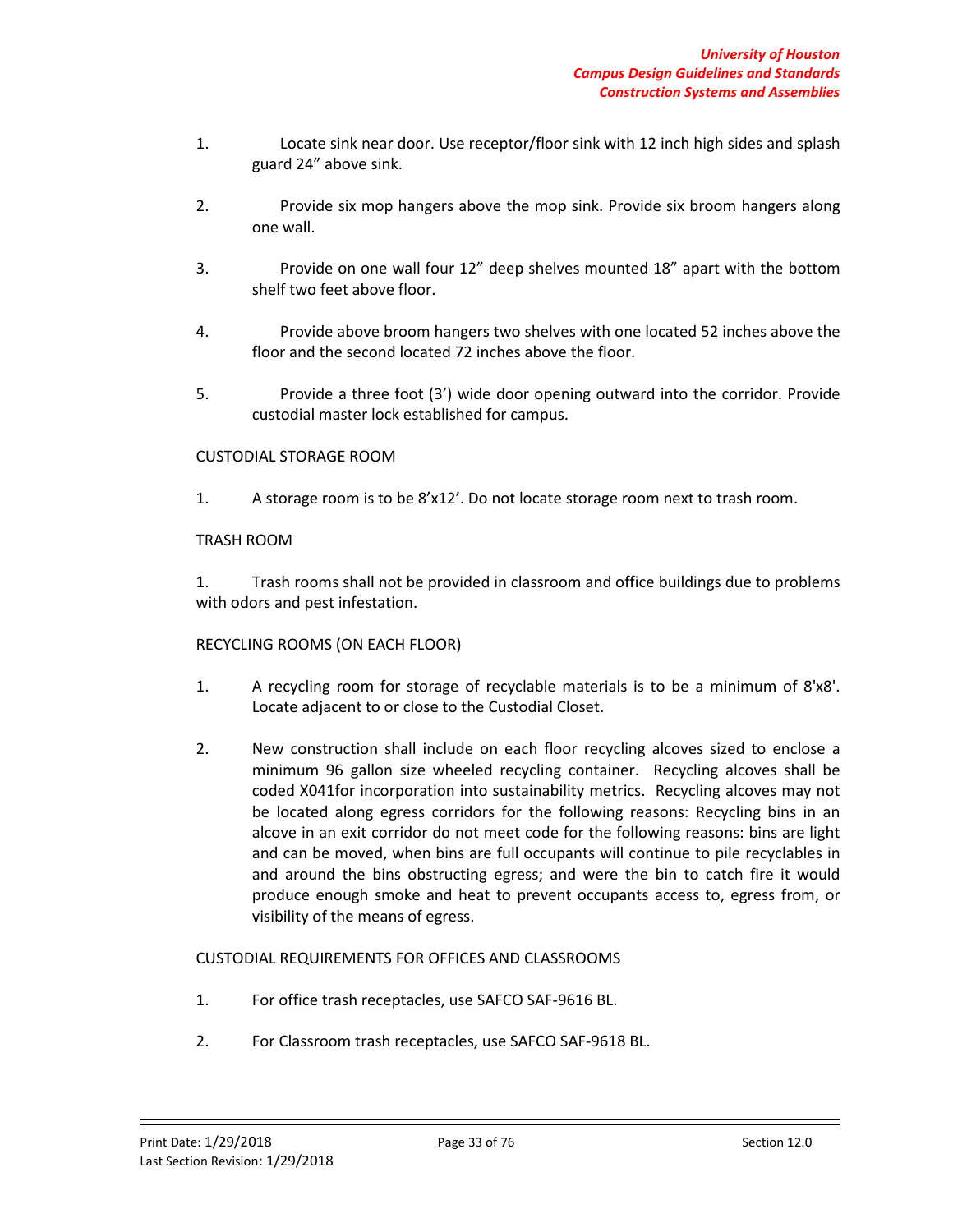### ATTIC STOCK ROOM

1. Provide an attic stock room (minimum 8' x 8' in size) for storage of maintenance or replacement finish materials. Locate adjacent to or close to Custodial Storage or main mechanical room.

#### C1060 RESTROOMS

- 1. In all permanent buildings, toilet partitions or stalls should be floor-mounted with continuous head rail and shall be of phenolic or textured stainless steel construction. Partition panels shall fasten at wall with a full height "U"-bracket. Provide coat hook and bumper guard on back of each toilet partition door. Lever door hardware is required in handicapped-accessible stalls and preferred in all stalls. Specify all fittings as stainless steel for long-lasting quality.
- 2. Floor-mounted toilet stalls of metal with epoxy paint may be used in low usage areas. Provide combination hook and coat hook/bumper inside.
- 3. Where showers are provided, shower walls shall be masonry with ceramic tile finish. Shower pans shall be prefabricated lead; no rubber pans will be allowed.
- 4. Minimum size of ceramic wall tile to be 4-1/4" x 4-1/4". Light shades of tile should be selected for both floors and walls.
- 5. Sanitary product dispensers are not provided by UH. If desired, user group shall specify type and whether operation shall be free or coin-controlled.
- 6. Mirrors above ganged lavatories shall be full width of the lavatory installation.
- 7. Mirrors above single lavatories generally shall be 20" x 26" first quality plate glass mirror with stainless steel frame and a 4 inches deep shelf, zinc coated pan backs, and theft-proof concealed mounting.
- 8. Lavatory counters are to be granite or Corian with self-rimming counter top sinks. Counters must be handicapped accessible. Install soap dispensers to drip into sinks.
- 9. Coordinate with FP&C regarding the current toilet tissue holder specification (UH provided & GC installed).
- 10. Sanitary napkin receptacle to be United Receptacle URI-13 (Contractor provided and installed). Sanitary napkin receptacles are required in each water closet enclosure or stall in women's toilet room
- 11. Hand dryers shall be Xlerator Model XL-SB or approved competitor with comparable performance and demonstrated outstanding service record. Paper towel dispensers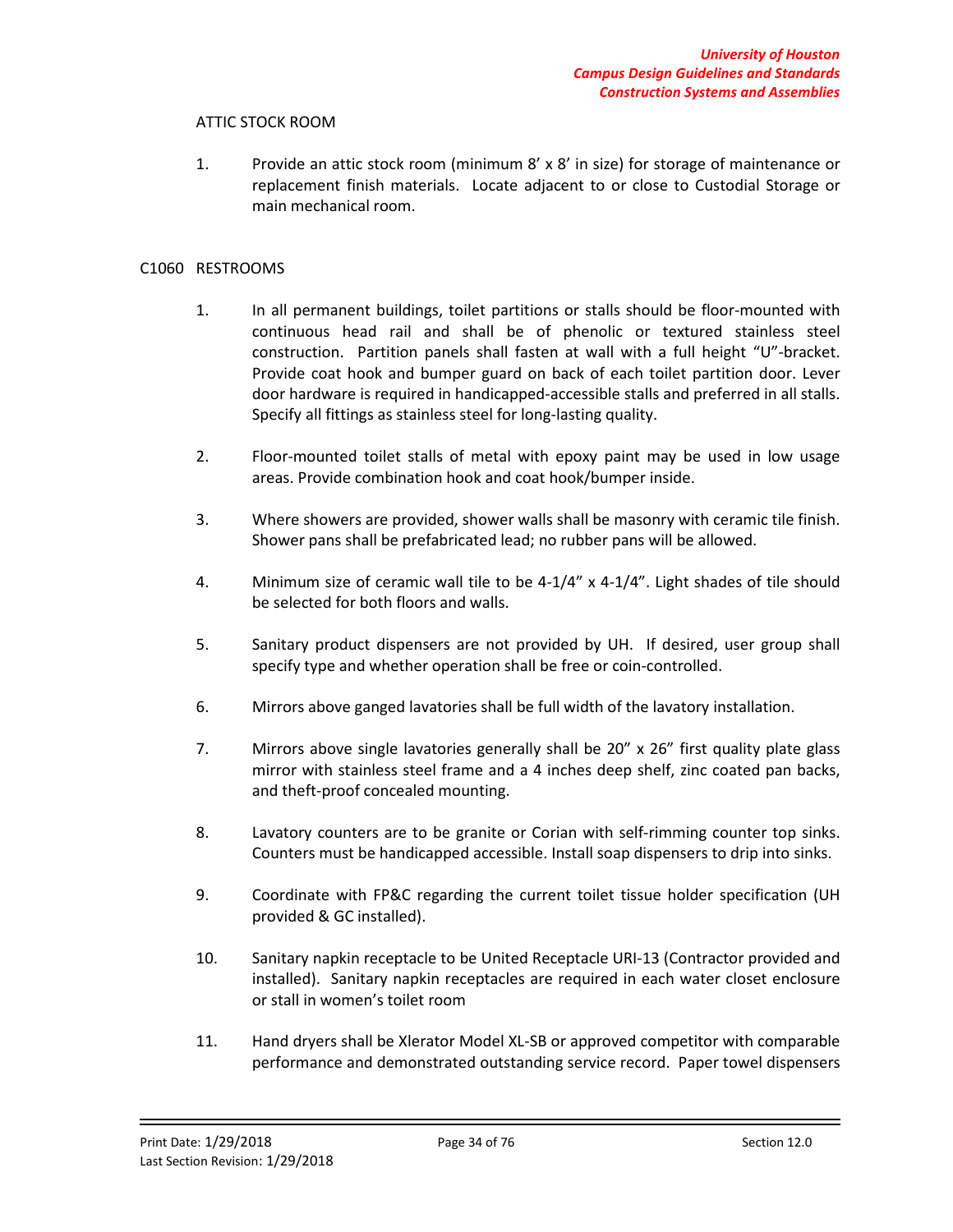shall not be installed in new construction and/or renovation projects. In order to comply with accessibility requirements, a recessed mounting kit may be required. The use of rubber floor mats below hand dryers is required at all locations. Contact the FPC or FS project manager for standard mat information to be provided by the project on new installations. Locate hand dryers close to sinks to reduce the water drip trail from the sink to the dryer. If paper towel dispensers must be used, Facilities Services will review and approve dispensers that use the towel type the client requires, type of space use.

- 12. Use Buckeye International Symmetry hand soap dispenser (Smoke color w/sym logo). (UH provided & GC installed.)
- 13. On the first floor of every building on campus, one public men's room and one public women's restroom shall feature an approved Sharps disposal container. Contact the FPC or FS project manager for further information on the container and signage requirements.
- 14. FP&C/FM-approved substitutes may be used for above accessories.
- 15. Provide floor drains in each toilet room near water closets and slope floor to drain. Provide one floor drain in each accessible stall.

# C1062 INDIVIDUAL OCCUPANT RESTROOMS

Restroom facilities on the lowest floor of public buildings shall include a single occupancy/all gender restroom sized to be fully accessible to a wheelchair-dependent user and attendant. The single occupancy restrooms do not require toilet/urinal partitions but otherwise shall be furnished with a water closet and accessories as directed in C1060. At least one single occupant restroom shall also include a diaper changing station.

### C1065 LACTATION ROOMS

The University of Houston wishes to support students, staff, and faculty who are new mothers and who wish to breastfeed their babies; to that end the University has provided multiple lactation rooms across campus to meet the needs of nursing mothers. Lactation rooms shall be incorporated in all new construction.

Room size shall be a minimum of 5 feet by 7 feet. Room layout shall meet all current accessibility standards. Room shall be equipped as follows:

- A lockable door featuring an occupancy indicator
- A comfortable chair and a work surface sufficient for lactation equipment
- A small utility-type sink with adjacent counter
- Storage for cleaning supplies and paper towels
- Provision for towel dispenser and trash receptacle
- A mirror
- A bulletin or posting board
- GFCI electrical outlet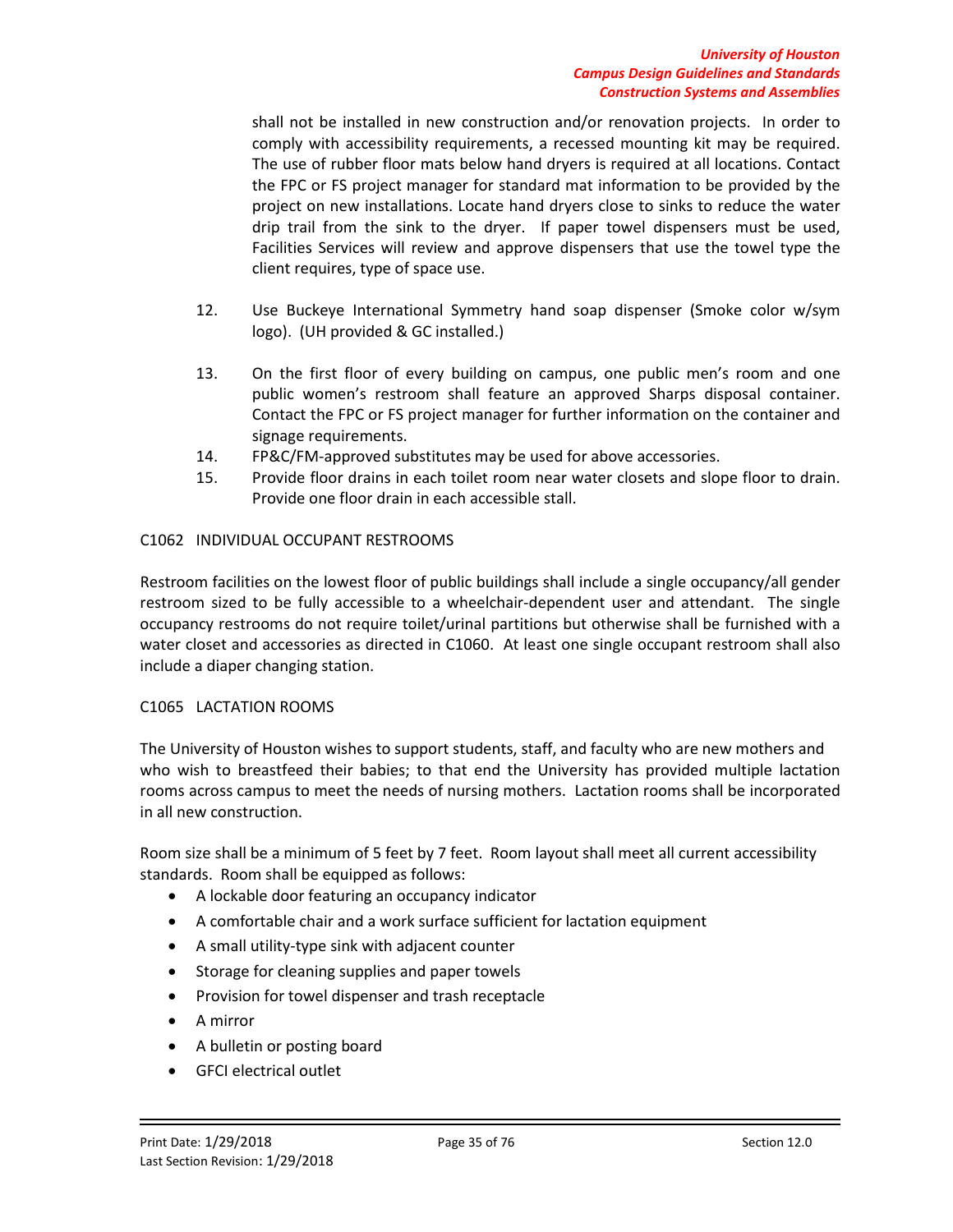- Hard or resilient flooring
- Signage to identify that it is a Mothers' Room or Lactation Room
- Install a lockable refrigerator for milk storage. Alternatively, provide cabinet or shelf space for users' personal insulated coolers

### C1070 BULLETIN BOARDS, TACK BOARDS, CHALK AND WRITE BOARDS

Directory and bulletin board location, size, and style must be approved by the FP&C Project Manager.

- 1. Use mechanical fasteners to mount marker and other type graphic boards to walls.
- 2. Provide chalkboards and/or white boards in all classrooms and conference rooms.
- 3. White boards are to be of three component type with porcelain enamel on 24 gauge steel face with rigid core and aluminum sheet backing. Finish shall be high gloss and shall be easily cleanable with dry cloth or standard eraser.
- 4. Provide bulletin boards and tack boards adjacent to administrative offices.

### **C20 STAIRS**

### C2000 GENERAL

### C2010 STAIR CONSTRUCTION

- 1. Stairs used only for exiting will be designed to code and NFPA 101 requirements.
- 2. Stairs used for exiting but also used for student movement will be oversized or widened to accommodate the peak student loads.
- 3. Stairs used for students should use oversized structure and heavier gauge materials to reduce noise and vibration.

# C2020 STAIR FINISHES AND FITTINGS

- 1. Fire exit stairs may have minimum finish requirement.
	- a. Student-used stairs will have rubber treads and landings to reduce impact noise. On stair treads wider than six feet no piece of rubber tread shall be less than one-third the tread width.
	- b. Student-used stairs will be brightly lighted and will use upgraded building finishes.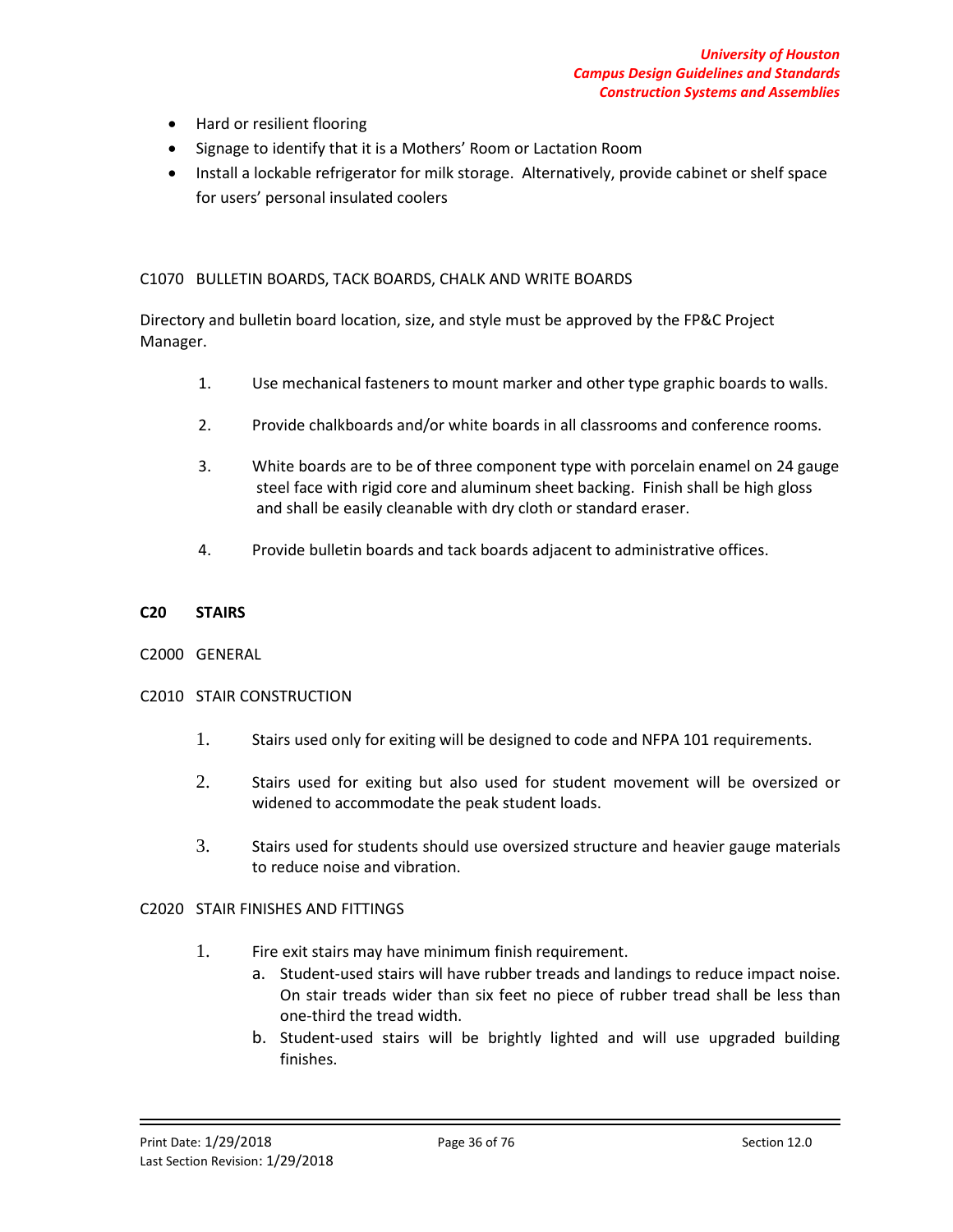- c. Provide acoustical treatment at all stair ceilings and on the underside of landings.
- 2. Handrails
	- a. Handrail simple and compound curves shall be formed by bending members in jigs to produce uniform curvature for each repetitive configuration required. Cylindrical cross section of member shall be maintained throughout entire bend without buckling, twisting, cracking, or otherwise deforming exposed surfaces of handrail and railing components.
	- b. The University of Houston Fire Marshal's Office enforces NFPA 101-7.2.2.4.2; Continuity: Required guards and handrails shall continue for the full length of each flight of stairs. At turns of new stairs, inside handrails shall be continuous between flights at landings."
	- c. Anchors and inserts as required to support work specified, in accordance with approved shop drawings. If required, provide reinforcement to meet loading criteria.
	- d. Depending on occupancy type, the handrail configuration may require, by code, a minimum finger recess.

### **C30 INTERIOR FINISHES**

C3000 GENERAL

1. Design consultants are cautioned against using building products containing antimicrobial ingredients which may have unanticipated hazardous health impacts.

#### C3010 WALL FINISHES

- 1. In lobbies and major traffic corridors use durable, easily maintained materials such as stone, masonry, metal or plastic laminate. In unusually high-traffic areas, Scuffmaster Armor or Scrubmaster paint may also be considered.
- 2. In auditoriums and large classrooms use plastic laminate wainscot with stretched fabric acoustic panels above.
- 3. In all low-wear area, paints shall typically be non-VOC formulation
- 4. In classrooms, offices and corridors use semi-gloss or eggshell paint. Paint must be water-based unless exceptions are approved by FP&C/FM. High gloss and flat paints are not allowed. Paint shall be ICI, Sherwin-Williams, or UH Paint Shop approved equal.
- 5. Do not use vinyl wall coverings unless FP&C/FM approval is obtained prior to design. The use of vinyl wall covering is not allowed on the interior surface of exterior walls.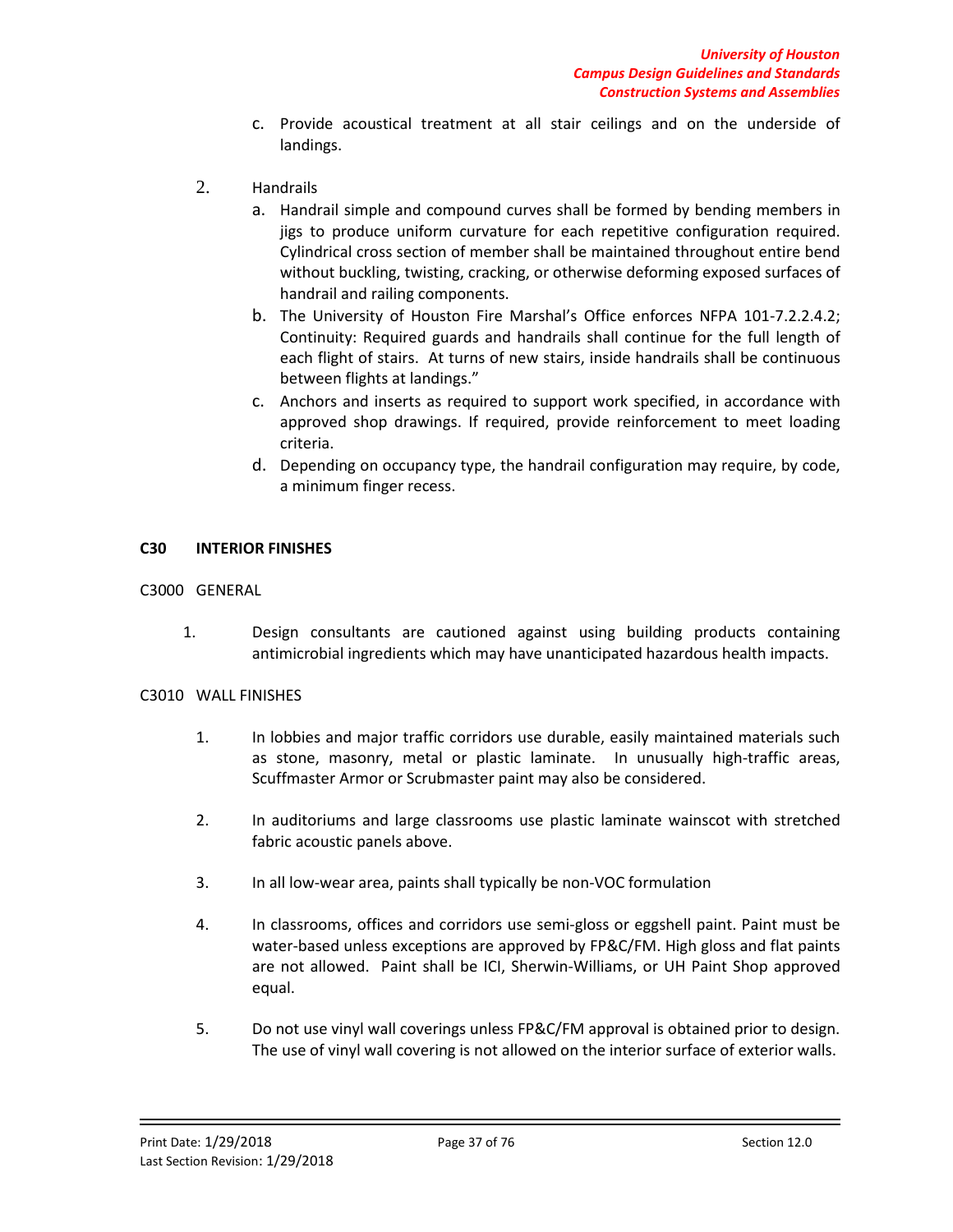- 6. Off-white and accent paint color standards: At the conclusion of construction and renovation projects, large quantities of unused paint are left for disposal. Standardizing on a palette of off-white and accent color allows FPC/FS to combine remainder quantities and donate to UH departments or to non-profit organizations. Approved off-white paint colors are Sherwin-Williams SW6147 Panda White and SW7008 Alabaster. Contact your FPC or FS Project Manager for the full approved interior off-white and accent paint palette.
- 7. Do not use multi-colored enamels.
- 8. Refer to the appropriate sections for finishes in restrooms, stairs, janitor closets, electrical and telecommunications rooms.
- 9. Use corner guards on exterior corners of corridor walls and similar heavy traffic areas. Wall bumpers and corner guards are required adjacent to service elevators and loading docks.
- 10. In mechanical rooms apply a coat of paint to all surfaces that do not already have a finish coat of paint, such as pumps and motors. Vinyl-faced fiberglass panels installed to the ceiling and walls are recommended for acoustical absorption.
- 11. All renovation projects require UH Paint Shop approval of surface preparations before repainting.
- 12. UH Paint Shop must approve painting specifications.

## C3020 FLOOR FINISHES

- 1. Provide walk-off mats or walk-off carpet tile at all entry vestibules.
- 2. Provide terrazzo, terrazzo tile, stone or porcelain flooring for all ground level entry lobbies and major traffic corridors.
- 3. Use stone or terrazzo base with stone or terrazzo floor.
- 4. Provide VCT for all high use areas that need hard flooring
- 5. Resilient tile floors (VCT): University standard thickness is 1/8 inch minimum.
- 6. Modular carpet shall be used for all carpet installations. Only broadloom may be used in office suites and other areas as approved by FPC/FM.
- 7. Carpet pads may be considered for deans' and executives' offices as approved by FPC/FM.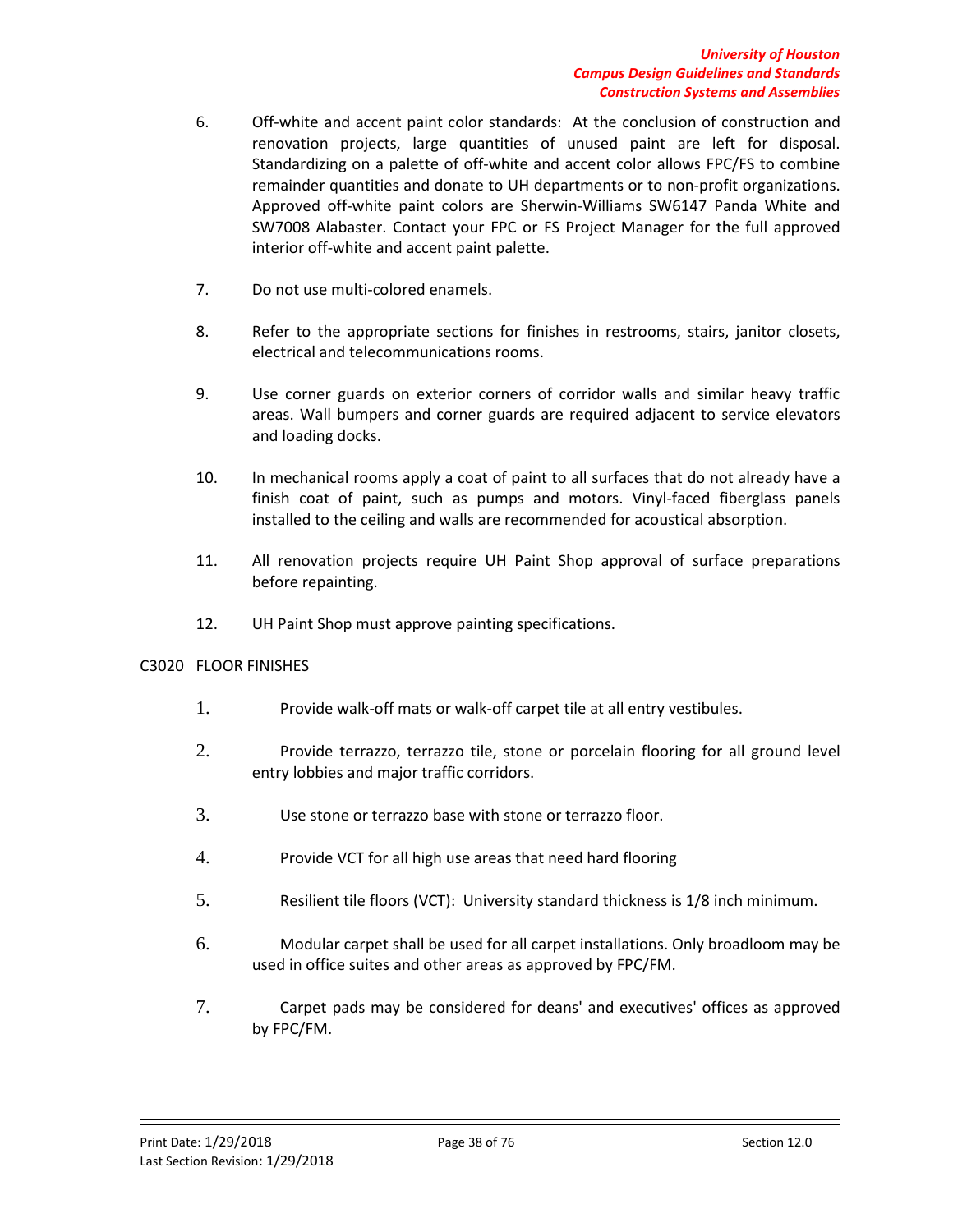- 8. All rubber base to be 4" cove base at hard flooring and4" straight base on carpet. Black-Brown is the preferred color option. FPC must approve any other color.
- 9. Use padded carpet in deans' and executives' offices as approved by FPC/FM.
- 10. Carpet tile may be used in classrooms and office areas as approved by FPC/FM.
- 11. Use stone or terrazzo base with stone or terrazzo floor.
- 12. All other base to be 4" black rubber cove base.
- 13. Mechanical room floor shall typically be sealed concrete for dust control. All exposed concrete is to be sealed. Mechanical rooms above occupied space shall have a sealed and watertight floor. The wall finish shall also be sealed and watertight for a minimum of four inches measuring from the floor.
- 14. Custodial room floors shall be sealed concrete only.
- 15. Resilient tile floors (VCT and rubber): University standard thickness 1/8 inch minimum.
- 16. Seamless flooring is not encouraged except in laboratory and food service areas, as appropriate. Obtain approval by FPC/FM before use.
- 17. Computer flooring: 3 inch or 6 inch computer flooring may be applicable in server rooms and offices supporting computer labs. Ramps are not allowed. Recess the structure to obtain level transitions.
- 18. Wood flooring is not encouraged.
- 19. Laboratory floor finishes (all floors must be sealed to prevent leakage to lower floors):

Instructional labs flooring shall be VCT. Research lab flooring for chemistry, physics, and engineering shall be VCT. Research lab flooring for biology shall be monolithic, seamless, chemical-resistant vinyl flooring with integral coved based and mylar finish. Greenhouse and animal holding flooring shall be monolithic epoxy resin. Sealed concrete may be considered for alternate lab and storage area flooring.

## C3030 CEILING FINISHES

1. All mechanical and electrical devices located above the ceiling must be accessible through a lay-in ceiling or access panels.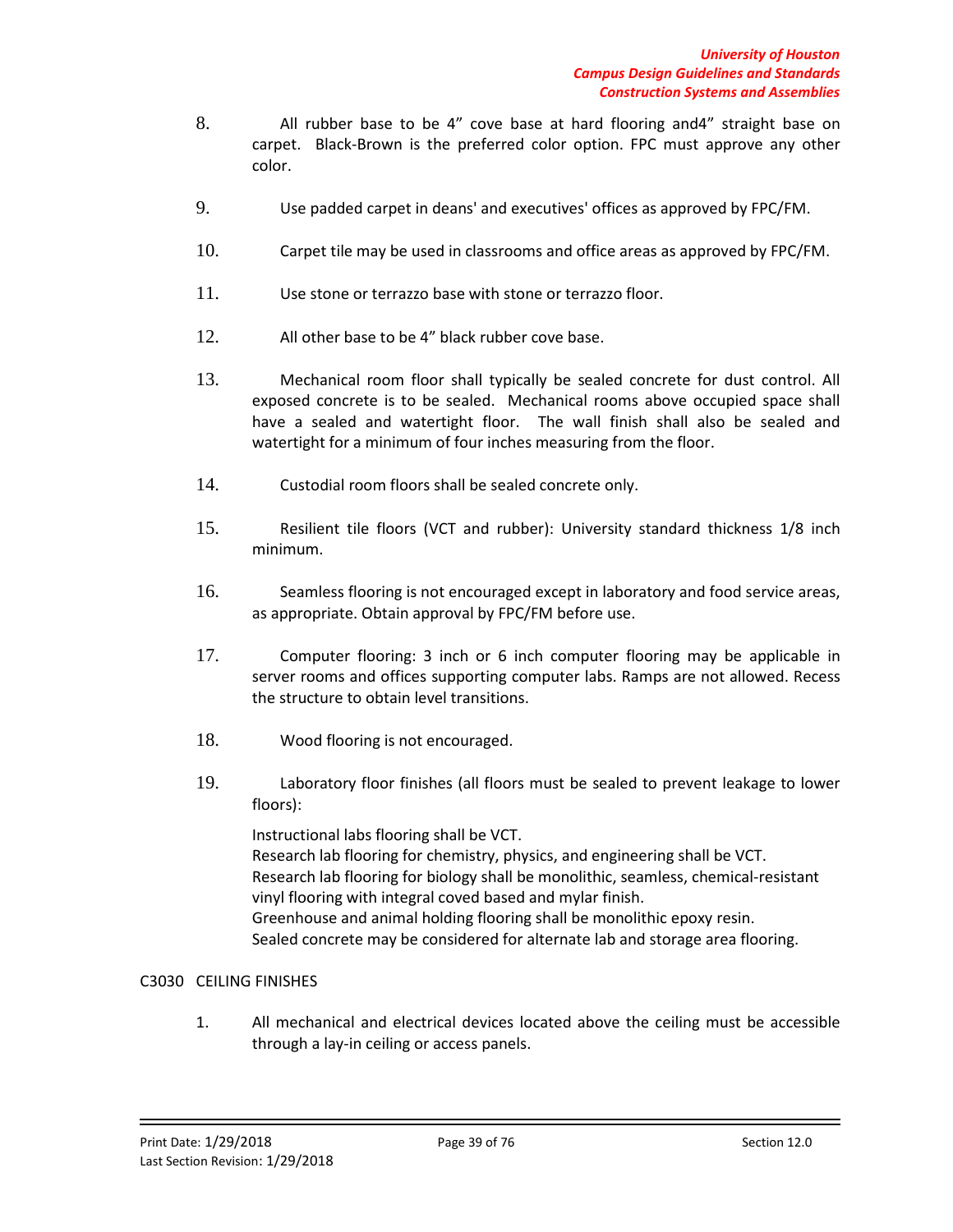- 2. Ceilings of high humidity rooms will be plaster, drywall or plastic-clad lay-in panels.
- 3. Partitions will penetrate lay-in ceilings unless approved by FP&C.
- 4. Acoustical lay-in ceiling shall be 2 feet by 2 feet grid. Wire hangers shall be 12 gauge steel at four feet on center minimum. The hangers shall be wrapped tightly with three full turns.
- 5. Gypsum plaster ceilings will be limited to entry lobbies, decorative ceilings for auditoriums, and large conference rooms.
- 6. Fabric covered insulated panels may be used in auditoriums for acoustical control when installed to a taped and floated suspended drywall ceiling.
- 7. Drywall ceilings will be 5/8" fire-rated gypsum board on suspended 25 gauge metal studs at 16 inches on center.
- 8. Projector screens, and projector platforms will have independent support and will not bear on the ceiling framing system.

# **ELEMENT D**

### **SERVICES**

## **D10 CONVEYING**

## D1000 GENERAL

## D1010 ELEVATORS AND LIFTS

The American Society of Mechanical Engineers/American National Standards Institute safety code for elevators, dumbwaiters and escalators, and moving walks, A17.1, latest edition shall be used in the selection and design. Elevators shall comply with current provisions of the Texas Department of Licensing and Regulations Architectural Barriers Texas Accessibility Standards and the Americans for Disabilities Act ("ADA") Accessibility Guidelines.

- 1. All elevator acceptance testing, including load test, is to be witnessed and approved by UH elevator maintenance staff.
- 2. The elevator vendor must include required training in the cost of the elevator and describe what training will be provided. Two complete sets of maintenance manuals are required. No proprietary special tools are allowed for elevator maintenance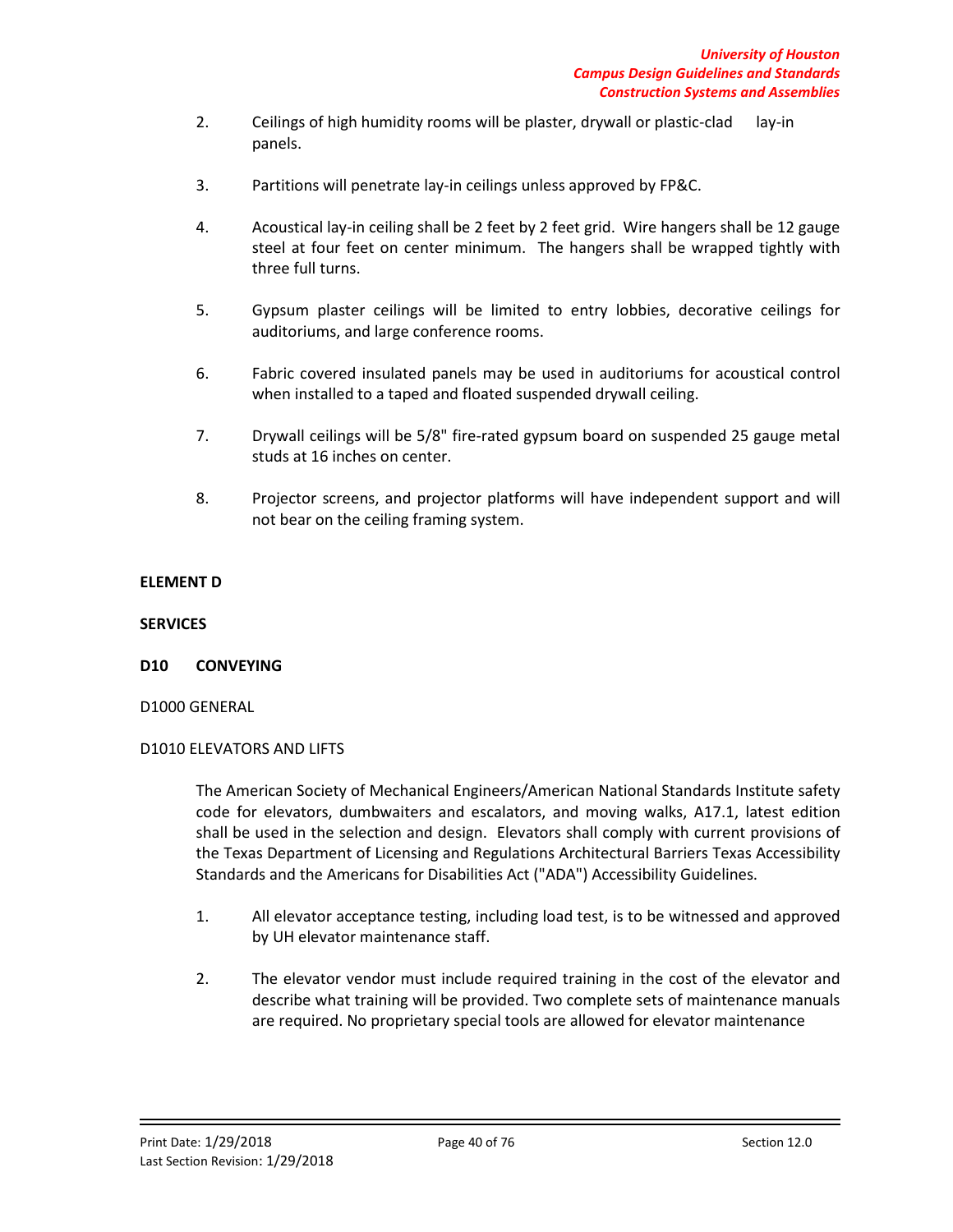- 3. Elevator controls for all elevators shall be Virginia Controls, Motion Control Engineering controls, or SmartRise controls only. Proprietary controller can be installed only if a non-proprietary compatible (Virginia, Motion, or SmartRise) controller is provided to Elevator maintenance staff. Any additional components necessary to the removal of the proprietary controller and installation of the nonproprietary controller shall be provided to the elevator maintenance staff. For example: fixtures , electronic boards, door operators need to be non-proprietary components and need to be approved by UH Elevator Maintenance.
- 4. All elevators shall have remote monitoring capability in the controllers.
- 5. The elevator vendor must provide a priced spare parts list with prices good for at least three years after warranty period. Vendor must indicate availability of spare parts.
- 6. Elevator controls to have fire alarm panel control input for Fireman's Service-Phase I Recall to main entrance floor.
- 6. Elevator shafts are to be ventilated, but not excessively so that door operating problems result. Sump pumps are required in the pits.
- 7. Each elevator pit is required to have an access ladder, light, and duplex 120volt GFCI receptacle. The switch for the light is to be located at the top of the ladder. Provide sump pit, sump pump with piping to adjacent elevator door and movable 55-gallons barrel.
- 8. Each elevator car top is to have a trouble light and duplex 120 volt GFCI receptacle.
- 9. Design elevator installations to comply with ADA. Specify directional (up or down) arrows above each door on the lobby side and provide gong or chimes.
- 10. Provide ADA-compliant emergency telephone system for each elevator in accordance with the following specifications:
	- a. One flush-mounted telephone: TALK-A-PHONE ETP-100EB
	- b. One ADA nameplate set.
	- c. One Rolm telephone adapter.
	- d. One analog telephone pair terminated in an RJ-11 jack and located near the elevator traveling cable at the telephone is required.
	- e. One telephone pair in elevator traveling cable and one assigned elevator telephone number from UH telecommunications from 48 volt analog board are required.
	- f. Phone can be installed in the car operating panel.
- 13. Electric operated elevators are preferred; however, oil hydraulic operation may be considered where use is intermittent or where elevator serves three or fewer floors.
	- a. Hole-less technology shall be used for hydraulic elevators.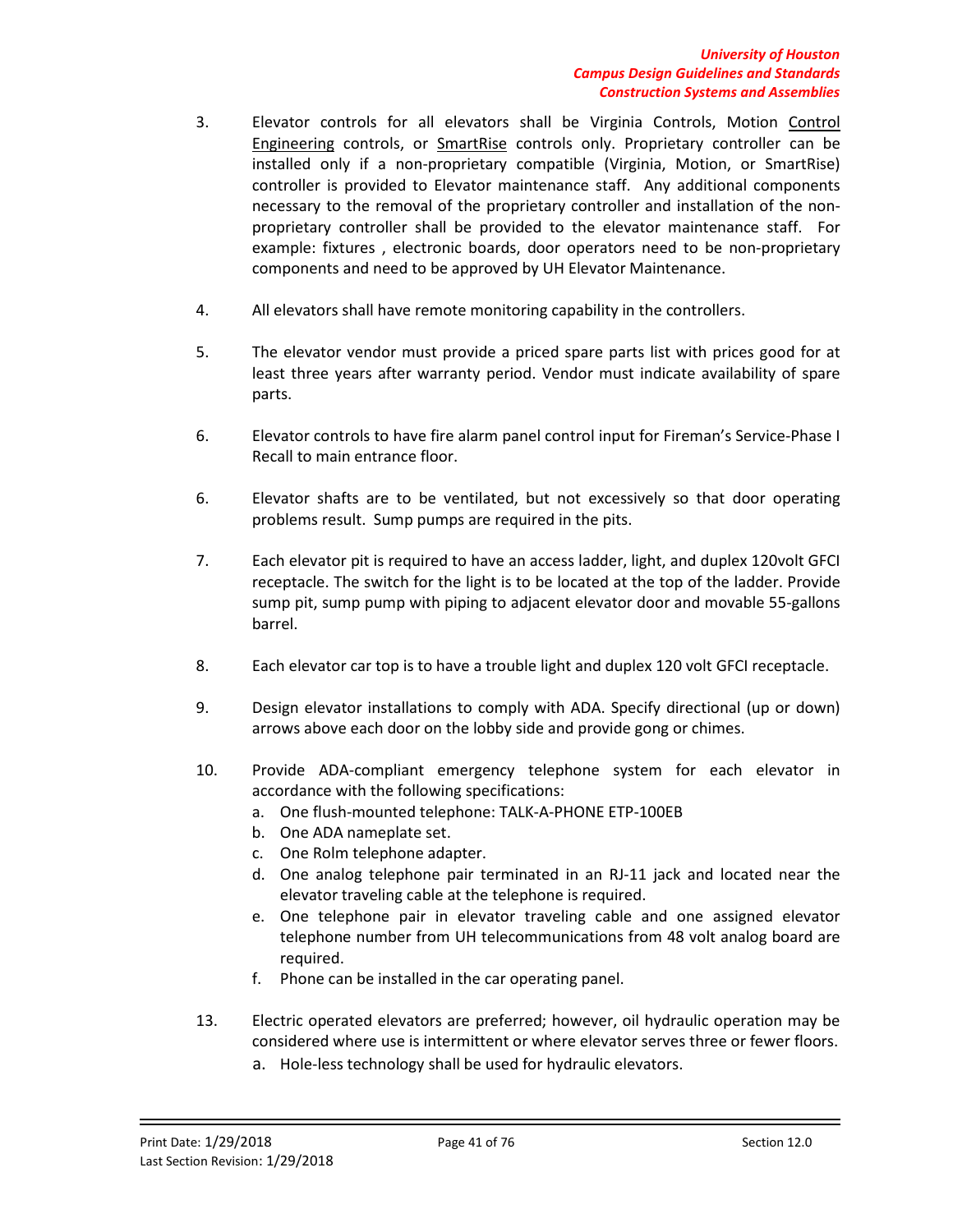- b. Hydraulic elevators shall be equipped with a submersible pump and power pack to lower cars to egress floor.
- c. Elevator shafts with the potential for hydraulic fluid leaks shall have secondary containment as a built-in feature to prevent releases of fluid into the ground.
- 14. Machine-room-less elevators are not allowed.
- 15. Hydraulic elevators proposed for open buildings such as parking garages high traffic use shall have oil cooling units provided for each elevator.
- 16. FPC and FS offer an approved elevator cab "refresh" palette, which university clients or their design professionals are encouraged to use when elevator cabs require refinishing. Contact FPC Project Manager for further information.
- 17. Note that an elevator entrance assembly is a "listed/labeled" device. Therefore, nothing can be adhered to the entrance assembly without the manufacturer's permission and the entrance assembly being retested and relabeled by the certifying organization. Decorative material may only be applied to listed/labeled frames if in conformance to the requirements of the certifying organization. This also also applies to anything adhered or mounted in the elevator cab.

### PASSENGER ELEVATORS

| Speed:     | 2 through 3 floors travel of 150 ft./min.;<br>4 and above floors travel of 350 ft./min.;                                                                                                                                                                                                                                                                                                                                                                                                      |
|------------|-----------------------------------------------------------------------------------------------------------------------------------------------------------------------------------------------------------------------------------------------------------------------------------------------------------------------------------------------------------------------------------------------------------------------------------------------------------------------------------------------|
| Capacity:  | Generally, capable of holding an EMS stretcher and a load rating<br>of 2500 to 3500 pounds are specified depending on floor area and<br>person density.                                                                                                                                                                                                                                                                                                                                       |
| Control:   | Selective/collective automatic for single cars. For multiple units of<br>two or more, group automatic control. Solid state controls<br>preferred. Virginia Controls only.                                                                                                                                                                                                                                                                                                                     |
| Operation: | Leveling with resistance operation through 150 ft./min.; solid<br>state control for 200 ft./min. and above.                                                                                                                                                                                                                                                                                                                                                                                   |
| Cab:       | All cab interiors shall feature stainless steel front car door,<br>stainless steel base, luminous ceiling with UL approved, recessed<br>LED lighting, exhaust fan, stainless steel handrails on three sides,<br>steel toe rail where heavy cart or furniture moving is anticipated,<br>telephone for voice communication to meet handicapped<br>requirements.<br>Floor and wall panel finishes vary by quality level. See UH Project<br>Manager for standard elevator palette specifications. |

Utility level finish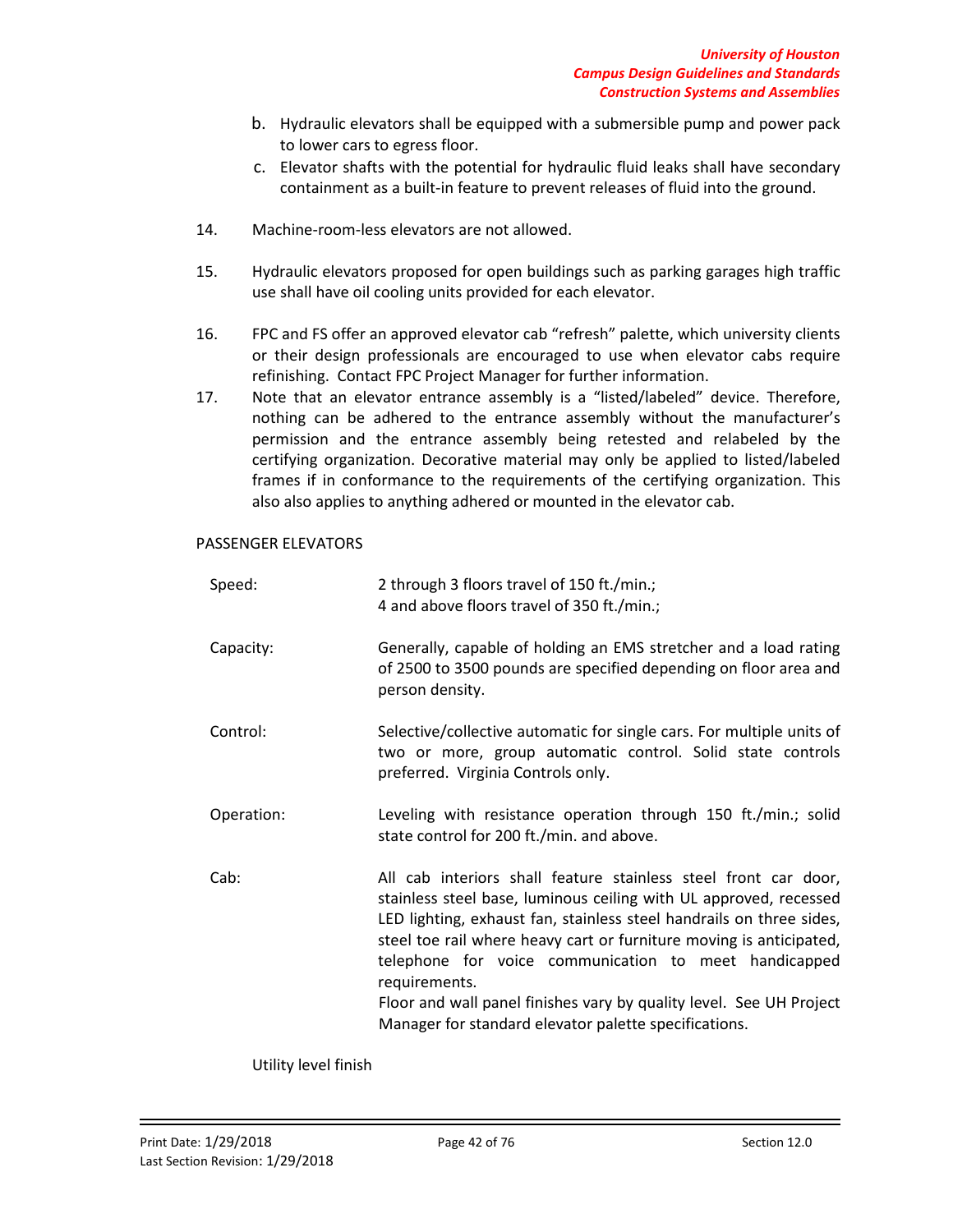| utility cab                               | textured stainless steel wall panels per palette specifications,<br>commercial quality diamond steel floor plate flooring                                                                                                                                 |
|-------------------------------------------|-----------------------------------------------------------------------------------------------------------------------------------------------------------------------------------------------------------------------------------------------------------|
| Lowest level finish:<br>passenger cab     | Continuous full height plastic laminate panels, 3/16" terrazzo tile<br>floor, all per palette specifications. Suggested for short-duration<br>installations.                                                                                              |
| Standard level finish<br>passenger cab    | Plastic laminate panels above handrail height, textured stainless<br>steel wall panels below handrail height, 3/16" terrazzo tile floor:<br>all per palette specifications.                                                                               |
| Upper end level finish<br>passenger cab   | Textured stainless steel wall panels above and below handrail<br>height, 3/16" terrazzo tile floor: all per palette specifications.                                                                                                                       |
| Hoist way Entrances:<br>Machine Location: | 3'-6" min. width, 7'-0" high, baked enamel finish, power<br>operation. Entrances shall be constructed of 16 gauge material.                                                                                                                               |
|                                           | Electric Elevators: Overhead preferred, but location at lower level optional on<br>installations of four floors and less.                                                                                                                                 |
| Oil Hydraulic<br>Elevators:               | Not above first floor; adjacent to hoist way preferred.                                                                                                                                                                                                   |
| Platform:                                 | Size according to code for capacity; however, standard sizes<br>should be selected.                                                                                                                                                                       |
| Signals:                                  | Provide EPCO Door open bell, in-use light and illuminating<br>buttons, EPCO braille markings on car operating face plate and<br>call signals. One emergency alarm bell button in each car shall be<br>connected to emergency alarm station at main floor. |
| Flooring:                                 | Same as adjacent area by flooring subcontractor.                                                                                                                                                                                                          |
| Floor Lockout<br>Provisions:              | Provisions shall be included if directed by FP&C.                                                                                                                                                                                                         |
| Emergency<br>Power:                       | Interlock with emergency generator if Emergency Power System is<br>approved for building. At least one elevator in each building must<br>operate on emergency power.<br>Hydraulic elevators shall have                                                    |

switchable selection for emergency service.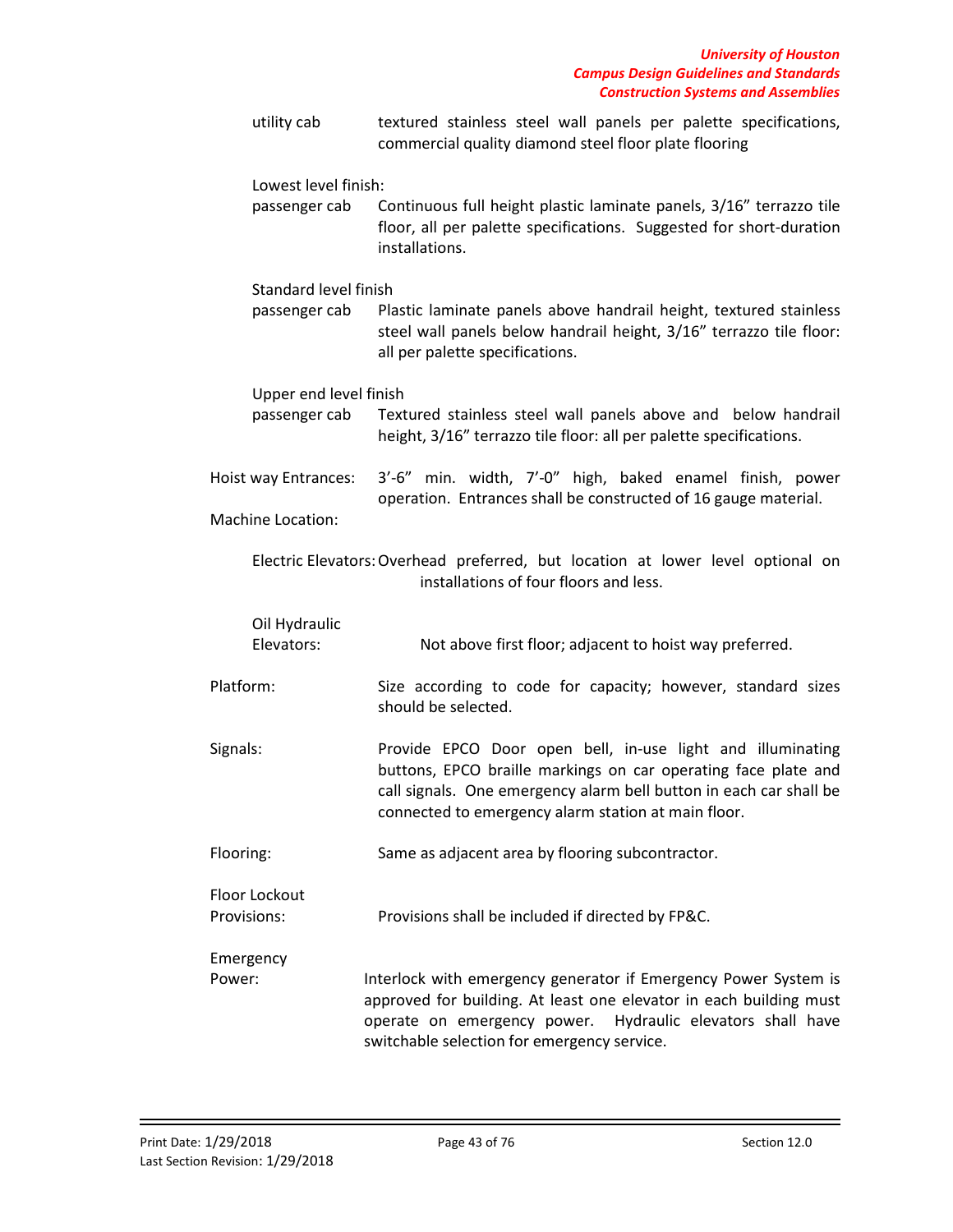Hooks & Pads: Hooks shall be installed in all passenger elevators. In addition, one complete set of pads shall be furnished for the Owners' use after construction.

SERVICE ELEVATORS (Freight only)

- Speed: Up to and including 2 floors travel of 150 ft./min.; above 2 floors travel 350 ft./min.
- Capacity: Minimum of 4000 pounds; however, product and product weight should be considered.
- Control: Same as for passenger elevator operation except for a 2- floors installation a single automatic pushbutton will be acceptable.
- Operation: Same as passenger service.
- Cab: Standard freight (steel wainscoting) 8' high x 8' deep. Freight elevators are to be provided with complete set of wall protection pads.
- Hoistway/Entrances: Bi-parting type. Generally, door operation is manual; however, consideration should be given to power operation where use of equipment is extensive. Freight elevators are to have horizontal center opening doors. Freight elevator cabs are to be specified in detail. Entrances shall be constructed of 16 gauge material. Signals: EPCO Door open bell, in-use light and illuminating buttons.
- Machine Locations: Same as passenger elevators.
- Platform: Size and classification according to code, building requirements, and capacity.

# **D20 UTILITY PIPING SYSTEMS**

## D2000 GENERAL

- 1. Pipes penetrating exterior walls below grade must be properly installed to prevent breakage due to building settlement or expansive soil.
- 2. All connections to campus distribution systems or public utilities shall be precisely located by dimension or coordinates and documented on "as built" drawings. Depth of piping shall be shown and inverts will be shown at manholes and other critical points.
- 3. Drop type entries shall be utilized per acceptable standards.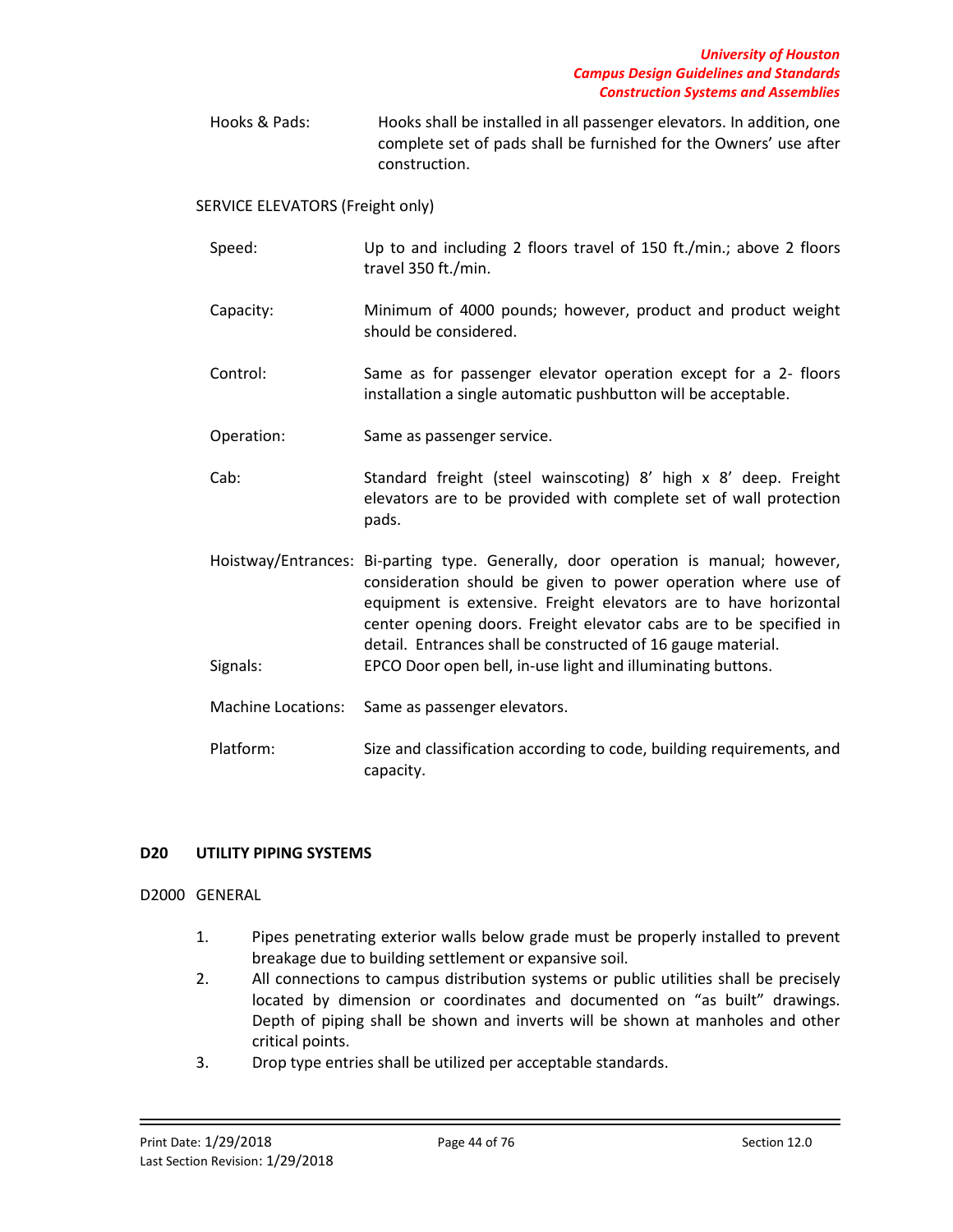- 4. Access shall be provided to all working parts of plumbing devices. Do not permanently seal in wall any plumbing items requiring periodic operation or maintenance.
- 5. Provide 30 inch diameter minimum size access openings for all manholes.
- 6. Interior cleanouts shall be located at each bend and every 50 ft. in straight runs. Access panels (9" x 9" minimum) shall be provided at all cleanouts. Exterior cleanouts shall be located at every 90 ft in straight runs and shall be provided with a marked cover.
- 7. Consideration shall be given for easy access to grease traps, which must be serviced regularly.
- 8. New buildings constructed with campus tunnel access should allow for airconditioning condensate recovery thru dedicated lines with venting where necessary.

# D2010 PLUMBING FIXTURES

- 1. Provide custodial closets with receptor/floor sink with 12 inch high sides located near door.
- 2. In renovation projects, replacement fixtures shall match the manufacturer, style, rough-in, and mounting of existing fixtures.
- 3. In phased projects, fixtures installed in later phases shall match the manufacturer, style, rough-in, and mounting of fixtures installed in the first phase.
- 4. All urinals and water closets shall be wall mounted on fixture chairs attached to the floor.
- 5. Drinking fountains shall be electric, wall type, surface mounted in wall recess. Mount all bubbler spouts 36" above finished floor to meet handicapped requirements. Where two (2) fountains are mounted side by side, they shall be mounted at different heights, one for handicap, and one standard. Provide bottlefiller style water fountains at all first floor electric drinking fountain installations.
- 6. Fixtures with enhanced water –saving characteristics may be considered for LEEDcertified project. Contact the UH project manager for details.
- 7. AirJet Showerheads (281-859-9888) are the standard for campus showerheads.
- 8. No hub couplings, pipe, and fittings are not allowed.
- 9. Plant Operations preferred plumbing fixture manufacturers: see Master Construction Specification Section 22 30 00 Plumbing Fixtures.
- D2010.90 EMERGENCY SHOWER & EMERGENCY SHOWER/EYE WASH COMBINATION UNITS
	- 1. Emergency showers and emergency shower/eye wash combination stations shall be located so that an individual should be able to access them within 10 seconds. Floor drains shall not be provided. Each station shall be provided with a flow switch tied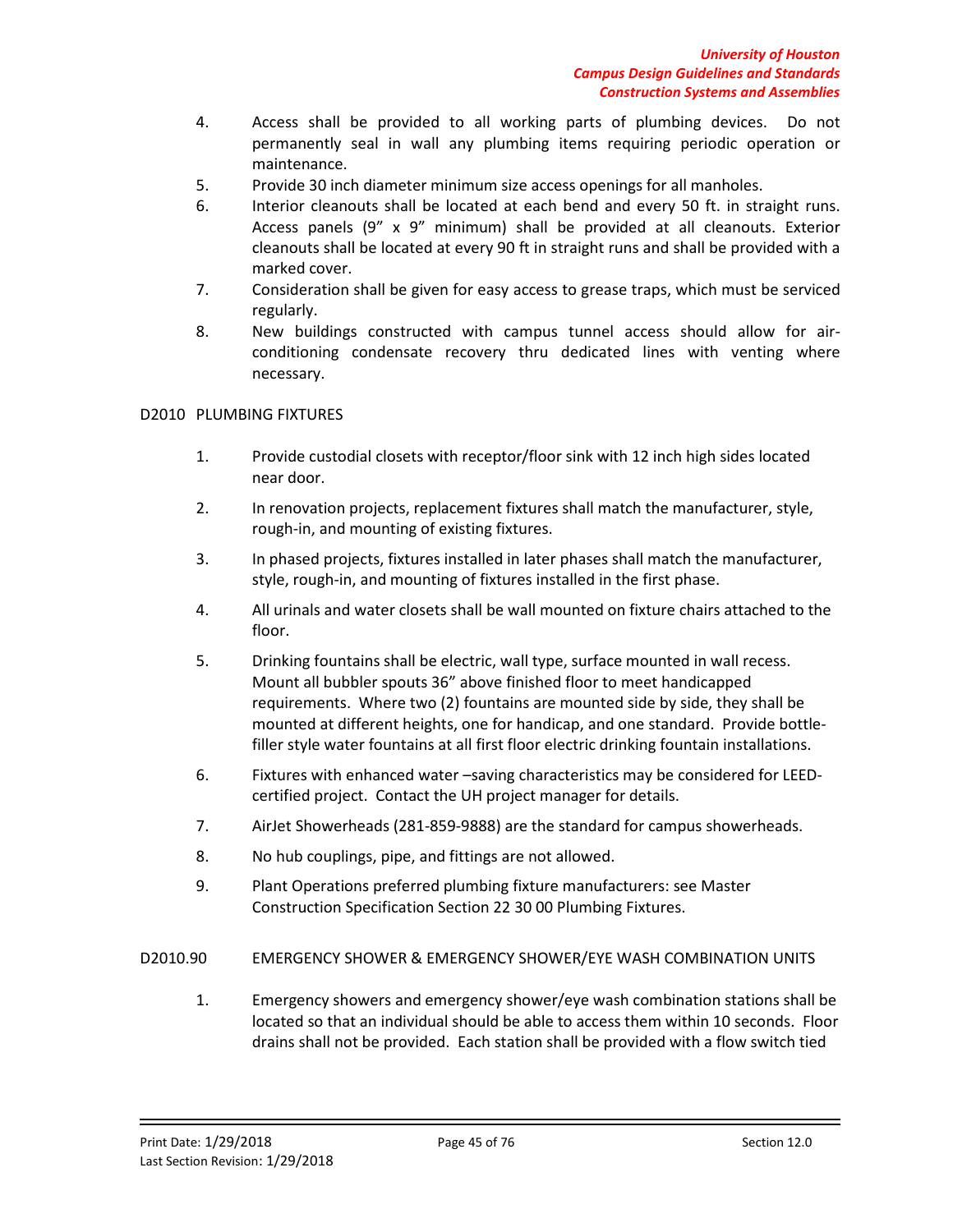into the SimplexGrinnell's controls and network system and reporting to DPS and the Fire Alarm Shop as a priority 2 alarm.

#### D2015 PIPE INSULATION

- 1. All water piping insulation to be closed cell type (cellular glass or polyethylene).
- 2. Air handler condensate drain lines to be insulated along their entire length with Armaflex or equal.
- 3. Domestic cold and hot water lines are to be insulated.
- 4. Protective aluminum jacket required for pipe insulation in mechanical rooms.
- 5. Insulation joints to be sealed to prevent air and moisture absorptions.
- 6. Steam and condensate piping to be hydrous calcium silicate ASTM C533. Install with 16 gauge stainless steel tie wire or stainless banding on 9 inch centers with twisted ends.
- 7. Insulation thickness for steam piping: 1 ½ inches for pipe size up to 4 inch and 2 inches for pipe 4 inch and larger.
- 8. Jacketing: Aluminum jacketing 0.016 inch minimum thickness; stucco embossed with moisture barrier attached; longitudinal slip joints and 2 inch laps; aluminum or stainless steel metal jacket bands ½ inch wide and 0.015 thick minimum. All butt joints to be sealed with silicone. Manufactured fitting covers shall be used for all fittings.
- 9. Shields for insulation support at pipe hangers to be Grinnell Figure 167 or equal approved by FP&C. Shields must be attached to hanger or to the insulation jacket so as to not be able to fall.
- 10. All insulation material must be certified to be asbestos free.

## D2020 DOMESTIC WATER DISTRIBUTION

- 1. General
	- a. All plumbing piping systems (domestic and industrial) including pipe, tube, fittings, and appurtenances used for drinking water shall meet
		- NSF/ANSI 61 --Drinking Water System Components Health Effects
		- NSF/ANSI 372 -- Drinking Water System Components Lead Content
	- b. In particular, lead contaminant level shall not exceed the allowable threshold for the municipality in which the project is located. For example, each municipality will have a Maximum Contaminant Level Goal, and an Action Level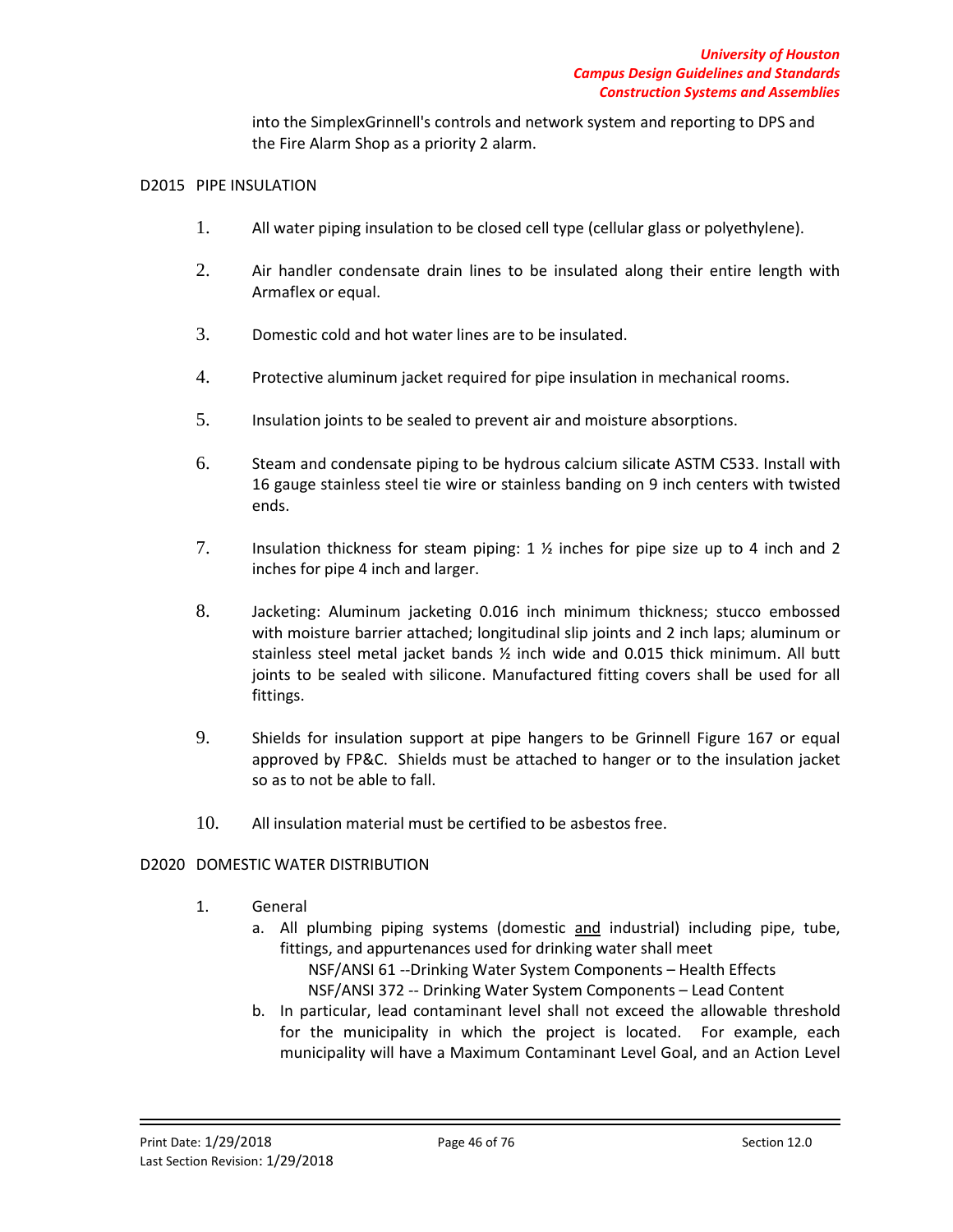(a certain number of parts per billion, ppb) at which remedial measures are triggered.

- c. Solar water heating should be considered as either the primary or supplemental domestic potable water heating source.
- d. All piping installations must be in accordance with B31.9 and other applicable codes and standards. Pipe welds must be visually inspected by inspectors assigned by FP&C.
- e. Backflow preventers must be installed in make-up water lines.
- f. The following requirements are typical for low pressure service for HVAC and domestic water service. Applicable ASME codes will apply for high pressure steam or gas.
- 2. Valves
	- a. Ball valves should be used for 2 inch and smaller piping systems.
	- b. When valves are insulated, valves shall have valve stem extensions if required to position operating handle without damaging the insulation.
	- c. Gate valves are to be rising stem and chilled water system valves 6 inches or larger are to have gear type operators.
- 3. Water and Steam Piping
	- a. Refer to Master Specifications for supply, steam, and condensate piping criteria.
	- b. Copper pipe shall not be used underground or in concrete,
	- c. All solder and brazing materials must be lead free.
	- d. Victaulic ring groove connections can be used for above ground copper pipe connections 2 ½ inch and larger.
	- e. Dielectric unions must be used at all iron to copper pipe connections.
	- f. Water hammer arresters are to be Watts or approved equal by FP&C.
	- g. Automatic air vents are to be installed in all water lines at the high point of the distribution system on each floor and at the high point service connections at air handlers and other equipment.
	- h. Automatic air vents shall have ¾ inch IPS inlet connection and 3/8 inch outlet connection. Each air vent must have a 3/8 inch Type L copper tube discharge line routed from the air vent to the nearest floor drain. A  $\frac{3}{4}$  inch threaded ball valve shall be installed at the inlet to the automatic air vent to permit air vent maintenance.
	- i. All riser and branch lines shall have isolation valves to permit equipment and equipment isolation valve maintenance without having to drain the water distribution system upstream of the maintenance point. Isolation valves shall be located at each floor riser, at the intersection between wings of floors, and at point of entry to restrooms. Appropriate signage shall be posted.
	- j. Drain connections with threaded ball valves shall be installed downstream of each isolation valve at the low point in the line to permit draining of water lines. 2 inch and larger lines shall have a minimum ¾ inch drain connection and valve. Smaller lines shall have a  $\frac{1}{2}$  inch drain connection and valve. A threaded pipe plug shall be installed in the outlet of each drain valve.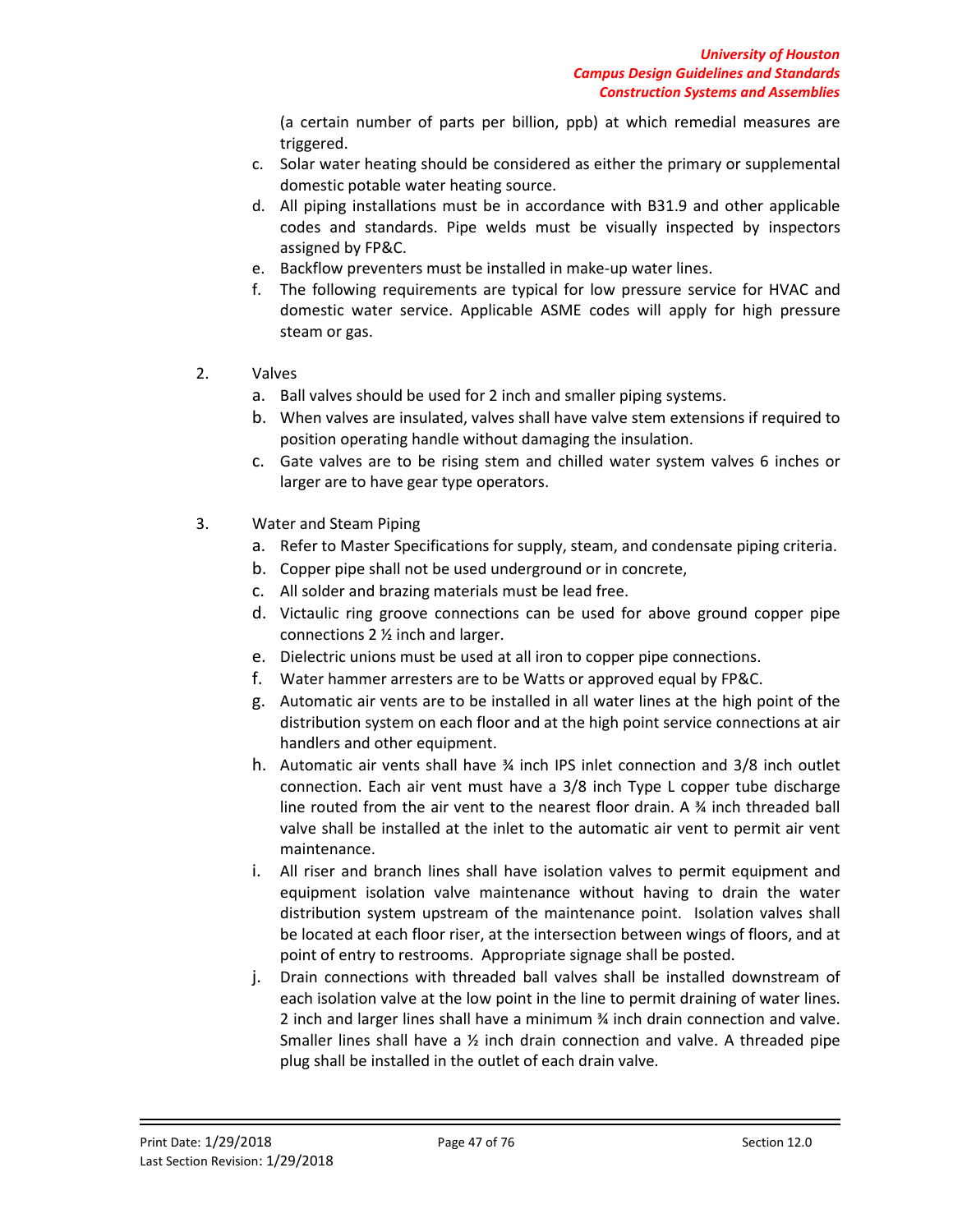- k. Keyed hose bibs shall be provided on 100ft maximum centers around the outside of the building.
- l. In tunnel installations, pipe hangers and shock absorbers shall be added to pipe runs.
- m. At every floor penetration a cast in sleeve or other monolithic curbing at least 2 inches high must be provided to help contain water spills or leaks.
- n. Branch connections from pipe headers must be from the top of the pipe header.
- o. Design operating temperatures and pressures are to be shown on construction drawings.
- p. Metal braided flexible pipe connections are required for pump suction and discharge connections 2 inches and larger.
- q. Pipe supports to be installed as required to prevent pipe loads being supported at equipment connections.
- r. Leak testing of piping systems must be at 1  $\frac{1}{2}$  times system design working pressure and leak testing witnessed by staff assigned by FP&C. Leak testing to be done and accepted prior to insulation of pipe.
- s. Piping should not be installed under concrete slabs without prior approval by FP&C.
- t. Piping system branch connections must use weld or threaded fittings. This requirement applies to instrument connections also.
- u. Thermometer wells and thermometers are required for all air handler supply and return lines  $1\frac{1}{2}$  inch and larger. Pete's plugs are to be installed in all air handler supply and return water lines.
- v. The Main Campus Central Plant steam supply pressure to the tunnel distribution system has a design maximum of 125 psig, but 75 psig steam pressure is typical for normal operations.
- w. Condensate return pressure at the Central Plant is 30 psig. Provide pumped condensate return to the tunnel condensate return system.
- x. Confirm water metering need with FP&C Project Manager. Electric meters are the top priority for project inclusion, followed by water, chilled water, and steam meters. Auxiliary buildings will be the highest priority for meter location, followed by science and research buildings, followed by E&G buildings 40,000 SF and larger. Water meter basis of design is ONICON Model F-1200 Dual Turbine Flow Meter (and BTU management system) featuring patented non-magnetic impedance sensing method, low-mass non-metallic turbines with sapphire jewel bearings and tungsten carbide shafts providing an extremely long-wearing mechanical system.
- y. Confirm steam metering need with FP&C Project Manager. Electric meters are the top priority for project inclusion, followed by water, chilled water, and steam meters. Auxiliary buildings will be the highest priority for meter location, followed by science and research buildings, followed by E&G buildings 40,000 SF and larger. Steam meter basis of design is the Onicon F-2500 Series Vortex Flow Meter. Operating as a loop powered device, each F-2500 meter provides a 4 - 20 mA output signal for flow rate and a scalable pulse output. Built-in display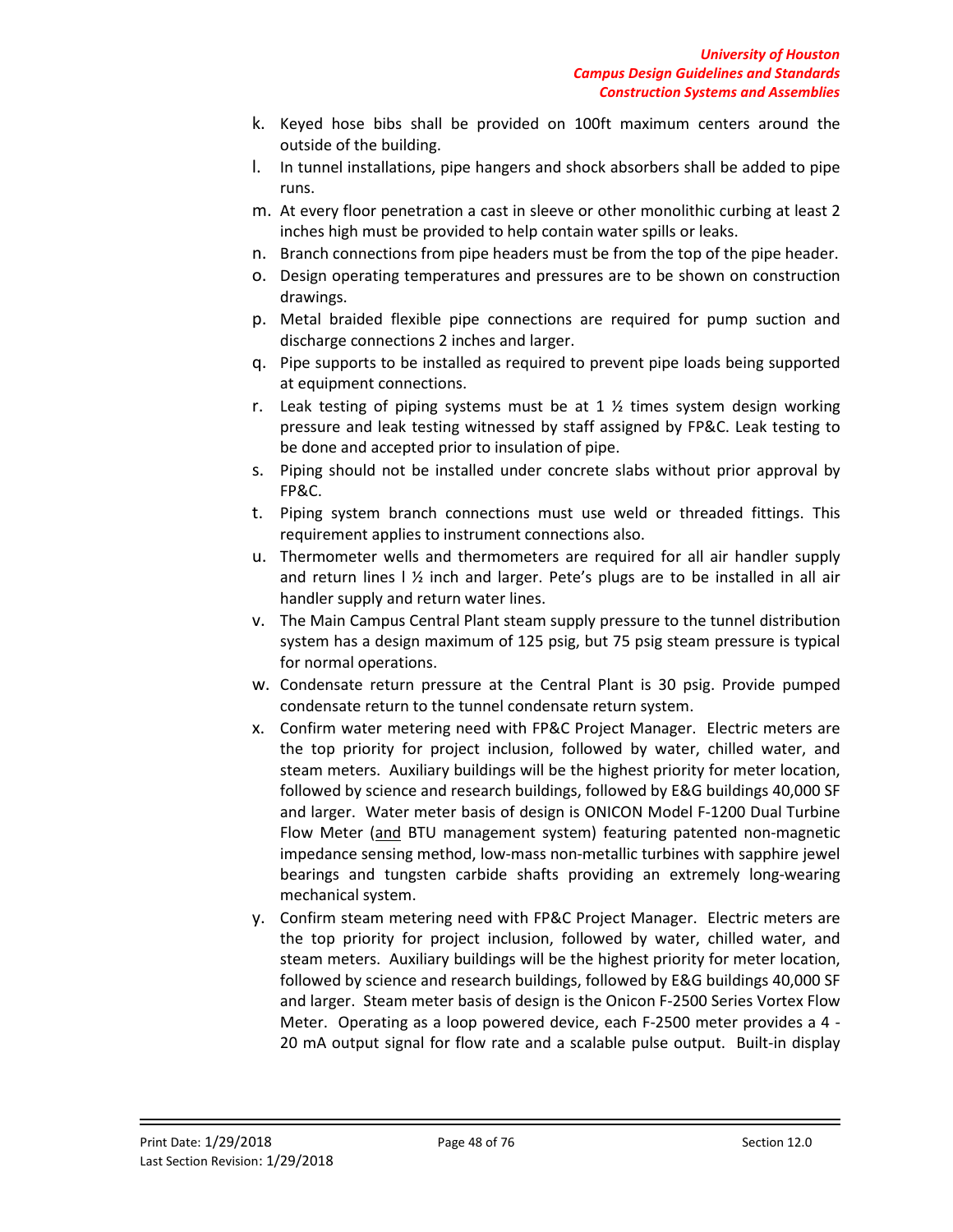provides flow rate and total data, instantaneous temperature, operating status and diagnostic data.

- z. All steam and condensate piping 2 inch and larger shall be welded with flanged connections.
- aa. Steam piping is to be sloped downward in direction of flow with drip legs and steam traps installed to keep condensate from collecting in the piping when steam is flowing.
- bb. Condensate return piping is to be sloped downward in direction of flow.
- cc. Install strainers with blowdown connections in steam lines upstream of control valves and steam traps. Blowdown valve and line shall be  $\frac{1}{2}$  inch for lines smaller than 2 inch and ¾ inch for 2 inch and larger.
- dd. Upstream and downstream isolation valves shall be installed for each strainer and control valve or strainer and steam trap installation.
- ee. Provisions for venting and draining steam and condensate lines are required.
- 4. Gas Piping
	- a. All gas piping 2 inch and larger shall be welded. Screwed fittings are permitted for above ground piping smaller than 2 inch except that screwed piping may not be used in chases.Provide a schedule 10 black iron pipe sleeve to completely enclose the gas pipe throughout all chases and concealed areas of the building. The sleeve shall be vented to atmosphere at the top of the building.
	- c. Gas stop valves must be provided for each piece of equipment. Valves 2 inch and smaller shall be lubricated ported plug valves (Mueller or approved equal) AGA or UL approved. Valves 2  $\frac{1}{2}$  inch and larger must be certified for natural gas service.
	- d. All gas piping must be pressure tested for 24 hours and the test witnessed and accepted by staff assigned by FP&C.

## D2030 SANITARY WASTE

- 1. Provide floor drains near sinks and in each restroom with floor sloped to drain openings.
- 2. Floor drains are also required in all mechanical rooms, fire pump rooms, laundry rooms and plumbing chase areas and must be accessible with floor sloping to drains.
- 3. All floor drains will have trap primers or for infrequently used drains, drainage alternatives such as Trap Guard.

## D2040 RAIN WATER DRAINAGE

- 1. Roof overflow drains are discouraged. Roof overflow scuppers are preferred. Refer to Section B3010.9.
- 2. Insulate all storm drains that run through conditioned spaces. Insulation may be discontinued after one floor.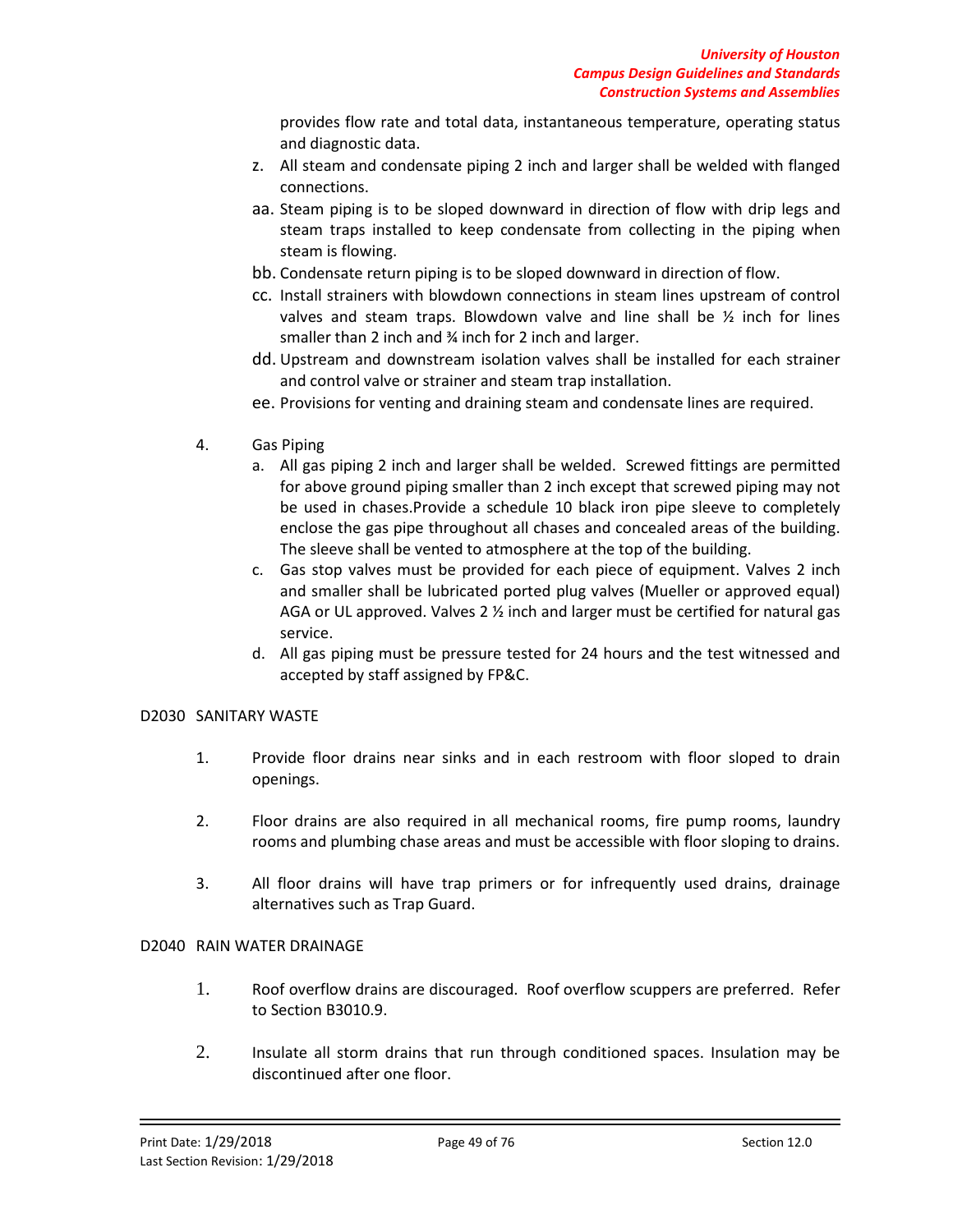3. Roof drains shall be run separately from all other storm water sources to outside of the building.

### **D30 HEATING, VENTILATING, AND AIR CONDITIONING (HVAC)**

#### D3000 GENERAL

- 1. Building HVAC design must comply with the latest revisions of the Energy Conservation Design Standard for New State Buildings. Project Architect and Project Engineer shall prepare and submit forms for compliance verification.
- 2. Exhaust stacks for such equipment as laboratory hoods shall be designed to emit at the highest point away from the new structure, and in particular away from fresh air intakes. Additionally, care shall be taken to consider patterns of air flow and emissions as they relate to the surrounding buildings.
- 3. In phased projects, motors, fans, coils, pumps, and filters installed in later phases shall match the manufacturer, style, rough-in, and mounting of similar components installed in the first phase.
- 4. Split air handling systems are required for all IDF/MDF rooms and elevator rooms.

#### D3005 MECHANICAL EQUIPMENT ROOMS

- 1. Mechanical Rooms shall be sized to allow for equipment maintenance and replacement.
- 2. Stack mechanical rooms vertically in the building.
- 3. Access to equipment rooms shall be direct from hallways. Do not provide entrance through other rooms.
- 4. Walls of equipment rooms, when located on occupied floors shall be sound proofed and return air passages shall utilize sound attenuation boxes.
- 5. Provide a 4" high curb around duct, pipe, conduit, etc. penetrations through the floor when occupied space is on the floor below. All penetrations shall be sealed with fire proof material.
- 6. Install mechanical room equipment on 4 inch housekeeping pads. Additionally, four inch high concrete curbs are strongly recommended in mechanical rooms. - Uniformly slope entire floor to floor drain(s) 1/16" per foot.
- 7. Provide lifting eyes in mechanical rooms as required for heavy equipment maintenance.
- 8. Provide housekeeping pads for equipment.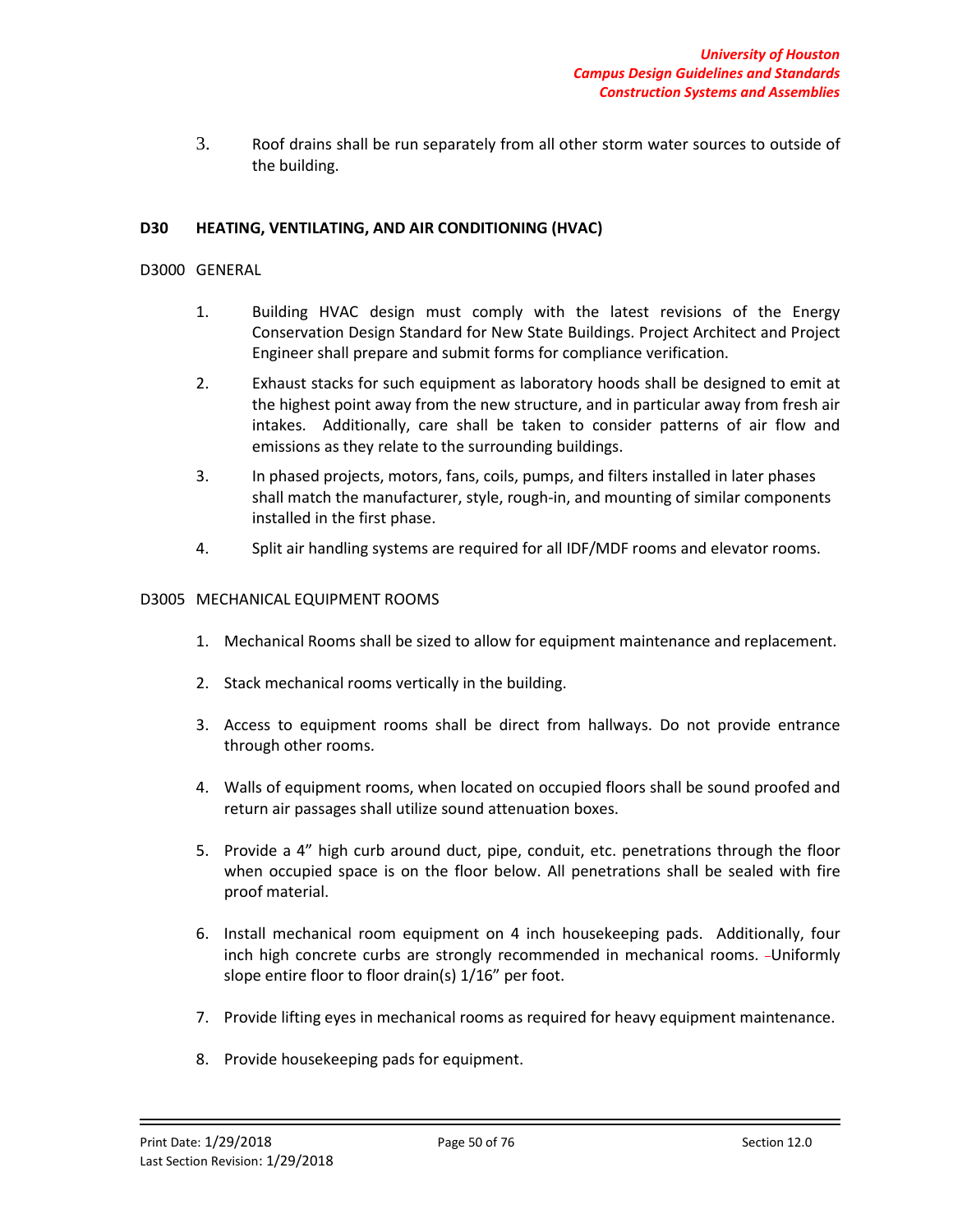- 9. Ventilate under grade level mechanical room floor areas for moisture management.
- 10. Freight elevator access from mechanical rooms is required to move heavy equipment between ground floors and other floors.

### D3010 ENERGY SUPPLY

- 1. Buildings constructed within the campus core will be connected to the existing campus utility tunnel as determined by UH Utility Services and will receive chilled water and steam from the Central Plant.
- 2. Chilled water is supplied to building at 45 deg F.
- 3. Steam is supplied at 75 psig saturated.
- 4. Condensate return units are required to pump building condensate back to the Central Plant. The utility tunnel condensate return header pressure is about 80 psig.
- 5. Buildings having their own AC compressor units will be designed for 45 deg F chilled water supply temperature if eventual tie in to the Central Plant is planned.
- 6. Natural gas fired boilers installed on the UH campus that are rated at 2MM BTU maximum heat input and less; must comply with the requirements of 30 TAC 117 475 (controlling NOx emissions at a minor source in Harris County). Acceptable emission levels vary with the hp rating. Note that the TDLR Texas Boiler Law issued changes effective June 15, 2015. Where the new requirements conflict with this narrative the new requirements shall take precedence.
- 7. Any new steam boiler shall be the hi-efficiency, lo-NOx type (7 ppm max during startup testing), complete with flue gas heat recovery.
- 8. For boilers greater than 2 MM BTU pre-approval is required by the Environmental Health & Safety Department. These boilers must be equipped with NOx emission control devices. NOx control is defined as flue gas emissions not to exceed 30 ppm by volume at 3% oxygen, dry basis. Additional requirements include a fuel feed meter and boiler combustion shall be controlled with oxygen, CO or fuel trim.

## D3040 AIR HANDLERS AND DUCTWORK

1. Built up air handlers shall have an air tight sectionalized casing construction of lock forming quality galvanized steel. Outer section to be 20 gauge sheet and 22 gauge inner sheet minimum with 2 inch 3 pound density insulation in between perforated metal wall. Non-perforated inside duct wall is required in chilled water coil duct section as described below. Galvanized metal shall not be painted; phosphatized or bonderized metal shall be finished with rust inhibiting paint. For maximum rigidity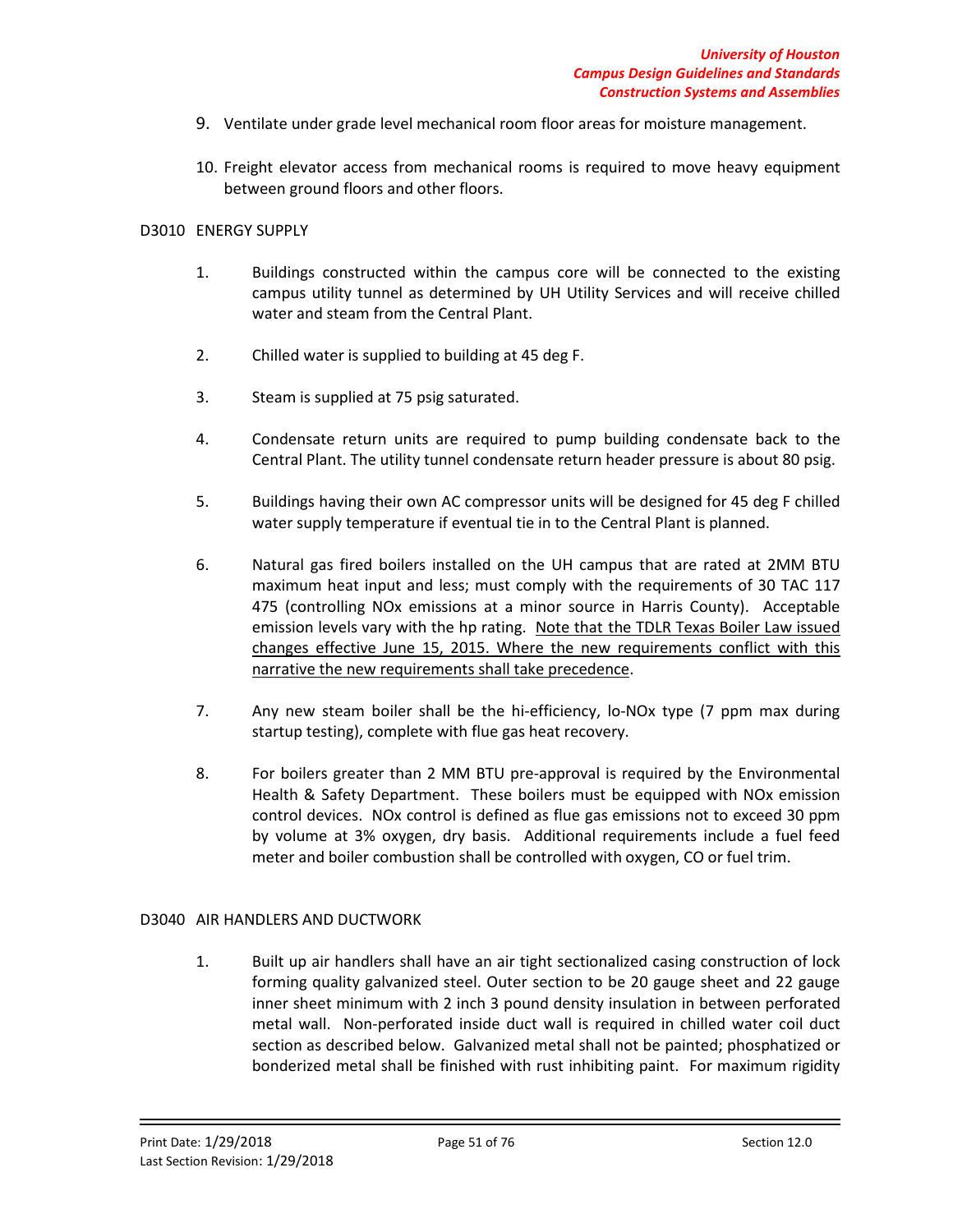### *University of Houston Campus Design Guidelines and Standards Construction Systems and Assemblies*

casing shall be properly reinforced and braced with steel angle framework with the same finish as casing. Casing shall consist of a fan section, a coil section or sections, and a continuously draining stainless steel drain pan. Suitable gaskets shall be provided at all joints between casing sections. Stiffeners shall be provided as required to prevent unit casing pulsations. The double wall non-perforated metal casing must extend downstream past the cooling coil at least three feet. Thermal break insulation is to be installed as required to prevent sweating on exterior surface of air handler casing.

- 2. The coil section of built up air handlers shall completely enclose all connections, coil headers, and return bends. Air seals for coil piping penetrations are to be installed.
- 3. Coil frames for built up air handlers shall be used as structural members of the coil section. The coil section shall be constructed in such a manner that the coils be removed without affecting the structural integrity of the casing. Coil frames shall be constructed of 304 stainless steel and shall have intermediate stiffeners if over 5 ft. long.
- 4. Air handler coil condensate collecting drain pans shall extend under the complete coil section (at least 18 inches beyond coil) including access and plenum sections between multiple coils, and shall be rigid, watertight and sloped to drain continuously to prevent condensate build up in drain pan. The drain pan to have slope to ensure continuous condensate drainage with threaded pipe connections at low point of drain pan. Drain pan shall be of the double wall insulated type with a 304 stainless steel inner pan and a galvanized or stainless outer pan with tell-tale drain exposed. Pan insulation shall be 1 inch thick high density fiberglass closed cell cemented and vapor sealed between the inner and outer pan or  $\frac{1}{2}$  inch thick foamed in place closed cell insulation.
- 5. Built up air handler access doors, at least three-quarter of a square foot but no larger than six square feet in size, shall be furnished in the fan and coil sections to provide access to internal parts for maintenance. Doors whose smallest dimension is 12 inches or less shall be equipped with Amertoc 10 or Ventiok Style 100 latch, all other doors shall be equipped with Ventiok Style 140 latch and Ventiok Style 150 hinges (or equal manufactured by Amertoc and approved by FP&C). Doors shall be located so that the unit may be inspected or entered regardless of installation arrangement. Door installation shall be separate form unit insulation and shall be secured and sealed as specified for unit casing insulation. Access doors shall be located on the most accessible side of the air handling unit as it is installed.
- 6. If a chilled water rooftop unit (RTU) must supply air around the clock, it must have provisions to prevent coil freezing, including preheat capability for the designated volume of air thru the RTU.
- 7. Centrifugal fans shall be double width, double inlet, multi-blade type. Fans shall be fabricated of galvanized steel, all aluminum, or fabricated steel protected with two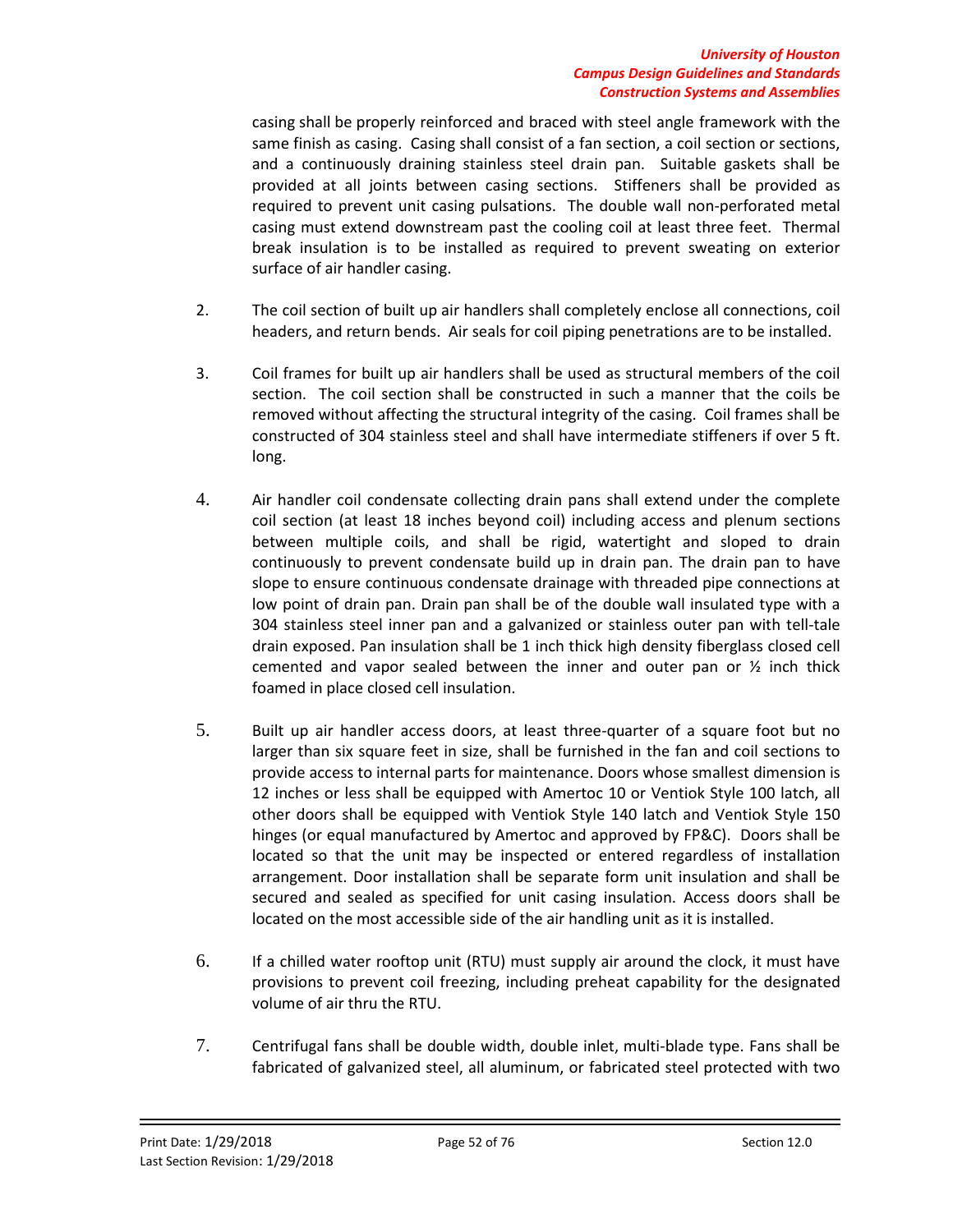coats of rust inhibiting paint. The air handling unit fan rpm shall not exceed 600 rpm unless exceptions are approved by FP&C.

- 8. Fan shafts shall be of one piece solid construction. Diameter of shaft between stubs must not be reduced and stub shaft diameter to be the same at both ends.
- 9. Fan shafts shall have SKF, Sealmaster, Timken or Fafnir externally mounted grease lubricated self aligning ball bearings. Bearings shall be heavy duty and have an average service life of 200,000 hours. Life lubricated sealed bearings are not acceptable. Shafts with internally mounted bearings shall have grease lines extended with metallic tubing and shall be accessible from the drive side of the unit. In addition, the bearing on the drive side of the unit shall have grease line extended beyond the belt guard. All grease lines shall terminate in a zerk fitting.
- 10. Air handler coil tube shall not have more than 10 fins per inch or more than six rows of tubes per coil. Air handler coils must have accessible vents and drains.
- 11. Air handler coils must be tested at 1 % times design working pressure.
- 12. Air handler coils must have accessible vents and drains.
- 13. Air handler coils must be tested at 1 % times design working pressure.
- 14. Hot water heating coils may be installed in mechanical rooms only. Electric heaters must be used in other locations.
- 15. Chilled water coil face velocities shall not exceed 500 feet per minute.
- 16. Coil tube water velocities shall not exceed 6 feet per second or go below 2 feet per second.
- 17. Maximum allowable coil height is 54 inches.
- 18. Provide belt guards for all fan drives mounted outside the unit casing. Guards shall conform to the contour of the drive assembly. Material, construction, and finish of the guards shall be similar to that of the unit casing. Guards shall be braced and fastened so that objectionable vibration will not occur. Provide tachometer openings at least 2 inches in diameter for checking fan and motor speeds. The tachometer openings must be in line with shaft axis. Two section fan guards shall be designed in such a manner that either section can be removed without removing the adjacent section.
- 19. Air handler fan motors shall be mounted on the coil connection side. Motors are not to be mounted on top of the air handler. Motors shall be factory mounted on an adjustable base rigidly connected to the vibration isolated frame.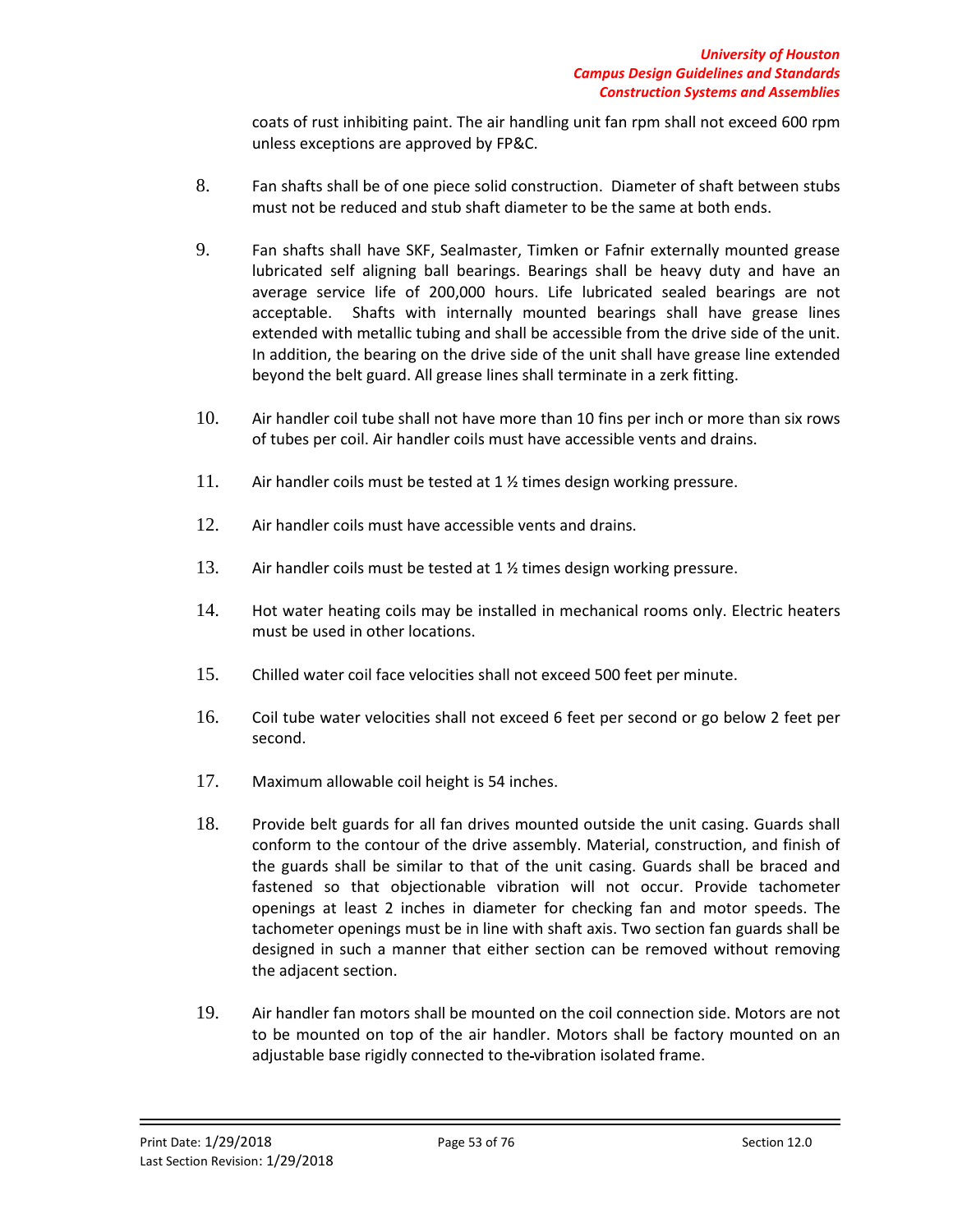- 20. Air handler filter holding frames shall be fabricated of 16 gauge galvanized steel equipped with tight fitting gaskets and suitable fasteners to accommodate 2 inch ASHRAE 35 percent-air filters. The fasteners shall be capable of being attached or removed without the use of tools.
- 21. Pre-filtering and filtering required for outdoor supply air handlers: Typically 4 inch 65 percent pleated filters for air handler filters on outside air units.
- 22. Contractor is not to operate air handlers without filters installed. Contractor to provide filters for use during construction phase of project and one complete set of filters to be installed by contractor at end of construction phase of the project. If Contractor operates air handlers without filters or properly installed filters, the contractor will be required to do the necessary cleaning at no charge to the University.
- 23. Air handling equipment and ductwork must be kept protected during storage and the construction phase of the project to prevent water, dirt and trash getting into the inside of the air handling equipment and ductwork. If FP&C/FM inspection staff determines that equipment or ductwork is not clean, the contractor will be required to do the necessary cleaning at no charge to the University.
- 24. Air handler installation must permit access for maintenance such as filter changing, coil and blower removal.
- 25. A secondary containment condensate collecting pan is required to catch condensate drain pan accidental overflow for all fan coil units installed at or above the ceiling. A tell-tale drain from the secondary drain pan is required to divert overflow to an area where the overflow can be seen without causing water damage to equipment or furnishings.
- 26. Ductwork shall be externally insulated. The use of angle iron to support insulated ductwork is recommended because it is easier to insulate the assembly.

Where unistrut is used at insulated ducts, the flat face of the unistrut channel typically shall be installed against the duct. Insulation blocking shall be required at the unistrut so that the rigid insulation is around the duct, the blocking is between the duct and the hanger, and the unistrut does not become part of the vapor seal.

In the case of the open side of the unistrut channel facing the duct, the open side of the unistrut shall be packed with insulation so that there is not an air void that can allow condensate migration. The wrap installed around the hanger and the vapor mastic shall be complete around the installation.

27. Leak testing of ductwork (ductwork downstream of terminal boxes, returns, exhaust, and outside air duct will visually inspected) is repaired. Maximum allowable leakage is 5 percent of design flow. Air and Water Balancing Contractor will conduct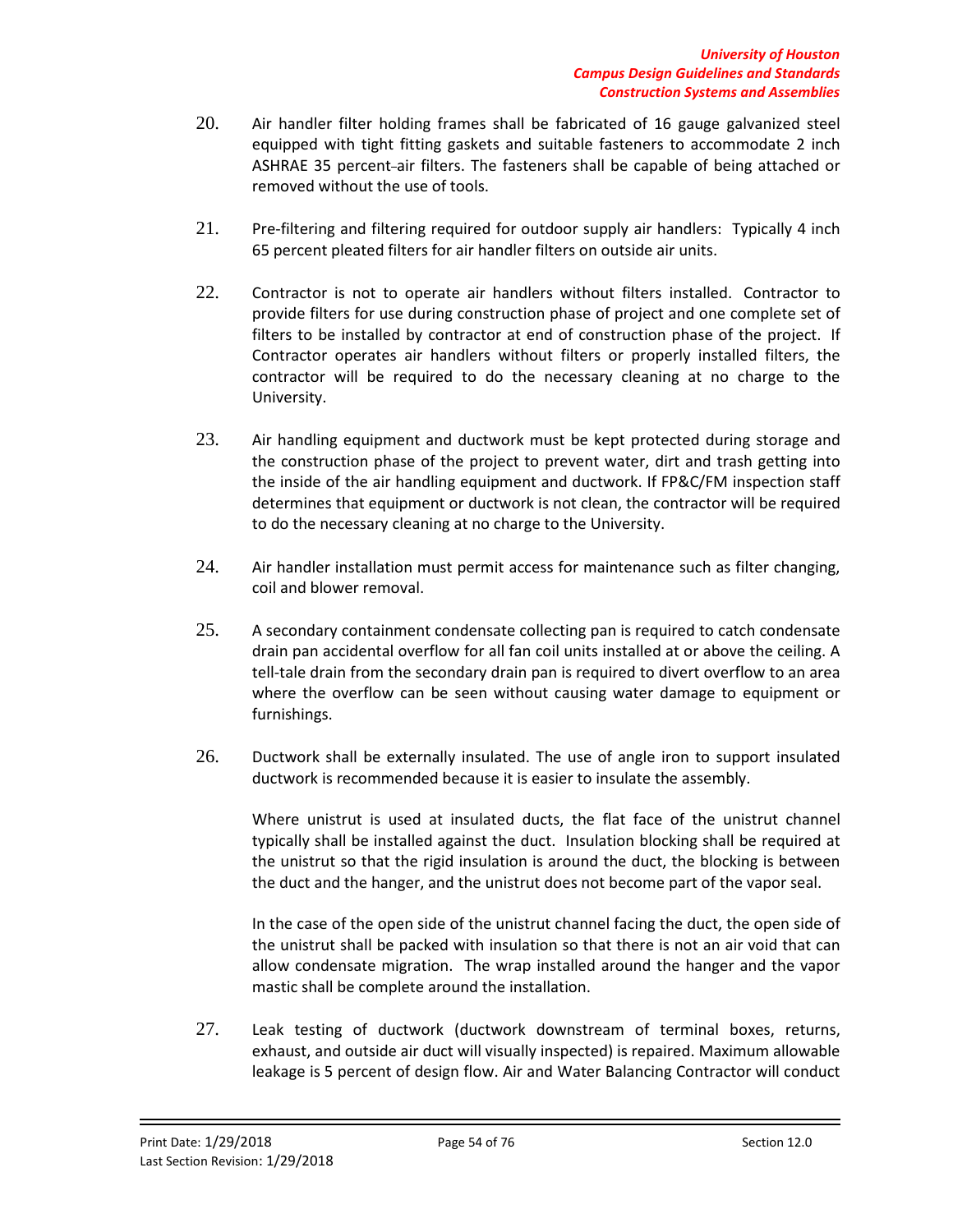the leak testing of the ductwork for the University's acceptance. Test method to be in accordance with SMACNA "HVAC Duct Construction Standards".

- 28. Multiple blade air flow control dampers shall be opposed blade, low leakage type with sealed ball bearings for damper blade shafts.
- 29. Multiple blade air flow control dampers shall be opposed blade, low leakage type with sealed ball bearings for damper blade shafts. All damper actuators to be mounted outside ducts.
- 30. Weather-proof lights with externally mounted switches shall be installed between coil sections and in blower section.
- 31. All air handler motors shall have variable speed drives.
- 32. Fan coil units located in exit stairwells shall be interlocked with additional fire alarm devices that discontinue FCU operation when the fire alarm system is activated. The FCU may only serve the area in which it is located.

# D3045 CENTRIFUGAL PUMPS

1. Centrifugal pumps shall be horizontal split case type.

D3060 BUILDING TEMPERATURE CONTROL SYSTEM (Refer also to Master Specifications Division 25. If provisions of this section and Division 25 conflict, the specification provision shall prevail).

- 1. The selection of the building controls will be by UH Building Management Services (BMS) department. The temperature control system for the new building projects or large renovation projects shall be fully open native Bacnet system. BACnet building automation system (BAS) specifications can be found in Master Specification Division 25.
	- a. General: The control system shall consist of a high-speed, peer-to-peer network of DDC controllers and a web-based operator interface. Depict each mechanical system and building floor plan by a point-and-click graphics.
	- b. An Uninterrupted Power Supply (UPS) is required on all control panels, not just primary.
	- c. An open license JACE 600 or higher shall be installed on separate IP address and tied into the buildings' BAS system.
	- d. If individual software seat licenses or keys are required provide a minimum of 10 additional licenses to accommodate multiple owner operators.
	- e. The system shall directly control HVAC equipment as specified in Sequences of Operation. Each zone controller shall provide occupied and unoccupied modes of operation by individual zone.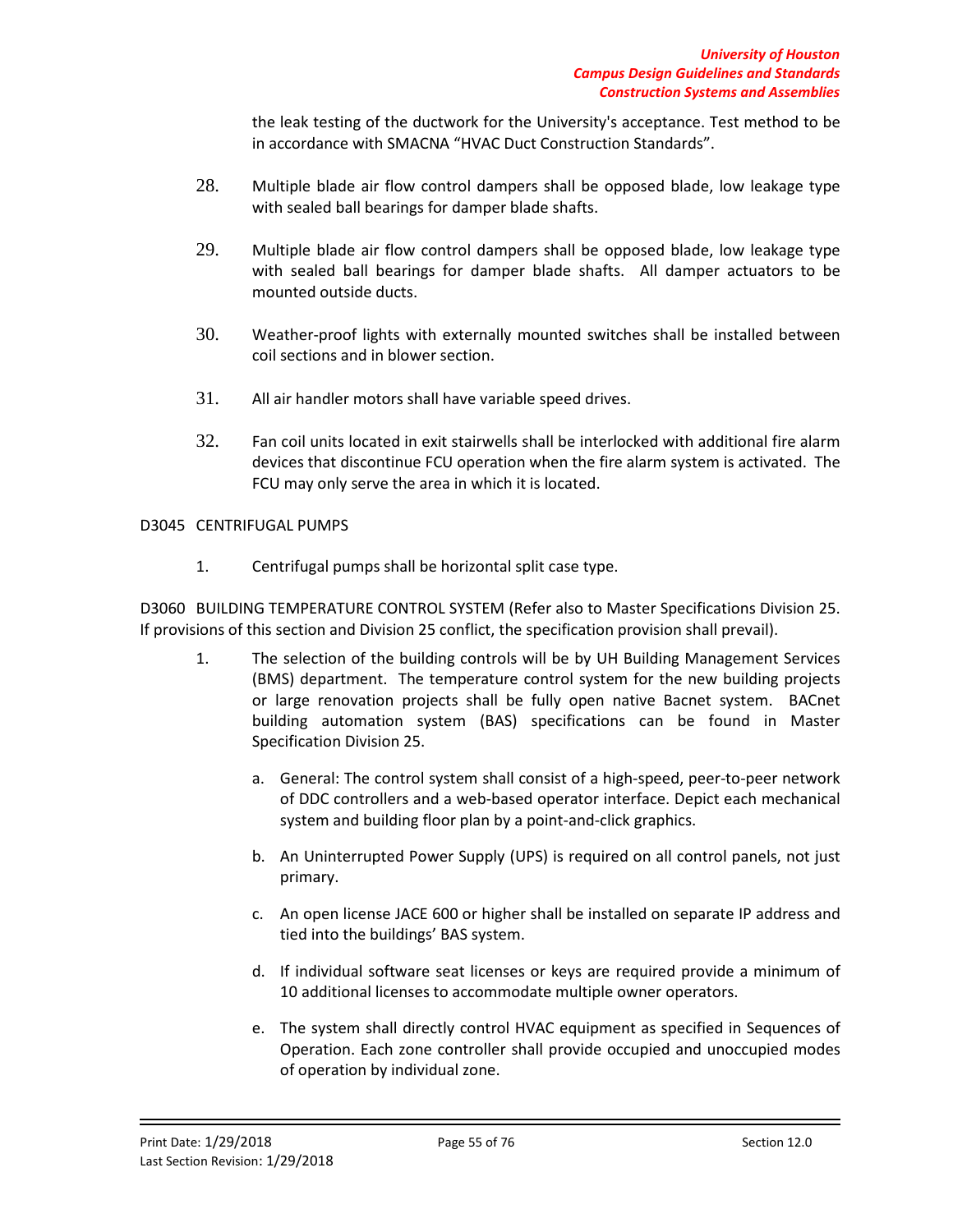- f. Furnish energy conservation features such as optimal start and stop, night setback, request-based logic, and demand level adjustment of setpoints.
- g. System shall use the BACnet protocol for communication. Schedules, setpoints, trends, and alarms specified in Sequences of Operation shall be BACnet objects.
- h. All network addresses, device addresses, and point names must be visible and controllable (by UH BMS group) from the provided programming tool.
- i. The Bacnet "stack" must reside on each Bacnet controller (physically on the device and not on the Master sharing proprietary devices).
- j. All devices must bear the BTL certification stamp and with details such as UH Building #, Equipment controlled, location etc.)
- k. Coordinate with UH Plant Building Management Services (BMS) group for the type of control system to be specified for small renovation projects in the existing buildings with Honeywell or JCI control systems.
- l. BAS Controls must be installed outside rooms in which acids are stored.
- 2. Pneumatic actuators and controls are not to be used unless prior approval has been obtained from UH BMS.
- 3. Fire detection and alarm functions and security system functions are not to be part of the BAS. Separate fire and security systems are required.
- 4. Installation:
	- a. Provide a securable 16" deep x 3' wide x 8' tall securable closet in every new building in the Main Mechanical Room where the Master BAS Controller/Phoenix Server will be housed and the air conditioning, IP ports, and electrical will be provided.
	- b. Control valves must not be installed upside down
	- c. All exposed control wiring in mechanical rooms or inaccessible locations to be in EMT conduit.
	- d. Do not install control panels under water lines or next to water lines and equipment that could damage control panel in event of water leak. Do not make conduit penetrations in top of panel.
	- e. Each control panel must have at least 20 percent spare capacity. Spare capacity can be achieved with the addition of I/O modules at a later date. Conduit shall have 10 percent spare capacity if conduit length is over 100 feet.
	- f. All low-voltage control wiring which is routed through concealed accessible locations may be run without conduit provided that the wiring run without conduit is properly supported from the building structure on maximum 5 ft centers, secured with plastic tie-wraps, smoke rated for plenum installation and not dependent upon the ceiling grid for support. Control wiring is to be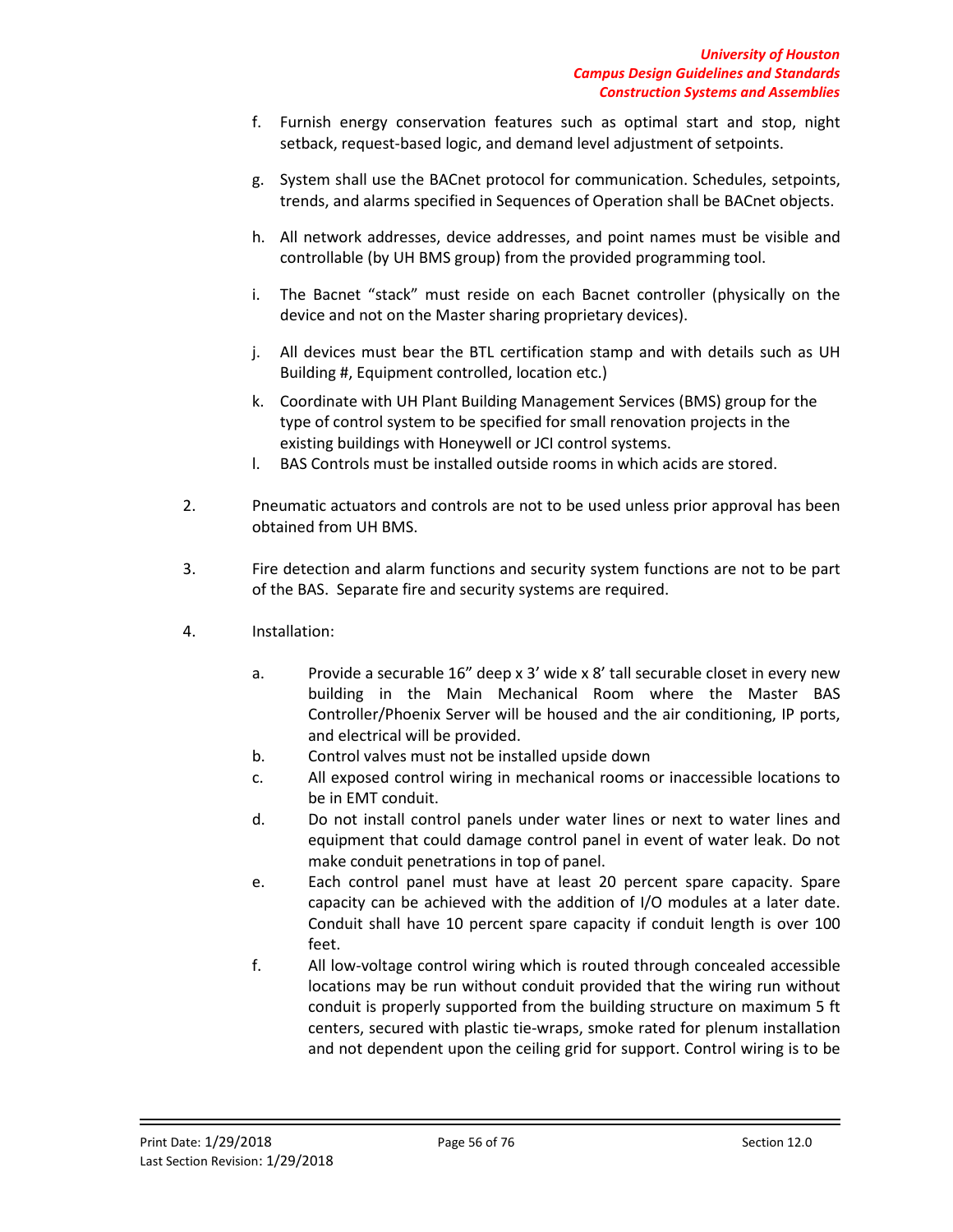run at right angles to or in parallel with axis of rooms and not diagonally across ceilings, etc.

- g. Control wiring shall not be installed in the same conduit with power wiring.
- h. Control wiring for service up to and including 24 volts shall be rated for at least 300 volts.
- i. All temperature sensors shall be calibrated by controls contractor at startup and calibration data sheets showing offsets submitted to Building Management Services.
- j. All air handler chilled water control valves shall be two-way valves. All wiring to be green with white stripe and with text saying Bacnet BAS wiring.
- k. Chilled water and hot water valve control to be separate controller outputs; tandem control from a single control output is not to be used.
- l. Actuated valves on the building chilled water supply and return shall be provided to allow for emergency, maintenance, or replacement isolation of the building piping system from the distribution loop. The valves shall be located just inside the building in an easily accessible location. Where specified for isolation, actuated valves shall be provided on the tertiary chilled water supply and return piping.
- m. New control panel locations and reuse of existing locations for new installations must be approved by Building Management Services.
- n. All exposed old and unused BAS components, wiring and conduit to be removed by controls contractor.
- o. Locations of temperature and humidity sensors must be approved.
- p. Single spaces served by more than one VAV, fan coil unit or air handler are to be controlled by input from a single temperature sensor with single set point. Exceptions for multipurpose spaces must be approved by Building Management Services.
- q. Control of outside air dampers shall be from dedicated analog or digital outputs as required by the sequence of operation.
- r. All single zone air handling units shall have a discharge air temperature sensor mounted in the supply air at discharge from the chilled water and hot water coils.
- s. Steam flow to hot water converters shall be controlled by one third capacity valve and two thirds capacity valve. Each valve shall have a separate control loop.
- t. All field wiring shall be labeled both in control panels and at device. Use text descriptive labels, not just numeric identification; for example AHU1CLVLV.
- u. Terminal strip required for all connections in control panels.

Service Requirements – General

- a. All variable speed motor drives must restart automatically after loss of power.
- b. Air handler chilled water and hot water valves to shut off automatically when air handler is stopped.
- c. Air handler chilled water valves are to fail in the as-is position.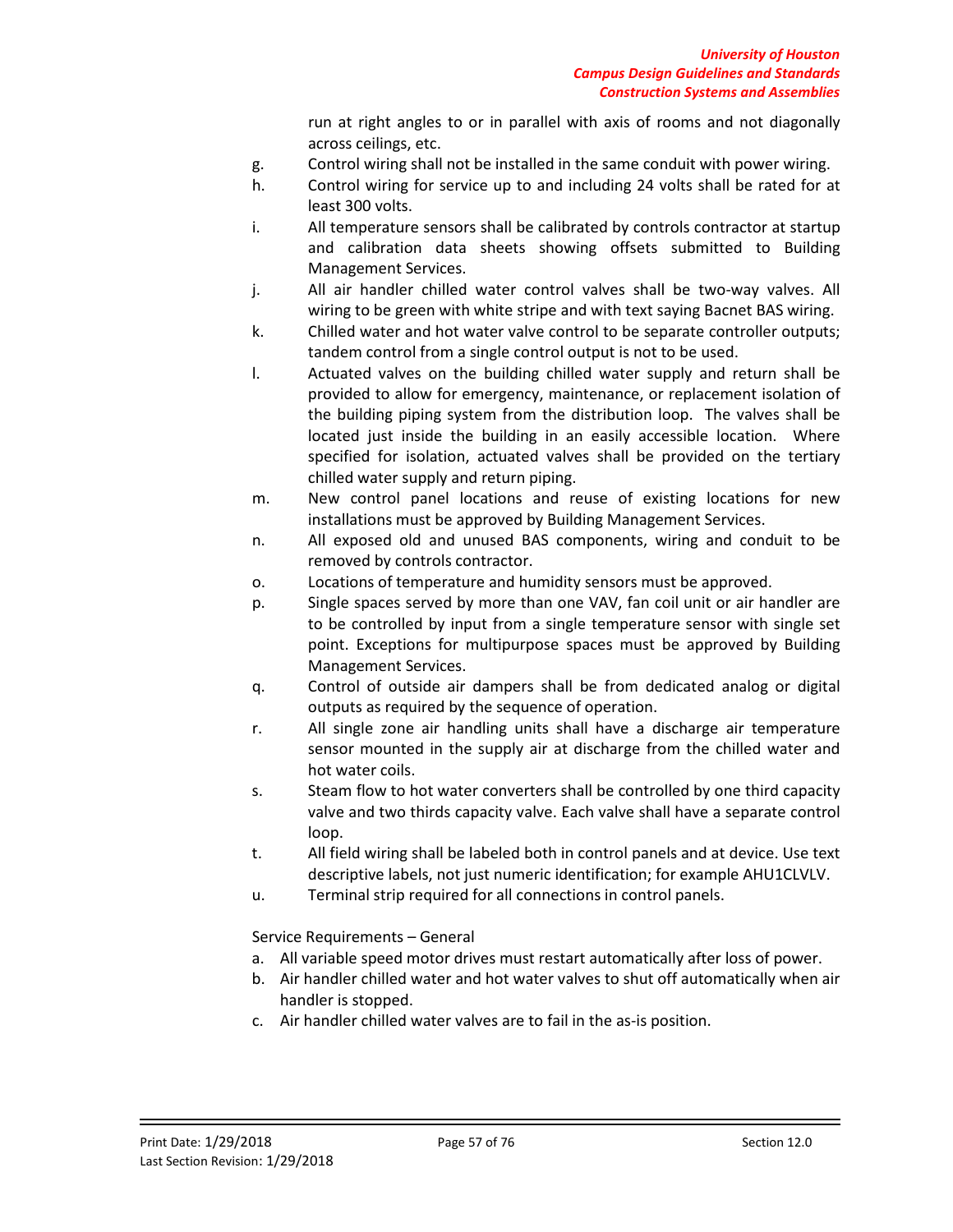- d. Simultaneous air cooling and heating is not permitted, except reheat for humidity control, and one valve must be closed before the other can open. Both valves will be controlled by discharge air temperature.
- e. Status indication for valves and other control elements to be 0 for closed and 100 for open.
- f. Graphics must be schematically correct and represent the actual physical configuration of air handlers, pump systems, floor plans, etc. Room locations for all equipment, including sensors, must be shown and the room numbers for spaces served by electric duct heaters, VAV boxes, etc. must be shown on air distribution mechanical plans.
- g. Automatic controlled valves shall be furnished by controls contractor unless otherwise indicated in the bid documents. Automatically controlled dampers, except dampers integral to the air handling units, shall be furnished by Controls contractor .
- h. VAV box dampers, fan relays, electric duct heater relays, and 24 volt control power supply transformers shall be provided by the terminal unit manufacturer. Building controls contractor will furnish the Application Specific Control Unit (ASCU), temperature sensor, and damper actuator. The ASCU will be shipped to the VAV terminal manufacturer to be mounted on the unit. Controls contractor will provide all necessary labor and miscellaneous cost associated with set up and testing of the controllers prior to shipment. A typical controller shall be tested for inclusion of all necessary features and control system compatibility. UH Building Management Services may elect to have all units tested and witnessed by assigned staff.
- i. All 120 volt power to pump room, central fan system, and terminal unit DDC controllers shall be by the Division 16 contractor. All 120 volt and 24 volt power to combination fire/smoke dampers and smoke dampers shall be by the Division 16 contractor.
- j. Controls contractor will submit for approval complete brochures and schematics for entire control system, including performance curves showing leakage rate for dampers, and data indicating trim, pressure ratings and close off pressure for valves. Controls contractor will submit for approval schematic diagram drawing which show all temperature control, equipment interlocks, and all connection information required for properly controlling the mechanical equipment. Controls contractor will provide for approval a complete points schedule and schedule showing each item of mechanical equipment and the start-stop arrangement of each. Each schematic shall have an accompanying verbal explanation of the control functions.
- k. Controls contractor will provide as built drawings on AutoCAD edition specified by FP&C of all control installation drawings and submittals. Drawings shall show panel locations, 24 volt DC sources, zone controller locations, communication wire path, and electric reheat panel locations.
- l. BAS readout for air handler discharge air temperature (each zone) is required for all air handlers, fan coil units, and double duct mixing boxes.
- m. All controllers have portable operator's terminal jack for programming and troubleshooting.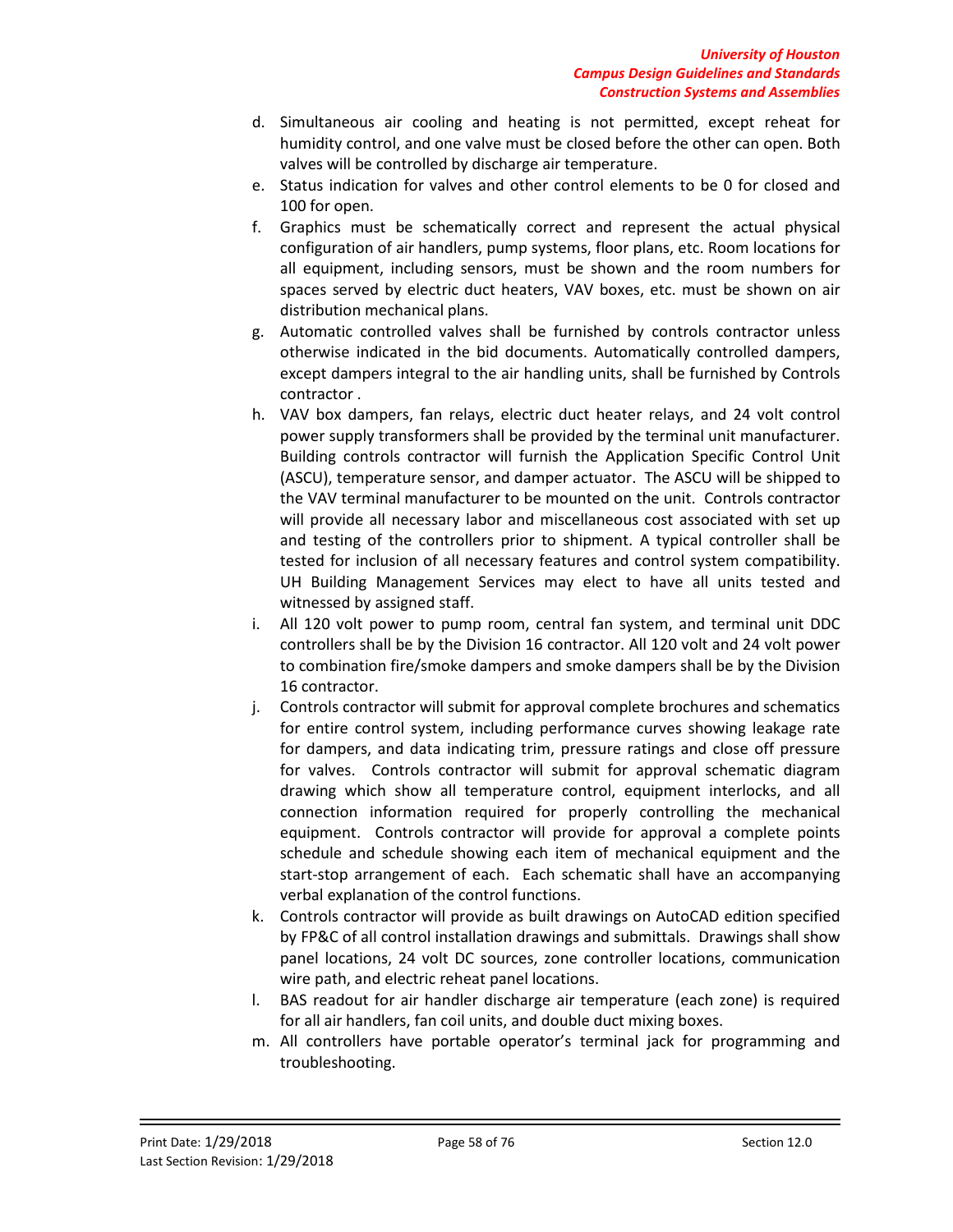- n. Conduit and wire between the fire alarm systems and the Fire/Smoke Dampers and Smoke Dampers to isolate smoke zone in the event of a fire shall be by the Division 16 contractor. Conduit and wire between the fire system control relay and HVAC fan motor starters to de-energize the fan in the event of a fire shall be by the Division 16 contractor.
- o. Terminal strip required for all connections in control panels. Dampers shall have manual and automatic control from 0-100% from building automation control interface.
- p. Electric duct heaters with more than one element or strip shall be staged to control operation as heating load varies.
- 6. Standard Control Sequence VAV Air Handling Unit Type A
	- a. The supply of air fan shall be provided with a hand-off-auto (HOA) switch at the motor variable speed drive. When the HOA switch is in the auto position, the supply fan shall be started and stopped through the BAS. When the HOA is in the hand position, the supply air fan shall be manually started and stopped. The air flow status of the fan shall be indicated at the BAS through a differential pressure air flow switch.
- 7. Standard Control Sequence Multizone Air Handling Unit Type
	- a. The supply air fan shall be provided with an HOA switch at the motor drive or starter. When the HOA switch is in the auto position, the supply air fan shall be started and stopped through the BAS. When the HOA switch is in the hand position, the supply air fan shall be manually started. Status of the supply air fan shall be indicated at the EMECS through a differential pressure air flow switch.
	- b. The outside air damper shall open fully whenever the supply air fan is energized or a start signal is issued from the EMECS. It shall be fully closed when the supply air fan is de-energized.
	- c. A temperature sensor (THIS SENSOR MUST BE ON ALL AIR HANDLERS REGARDLESS OF CW VALVE CONTROL INPUT), sensing the air leaving the chilled water coil, shall provide an input to the DDC panel which shall, through a proportional plus integral DDC control algorithm, output a signal to modulate the normally open chilled water control valve to maintain 55 degree F discharge air temperature. The control valve shall close when the air handling unit is stopped.
	- d. Space temperature shall be input into the DDC panel for each zone. The DDC panel shall output a signal to modulate the zone damper and reheat valve (or electric duct heater) in sequence to maintain space temperature set point. The control shall incorporate adequate dead band to prevent simultaneous heating and cooling of air except for humidity control. The heating system will shut off when the air handler is stopped.
	- e. Each zone shall have separate discharge temperature sensors and independent control for each zone damper and heating valve or electric heat.
	- f. Constant speed air handlers must be provided with variable speed driver for soft start and air flow adjustment.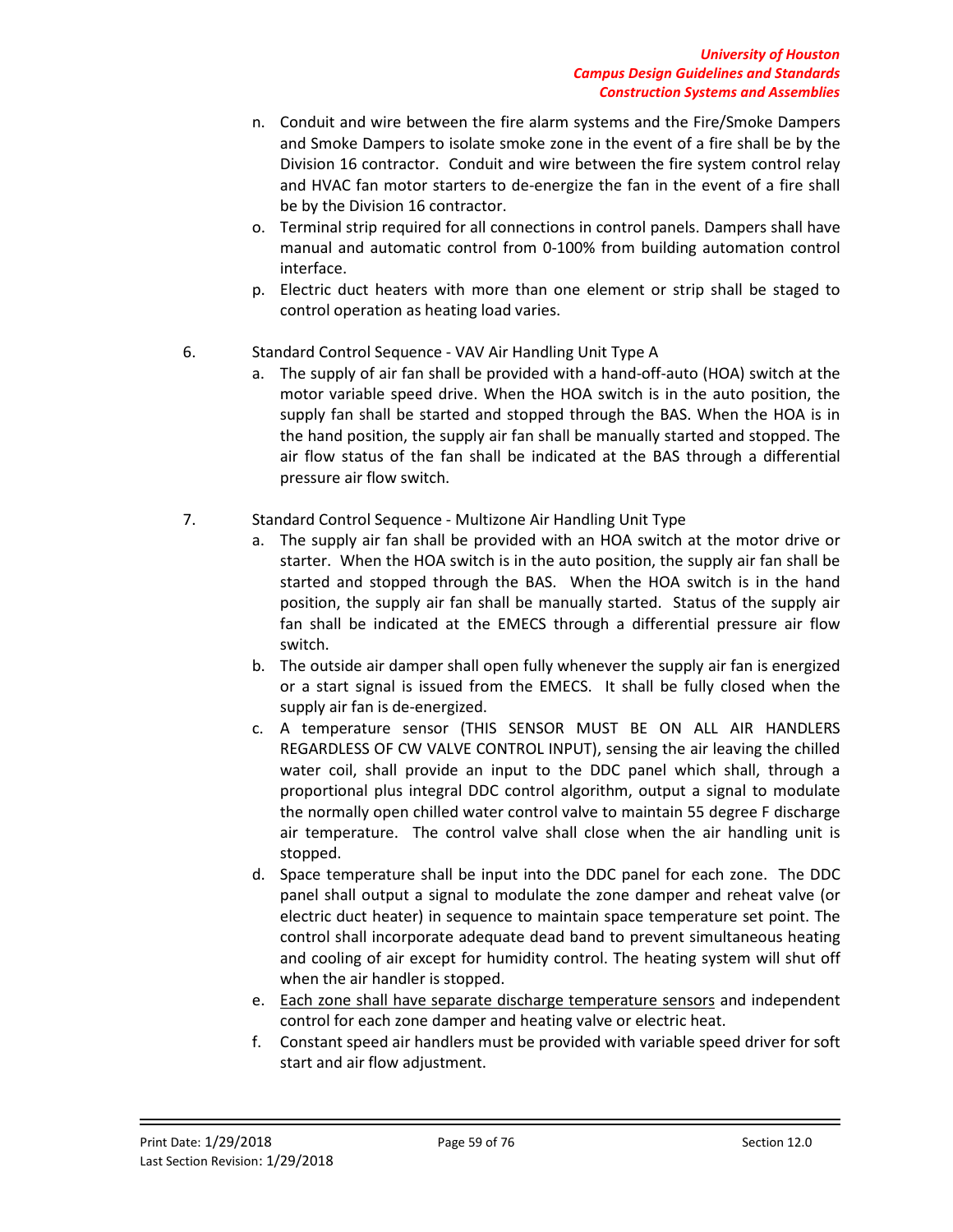- 8. Standard Control Sequence Preheat Coil
	- a. A wall mounted temperature sensor shall input to the DDC panel which will output a signal to modulate the cooling and hot water coil valve in sequence (no over lap of opening) to maintain space temperature. Status of the supply fan shall be indicated at the EMECS through a differential air flow switch. Air handler discharge air temperature shall be indicated at the EMECS through a discharge temperature sensor. Unit shall operate on 100 percent return air unless specifically noted on design drawings.
- 9. Standard Control Sequence-Preheat Coil
	- a. A temperature sensor sensing the air leaving the preheat coil shall provide an input to the DDC panel which shall, through a DDC control algorithm, output a signal to modulate the preheat coil hot water control valve (or electric heating coil) to maintain a minimum leaving temperature of 55 deg F. If the air temperature leaving the preheat coil falls below 35 deg F, a manual reset low temperature thermostat shall full open the chilled and hot water valves, deenergize the supply fan, and produce an EMECS alarm.
- 10. Standard Control Sequence-Single Duct VAV Terminal Units
	- a. The single duct VAV terminal units shall consist of a volume damper, an air flow pickup, a microcontroller, damper actuator, and a space temperature sensor.
	- b. The microcontroller and damper actuator shall be provided by Controls contractor to the terminal unit manufacturer for factory installation and calibration. Controls contractor shall furnish and install communication bus to the microcontroller and low voltage wiring between the space temperature sensor and the microcontroller.
	- c. The primary air volume damper and the reheat valve (or electric duct heat stages) shall be modulated in sequence by the DDC microcontroller in order to maintain the space temperature as sensed by the electronic temperature sensor. The microcontroller shall, through its air flow pickup in the primary air supply duct, provide for pressure independent volume control.
- 11. Standard Control Sequence Fan Powered Induction Boxes
	- a. The fan powered induction box shall consist of a fan, electric duct heater, if scheduled, a volume damper actuator, and a space temperature sensor.
	- b. The microcontroller and damper actuator shall be provided by controls manufacturer to the terminal unit manufacturer for factory installation and calibration. Controls manufacturer shall furnish and install communications bus to the microcontroller and low voltage wiring between the space temperature sensor and the microcontroller.
	- c. On a call for full cooling, a wall mounted temperature sensor shall modulate the cold air valve fully open. The pressure independent microprocessor control network shall cause the supply air quantity to not exceed the scheduled amount and automatically maintain desired air flow with up stream fluctuations of up to two inches water gauge.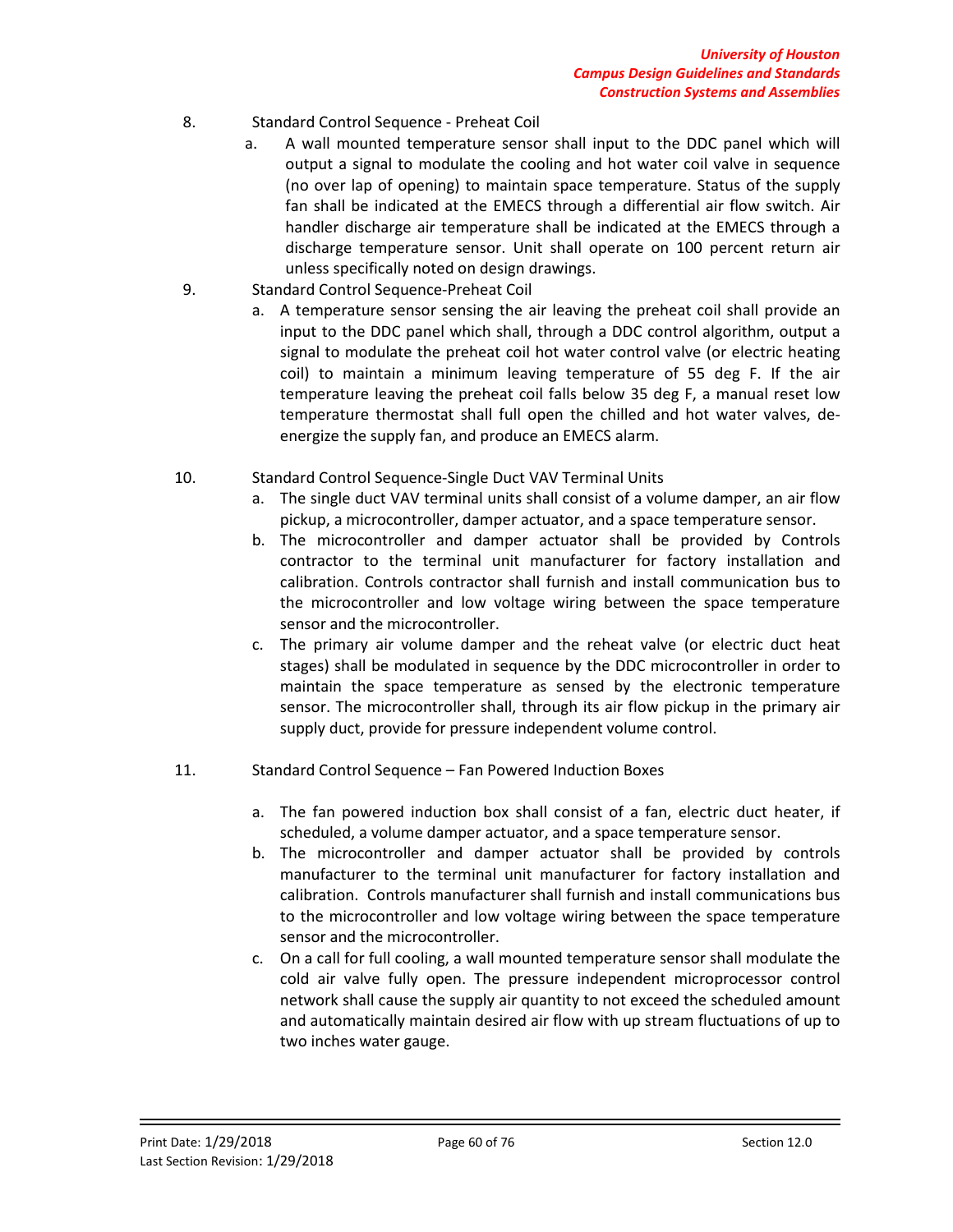- d. On a call for less cooling, as sensed by the room temperature sensor, the cold air valve shall modulate from fully open to the scheduled minimum air quantity.
- e. On a call for heat, with the supply air at scheduled minimum quantity, the electric duct heater stages shall schedule as needed to maintain space temperature.
- f. The VAV unit supply fan shall be interlocked through software to run anytime the air handling unit fan is on and automatically stop when the air handling unit fan is off.
- 12. Warranty period will commence upon completion of all point acceptance testing for EMECS work performance and acceptance by UH Utility Services Department.
- 13. In laboratories, if the exhaust fan or the AHU fail, building standard Operating Procedure shall be to have the PI to shut down all fume hoods, store chemicals in the proper storage locations and evacuate the building until EHLS has deemed the building save to re enter.
- 14. All PID control loops shall be tuned by controls manufacturer to ensure stable (no hunting). Tuning to be verified by Building Management Services.
- 15. Only alarm points specified by Building Management Services shall be displayed to operators terminals.
- 16. Control System Element Specifications:

## Water Valve Actuators

Averaging temperature sensor - All AHUs shall have averaging temperature sensors with a probe length of 12 feet minimum or one linear foot per square foot of duct cross-sectional area, whichever is greater.

Single point duct mounted temperature sensor shall be stainless steel probe of 12 inch length with duct mounted moisture/waterproof housing with conduit fitting.

Temperature sensor thermowell shall be rigid stainless steel probe of length which is, at minimum, 20% of pipe width with stainless steel thermowell. Provide with thermal grease to aid temperature sensing.

Freezestat shall be a minimum 20 feet vapor tension element which shall serpentine the inlet face on all coils or one linear foot per square foot of coil surface area.

Duct mounted static pressure sensor shall have an input range of 0 to 500 Pa (2.0 inches w. g.) and be easily accessible, integral non-interacting zero and span adjustment.

Space static pressure sensor shall have an input range of -0.1 to +0.1 inches w.g., and be easily accessible, integral non-interacting zero and span adjustment.

Duct mounted air flowrate sensor shall be multipoint flow cross or grid measuring device with bulkhead fittings to allow sensor tubing to be connected or removed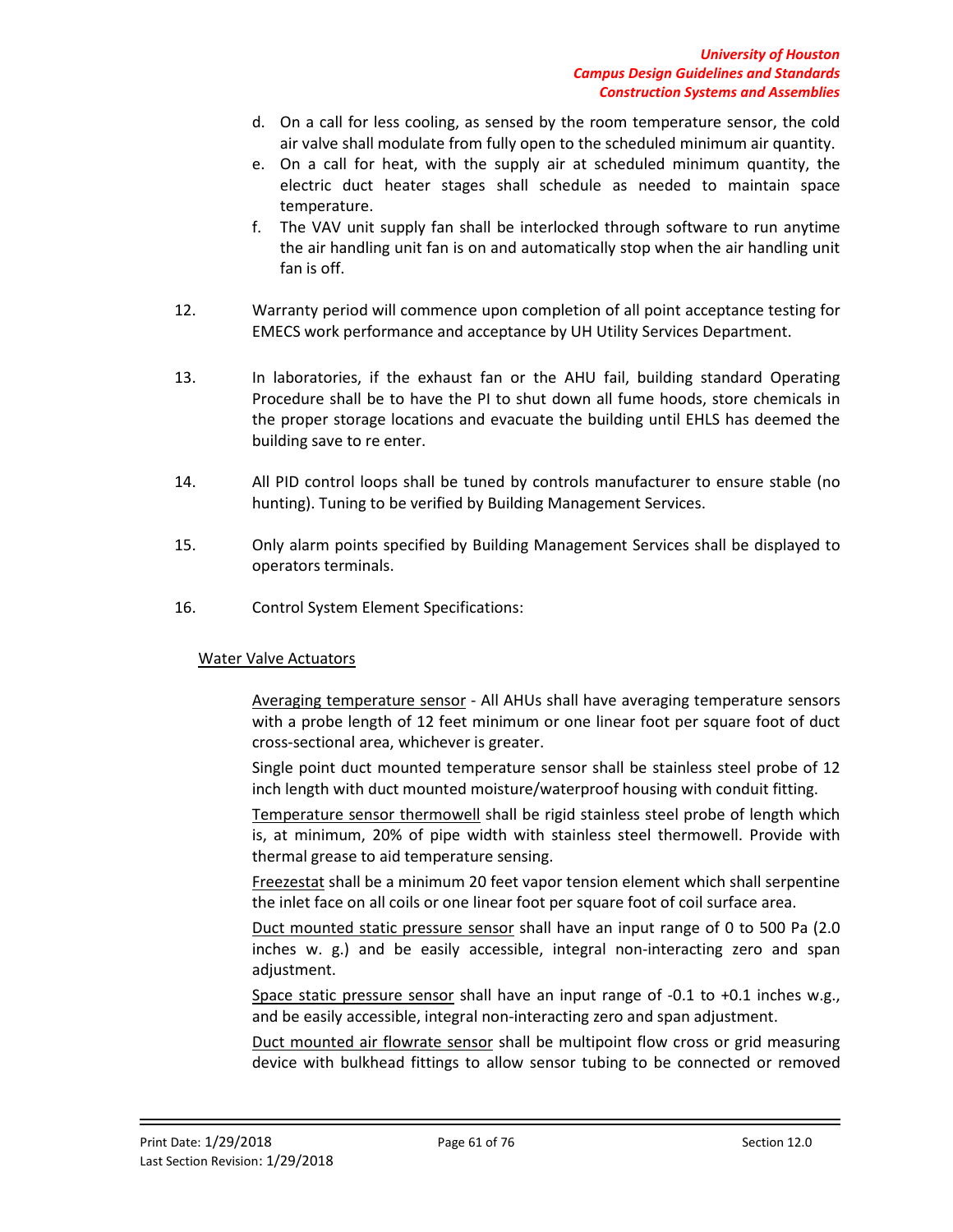without removing ductwork. Sensing grid shall be constructed of 304 stainless steel. Fan inlet air flowrate sensor shall be multipoint flow cross or grid measuring device mounted at the inlet of the fan. Bulkhead fittings to allow sensor tubing to be connected or removed without removing the device form the fan shall be provided. Differential pressure for liquid flow shall be a microprocessor based transmitter which measures differential pressures and transmits an output signal proportional to the measured variable. Manufacture: Rosemount 1151 Smart Pressure Transmitter with equalizing manifold.

## D3070 AIR AND WATER BALANCING

- 1. FP&C will provide air and water balancing services under separate contractor.
- 2. Contract will be required to support access to equipment for air and water balancing contractor. For example, the contractor may need to provide ladders or a lift for equipment access.

# **D40 FIRE PROTECTION**

D4000 GENERAL (see also Section 12.0d-- ADDENDUM D: Alarm and Special Hazard Protection Specifications)

- 1. The University of Houston Fire marshal's office is the Authority Having Jurisdiction ("AHJ") for the University of Houston System.
	- 2. All University of Houston fire alarm devices, components and controls will be SimplexGrinnell. Note: Notifier fire alarm control panels are considered equivalent to SimplexGrinnel FACPs. Other manufacturers' fire alarm devices, components or controls are allowed ONLY with written approval from the Associate Vice Chancellor/Vice President of Plant Operations and the University of Houston Fire Marshal's office.
- 3. All fire suppression controls must be compatible (interface and full communication capable) with SimplexGrinnell's or Notifier's controls and network system.
- 4. All fire and life safety system plans must be reviewed, approved, and stamped by the University of Houston Fire Marshal's Office prior to installation.
- 5. Acceptance tests must be conducted for all fire and life safety systems prior to occupancy. The University of Houston Fire Marshal's Office must conduct and/or witness all such testing

#### D4010 SPRINKLERS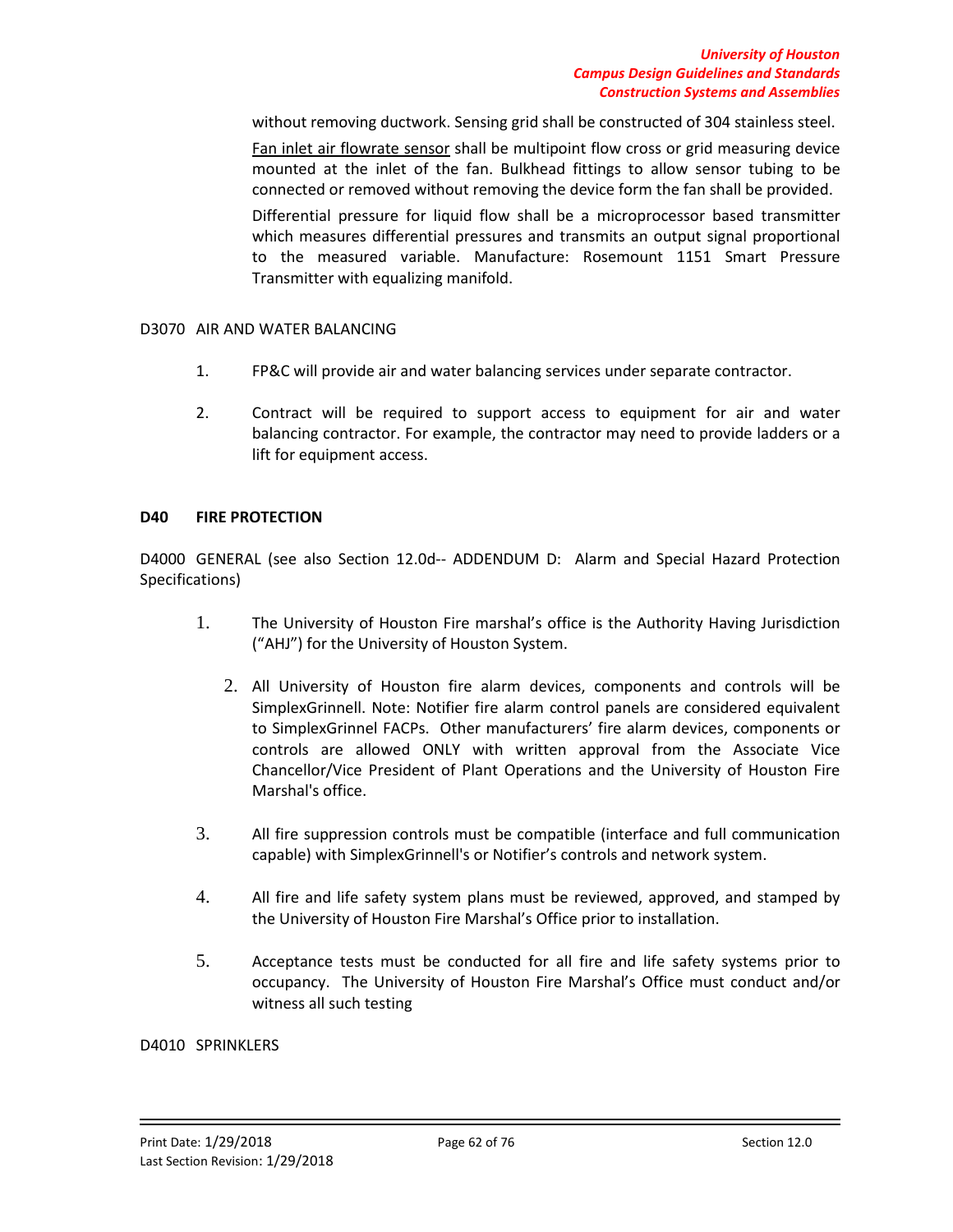- 1. All University of Houston buildings will be sprinklered.
- 2. The design consultant shall include in the bid documents the fire protection sprinkler system – sprinkler head and main header location plans, riser locations and diagram. Risers shall include sprinkler header take-offs with fire alarm points located.
- 3. Drawings shall be laid out to allow for the addition, at the completion of construction, all as-built header and branch piping to each sprinkler head.
- 4. The fire protection sprinkler system and standpipe system shall be designed by a registered professional engineer or an organization which possesses a valid certificate of registration as issued by the state fire marshal and has at least one (1) person engaged in or working on the actual plans, who is licensed to perform the work authorized by his certificate.
- 5. The fire protection systems shall be designed in accordance with the requirements of National Fire Codes and these guidelines except that electrical rooms housing switch gear, transformers, and emergency generators will not be sprinkled nor have any pipes routed through their space. All materials shall be approved by Underwriters Laboratories and/or Factory Mutual Laboratories. Compliance with Article 5.43-1 and 5.43-3, Texas Insurance Code is required.
- 6. Sprinkler piping shall be Schedule 40 A.S.T.M A53 steel pipe. No flexible sprinkler head drops will be allowed. Only hard-piped offset and drops will be permitted.
- 7. Sprinkler piping on each floor shall have isolation valves with tamper switches at riser connections.
- 8. Smoke detectors are also required in buildings with sprinkler systems.
- 9. At connections to fire service main, fire protection systems shall include a post indicator valve installed outside the building in accordance with NFPA 13 and a building-interior sprinkler control valve with indicator in the sprinkler riser room.

## D4030 FIRE PROTECTION SPECIALTIES

- 1. The number, size and type of portable fire extinguishers shall be in accordance with the requirement of NFPA-10 and as determined by FP&C. Compliance with Article 5.43-1, Texas Insurance Code is required.
- 2. Fire fighting equipment, such as hoses and extinguishers, shall be approved by the UH Department of Public Safety Fire Marshal office.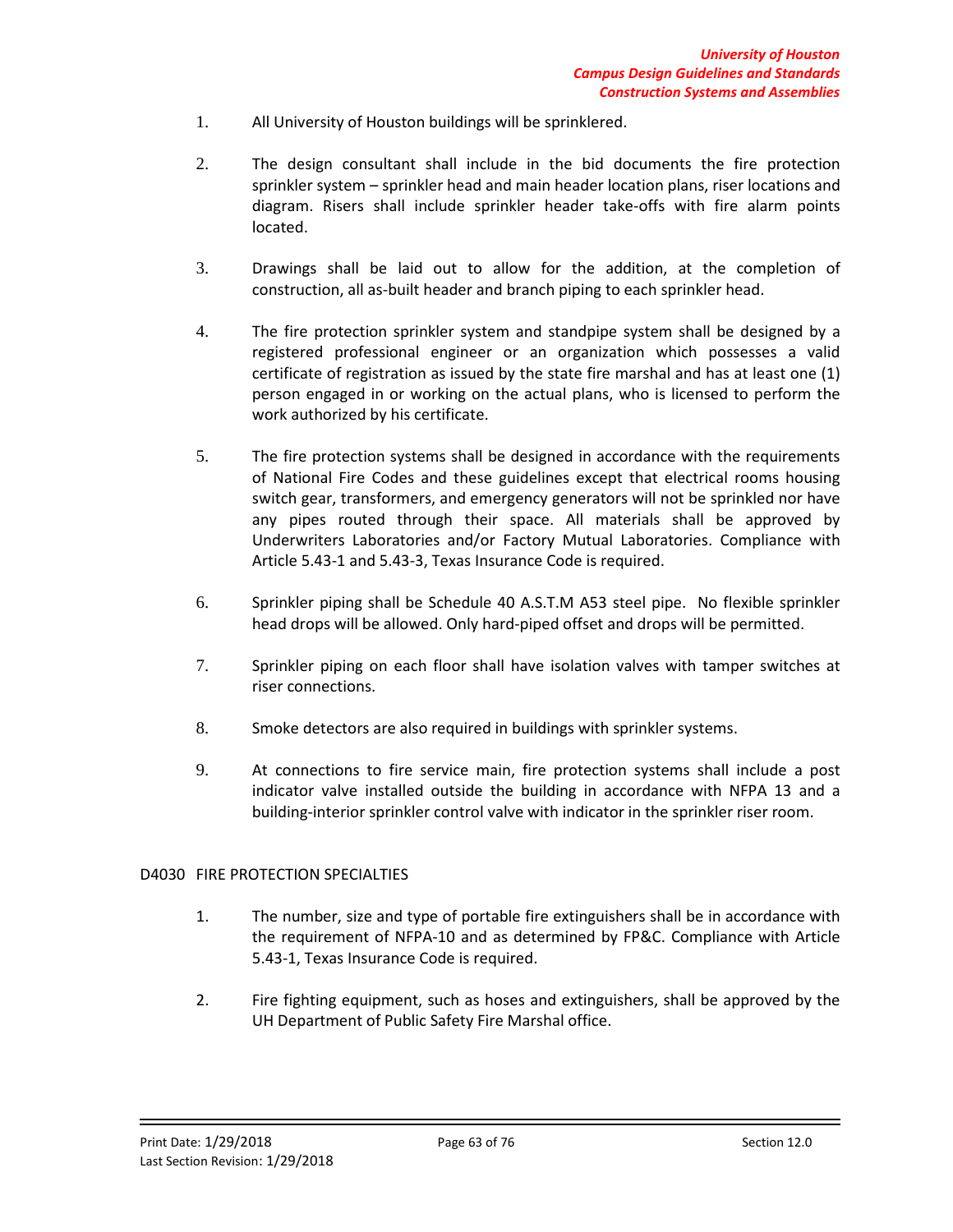3. University of Houston fire protection consultant will review the design consultant's plans and make recommendations to incorporate in the bidding documents.

## **D50 ELECTRICAL**

### D5000 GENERAL

- 1. Electrical and telecommunications rooms will stack vertically through the building.
- 2. Provide 2 hour rated walls for all electrical and telecommunications rooms.
- 3. Electrical and telecommunications rooms will be open above the ceiling and have a minimum of three open walls for distribution.
- 4. Electrical wall outlets which include a USB port for charging electronic devices may be considered for student lounges, classrooms, informal learning spaces, and similar spaces.
- 5. In all new facilities/major electrical renovations, a confirming Short-Circuit study shall be performed in order that all new circuit breakers, panelboards, fuses and other protective devices are properly rated for the maximum imposed system fault current. A Protective Device Coordination study shall also be performed to provide device settings for adjustable circuit breaker trip devices.
- 6. Projects of lesser scope which add to or change the existing balance of the existing electrical infrastructure shall also be considered for these two studies. Confirm with Plant Operations FM Utility Group.
- 7. A 208 Volt single phase 2 pole 30 amp twist lock receptacle shall be added to the roof for the proper operation of a swing stage

## D5010 CAMPUS ELECTRICAL SERVICE AND DISTRIBUTION

1. Electrical service for the campus is furnished by CenterPoint to the University of Houston Cougar Substation at 138 KV. From Cougar Substation, 12.47 KV power is supplied by three feeders to the Central Plant, two feeders to Health & Bio Med Plant, and two feeders to the ERP Campus. Then to campus buildings through the utility tunnel and underground duct banks from the switchgear in all three locations. Most all of the main campus buildings is served by two 12.47 KV feeders with an automatic transfer switch to supply electrical power to a building in case there is a loss of power from the primary feeder. Some buildings are served directly from CenterPoint street utilities. Each building has a transformer to reduce the 12.47 KV distribution voltage to the required building service voltage.New building service voltage shall be 277/480 volts, 3 phase, 4-wire wye.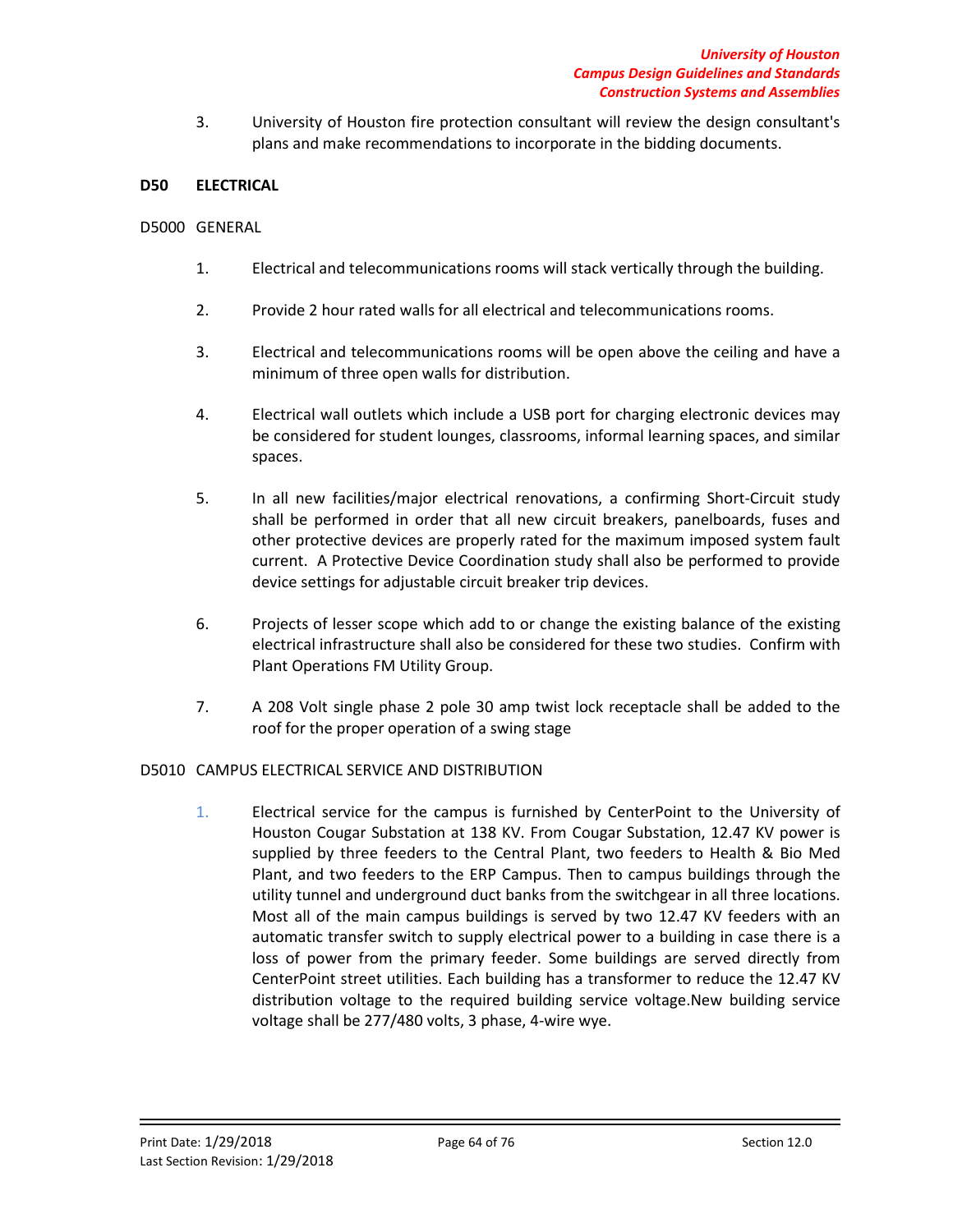- 3. Note that as January 1, 2017, UL 67 contains new requirements to Panelboards and load centers when used as Service Entrance equipment. This requirement now aligns with the new 2017 NEC, Section 408.3(A)(2).
- 4. Dry or oil filled "preferred" type transformers shall be used for building electrical service to provide 480 volt to volt, 3-phase, 4-wire, wye distribution.
- 5. The building 12.47 KV transfer switches shall be 3-position (preferred feeder, off, standby feeder) **utilizing load side vacuum interrupters** which will be coordinated with system vacuum breakers. Transfer switches are to be SF6 type. All 15KV ATS shall have closed transition switching capability on the line side.
- 6. Building distribution switchgear shall have equal to or great capability of a Square D Class CM4000 power logic circuit monitor(s) with AO420 attachment or (alternate approved by Facility Authority). The following parts are necessary: LED Display, JOX I/O extender module, CAB12 Serial cable, Current Transformers either clamp-on or molded, fuse holders and fuses on voltage circuit, shorting block for CT circuit. The power monitor shall have a digital display capable of monitoring all primary power parameters including total harmonic distortion, transient voltage, trending, and wave form capture on voltage and amperage. All metering must have Ethernet and MODBUS capability.
- 7. Confirm smart electric metering need with FP&C Project Manager: Electrical energy savings have the greatest benefit to the campus utility budget, therefore electric meters will be the top priority for project inclusion, followed by water, chilled water, and steam meters. Auxiliary buildings will be the highest priority for meter location, followed by science and research buildings, followed by E&G buildings 40,000 SF and larger. Smart electric bases of design are:
	- i) E-Mon Class 5000 Smart Meter w/Dual Protocol Communications featuring 4 line display (kWH, KWH/Demand with peak time and date, power factor per Phase, kW real-time load, and amps and volts per phase). On Board Set Up Options shall include IP Address, meter date/time ID codes for E27 and BACnet.
	- ii) E-Mon Green Class Meter with  $CO<sub>2</sub>$  and Carbon Footprint Data featuring directread two-line LCD display showing kWH, current load, peak Demand in kW and peak date and time; to-date energy cost based on user-entered cost per kWH and projected hourly cost based on metered load; and display of total carbon  $(CO<sub>2</sub>)$  emissions in pounds (lbs.) and hourly emissions based on metered load.
- 8. Electrical smart-meters shall be located in the building electrical rooms.
- 9. Underground 480V (and greater) KV electrical power cables to be in 4 inch PVC conduit encased in red concrete. The top of the concrete duct bank shall be a minimum of 36 inches below grade. A number 4 rebar shall be installed in each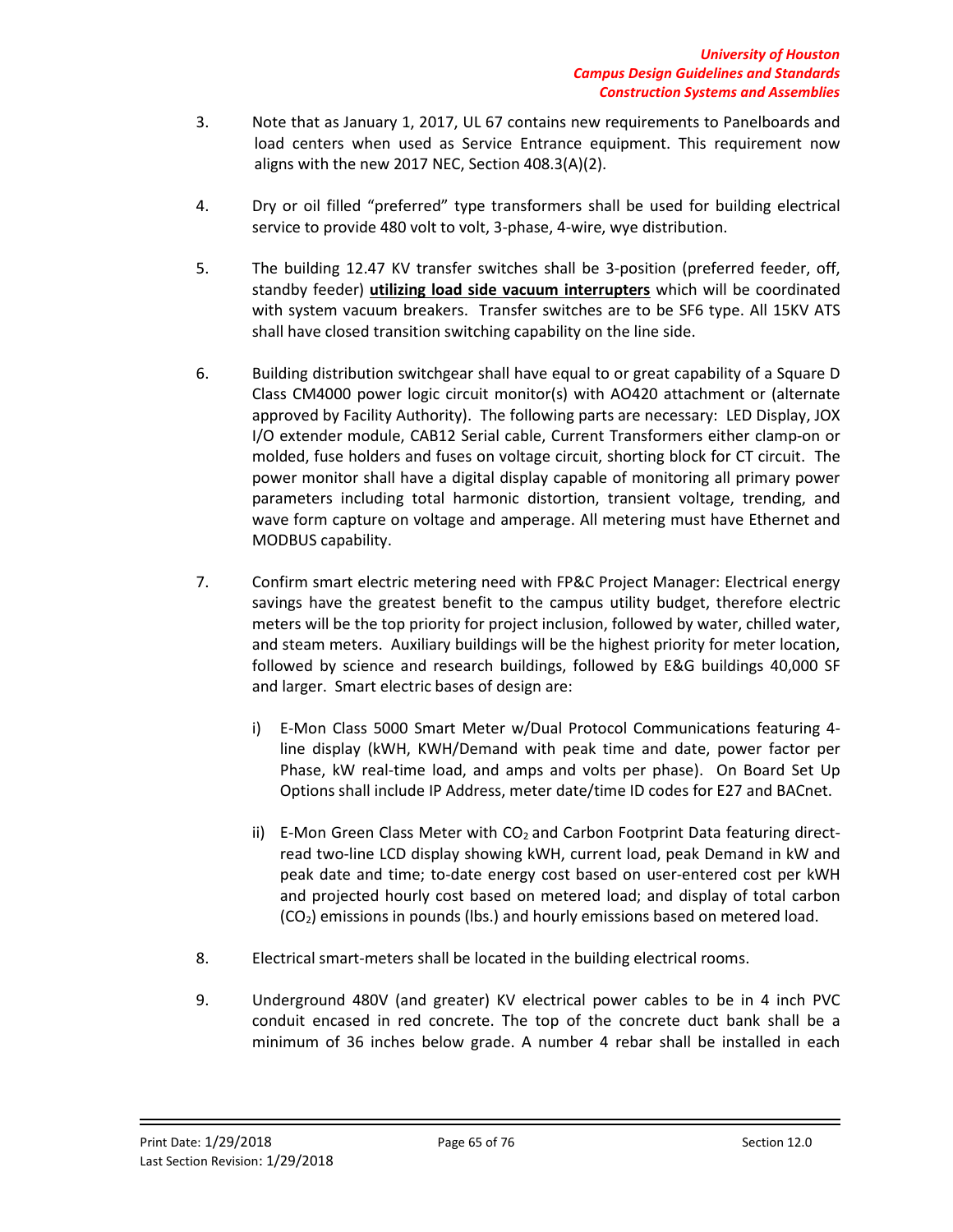corner of the duct bank. PVC conduits shall be supported in duct bank using PVC spacers providing a minimum of 3 inch separation between conduits.

- 10. Power cable for 12.47 KV electrical power distribution in utility tunnel must be in 4 inch rigid aluminum conduit. Conduit shall be supported vertically with unistrut brackets that extend from the floor to the ceiling or the tunnel. Brackets shall be anchored to the structure at both ends using suitable anchors. Conduits shall not be supported from the wall of the utility tunnel.
- 11. All 12.47 KV conduit fittings shall be threaded. Where conduit unions are necessary, provide Appleton type EC or Thomas and Betts "Erikson Coupling".
- 12. Use rigid galvanized steel elbows or rigid aluminum elbows in utility tunnel and building conduit runs. The minimum bending radius of conduit elbows shall be 36 inches.
- 13. Prior to initial energization of the work and before final review and acceptance of all 12.47 KV feeder construction work, all cable shall have high potential proof tests performed and test results accepted by FP&C. Utility Services shall be present and witness the testing. Contractor shall provide field reports to customer followed by final reports in project close out package.
- 14. Prior to completion of the work and before final review and acceptance of all 12.47 KV feeder construction work, all cable shall have high potential proof tests performed and test results accepted by FP&C. Utility Services shall be present and witness the testing.
- 15. The 12.47 KV service at each new building must be tested to insure proper phasing for rotation and to insure the phase sequence for each feeder is the same for the building.
- 16. All below grade building or utility tunnel conduit wall penetrations must use Thunderline Corporation "Link Seals" to make penetrations leak proof.
- 17. Manufacturer's specified minimum bend radius for cable shall not be exceeded.
- 18. When cable is in free air, for temporary only,it shall be anchored at 3 foot intervals with Unistrut Force-A-Clamp insulators P1787A through P1795B or equivalent.

# D5015 BUILDING ELECTRICAL EQUIPMENT AND ELECTRICAL DISTRIBUTION

1. Use heavy chrome-plated or nickel-plated escutcheons for conduit passing through walls and ceilings of finished areas. Use B&C Number 10 or alternate approved by FP&C/FM.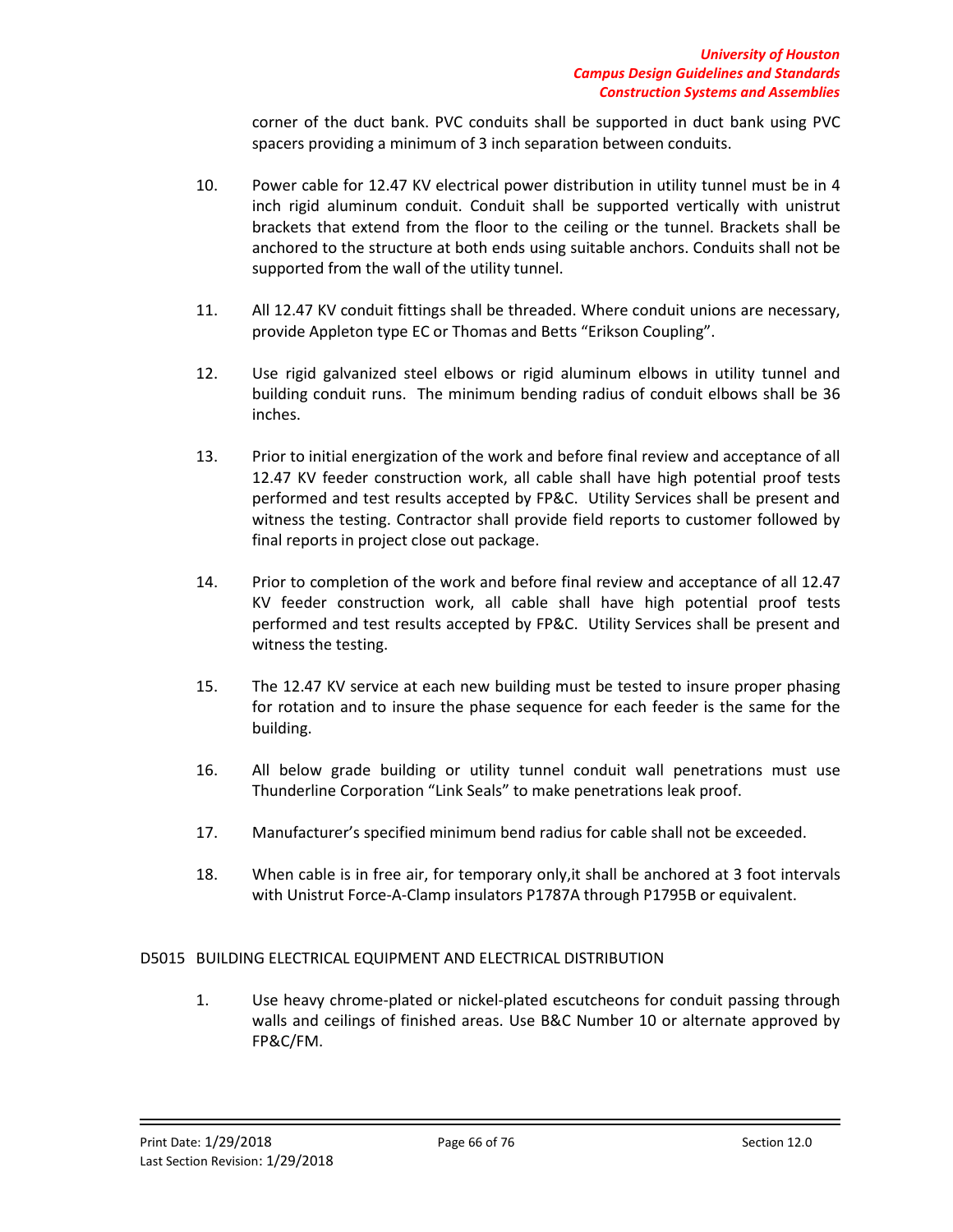- 2. Whenever access is required through wall or ceilings to concealed junction boxes or other concealed electrical equipment, a hinged access door and frame is required to be installed with door opening location and opening size as required for inspection and maintenance. Access door to be equipped with cam locks.
- 3. Motors:
	- a. Premium or super efficiency motors with cast iron frame are to be specified (Gould E-Plus, General Electric "Energy Saver", Reliance XE, Century, Balor Super E or UH approved alternate).
	- b. Motors are to be specified with Class F insulation and Class B temperature rating.
- 4. All wiring terminations shall be labeled in the pull box, distribution panels, and switchgear. All outlet devices connected to emergency power shall be identified by labeling stating that it is an emergency device, or the device itself shall be colored red. A red painted cover is an acceptable substitute for red coloring provided by the device manufacturer.
- 5. All #6 AWG and larger conductors shall be connected with high conductivity, wrought copper, color-keyed compression connectors. Crimping tools, dies, and connectors to be by same manufacturer, and crimping shall be done by electricians certified for the crimping tools used.
- 6. Bolted Bus Bars:
	- a. All electrical bus must be copper.

b. Bus bars shall be 98 percent conductivity, round edge copper with through bolted connections.

- c. Bolted bus joints shall be ring silver planted and shall contain a minimum of two bolts per joint. Utilize U.S. manufactured, capacity identified, silicone bronze bolts, nuts, flat washers, and lock washers. The torque wrench settings and the required bolt capacity for splice plate connections, etc. shall be listed on the Shop Drawing for the bus assembly. All torque values to be verified and approved in writing by project licensed electrical engineer. Bolted connections must be accessible for inspection and maintenance.
- 7. Wiring:
	- a. All wiring must be copper.
	- b. All electrical power wiring must be installed in conduit (EMT, or rigid galvanized steel conduit).
	- c. Use mogul LB conduit fittings.
	- d. All wire insulation to be THHN or THWN.
	- e. All feeders and branch circuits shall be #12 AWG or larger.
	- f. All wire larger than #10 AWG shall be stranded.
	- g. Flexible metal conduit is permitted at motor, fixture, and other equipment only.
	- h. The contractor shall follow the manufacturer's directions for delivery, storage and handling of equipment and materials.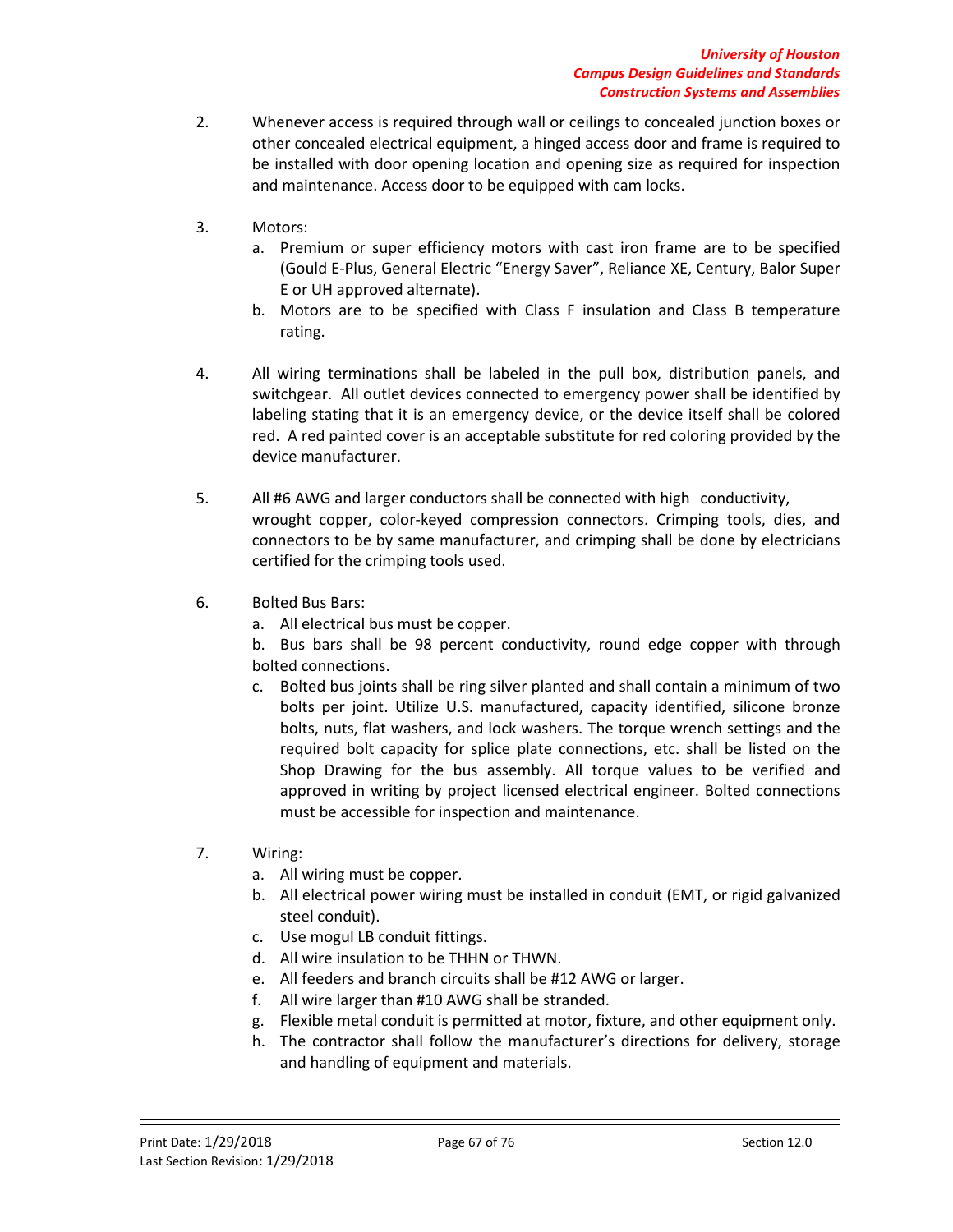i. Equipment, electrical cable, and material shall be tightly covered and protected against dirt, water, chemical, physical or weather damage and theft.

# D5020 LIGHTING

- 1. Building interior light shall primarily beT-5 or T-8 Florescent lamps with electronic ballasts.
- 2. LED fixtures shall be considered for elevator lobby, stairwell, high ceiling, and other difficult to access ceiling areas. Lighting designer shall confirm adequacy of light distribution in evaluating suitability of LED usage in these applications. LED lighting will otherwise be considered on a case-by-case basis.
- 3. U-tube lamps shall not be used.
- 4. Classroom and office lamp color temperature shall be between 3,000 and 3,500 degrees Kelvin.
- 5. LimeLite Technologies', Inc. proprietary Light Emitting Capacitor (LEC) DirectVu™ lamp may be used for exit lighting.

## D5030 FIRE DETECTION AND ALARM SYSTEM

- 1. All systems must be SimplexGrinnel or Notifier voice "capable," and communications compatible with the campus fire alarm network.
- 2. The design consultant will meet with the University's designated fire alarm consultants to receive their recommended design factors. The design consultant will incorporate required design factors into the bidding documents. The fire alarm consultant will prepare the required drawings that will be inserted into the bidding documents.
- 3. The fire detection and alarm system shall be designed in accordance with requirements of pertinent sections of the National Fire Codes by a firm registered in the State of Texas and whose employees have a valid fire alarm planning superintendent's license or fire alarm technician's license issued by the state fire marshal. All material shall be approved by Factory Mutual Laboratories and Listed by Underwriters Laboratories. Compliance with article 5.32-2, Texas Insurance Code is required.
- 4. The Control Center shall be located in a secured area inside of a building.
- 5. Four (4) fiber optic cables are required for each building fire alarm system service connection tie-in to the campus fire alarm network.
- 6. Smoke detectors are also required in buildings with sprinkler systems.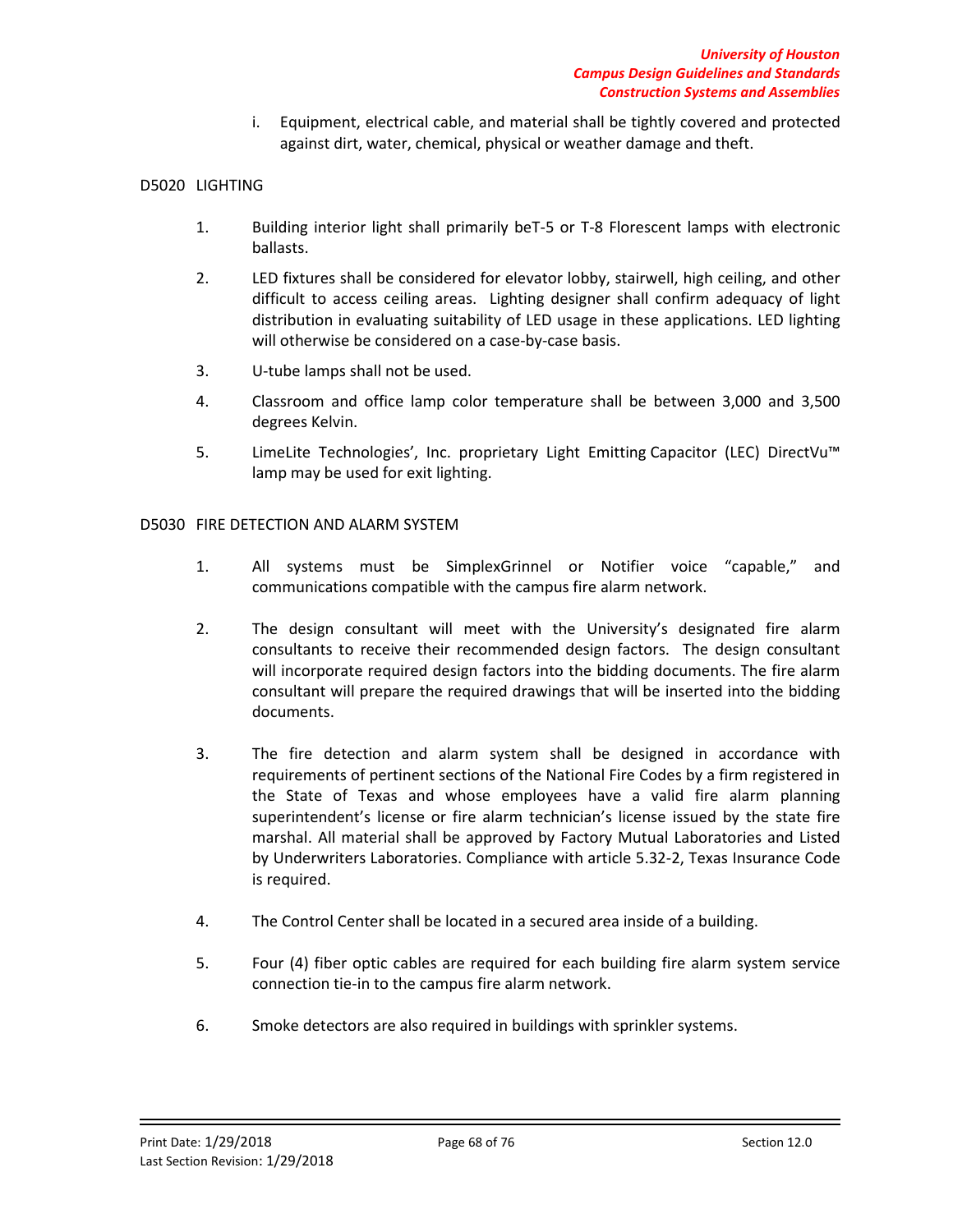- 7. Four percent (4%) spare sprinkler parts (or quantity per NFPA-13, whichever is greater) are required.
- 8. SimplexGrinnel shall provide training for sprinkler system and fire alarm system operation.
- 9. A mass notification system such as Alertus Beacons is required in certain public spaces. Consultant shall coordinate with the UH Department of Public Safety and FP&C for specific requirements.

## D5035 TELECOMMUNICATIONS SYSTEMS AND FACILITIES DESIGN

- 1. Up to date Telecommunication system and facilities requirements / network infrastructure standards and recommendations can be found at: [http://www.uh.edu/infotech/services/computing/networks/network-infra](http://www.uh.edu/infotech/services/computing/networks/network-infra-standards/index.php)[standards/index.php.](http://www.uh.edu/infotech/services/computing/networks/network-infra-standards/index.php)
- 2. Telecommunication facilities are typically dedicated spaces which are not shared with other building services. Entrance Facilities, Equipment Rooms, Telecommunication Equipment, and Telecommunication Rooms may not be accessed through mechanical or electrical rooms.

# D5040 ACCESS CONTROL MANAGMENT

- 1. The Access Control System shall be the BASIS Access Control Management System so as to interface into the existing BASIS Access/Cougar One Card System. System shall be provided by Stanley Convergent Security Solutions, Inc., Contact: Mr. Terry Clymer, Ph.: 832-289-4538, Fax 713-861-7808, Terry.Clymer@sbdinc.com. Full system specifications may also be obtained from this contact or from the UH Access Control Shop.
- 2. Access Control Contractor shall provide and install all low voltage plenum cabling to access control devices and electrified door hardware, and make all low voltage connections. All low voltage cabling must meet or exceed UH standard for low voltage cabling installation.
- 3. Access Control Contractor shall provide door lock power supplies if not provided with door hardware for all devices and supporting devices. Power supply for latch retraction must be the same manufacturer as the exit devices.
- 4. Access Control Contractor shall provide specified BASIS client software (if specified), and associated training.
- 5. The UH Department of Public Safety/ Electronic Access Control Manager shall indicate which of the following typical locations: doors, frames and door hardware, elevators, automatic doors, and building entrances shall be equipped with the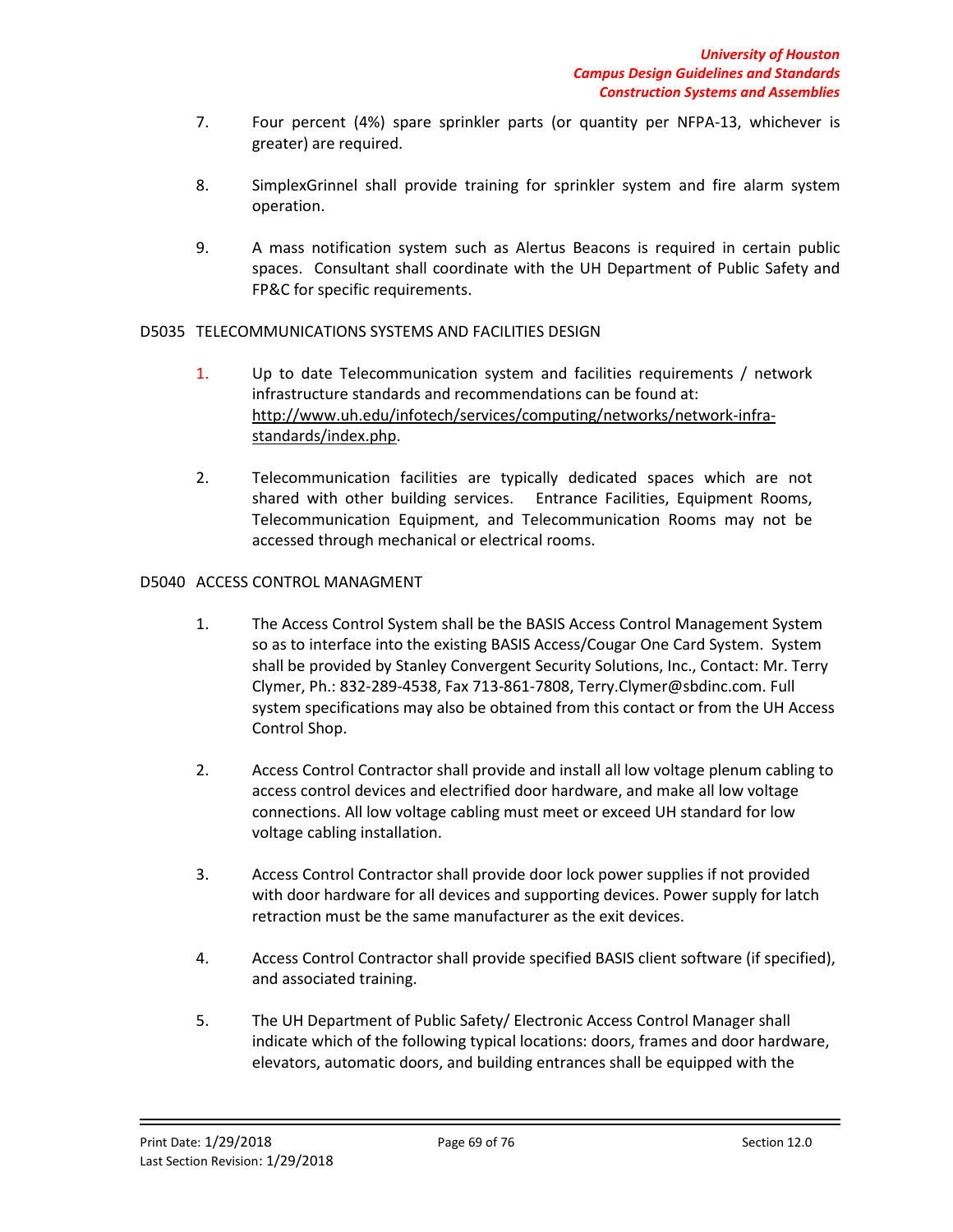access control management system. See also B2031 Exterior Door Hardware and C1025 Interior Door Hardware.

- 6. Access control equipment may include magnetic stripe and proximity card readers, intelligent system controllers, system enclosures, input panels, output panels, interface relays, power distribution modules, door contacts, egress motion detectors, exit buttons, RTE hardware at exit-only doors, door prop horns, key switches, system power supplies, fused relay outputs, back up batteries, and power distribution modules for fail-safe locks only (to be tied into the building fire alarm system).
- 7. Submittals for the access control management shall be integrated with submittals for the components into which the access control equipment shall be incorporated (e.g. frames, elevators) to ensure the design intent of the system/assembly is completely understood and can be reviewed together. All access control installation doors require adequate submittals be submitted prior to commissioning of door.
- 8. Distributor shall program all system and door set up information. All programming standards shall meet Programming Standards created and approved on 09/10/2016. Owner shall program all cardholders and access levels and provide final door labeling information for programming.
- 9. Eye readers may be used in-conjunction with Mag-swipe readers with special approval from Assistant VC/VP, Public Safety and Security including the UH Access Control Shop and Electronic Access Control Manager.
- 10. All Access Control Panels will be tied into buildings Life Safety (back-up) Generator when applicable.

# D5090 EMERGENCY GENERATORS

- 1. Emergency generators must meet the conditions of the Texas Commission on Environmental Quality (TCEQ) by rule or be individually permitted. City of Houston requirements that all tanks installed in its jurisdiction shall be UL 2085 listed tanks which are fire rated and double walled
- 2. Best practice is to use natural gas fueled emergency generators. If fuels other than natural gas are used for emergency generators, tanks must be double-walled; tanks larger than 1,100 gallons require registration to TCEQ. Contact Environmental Health & Safety for assistance.
- 3. All new generators installed on the UH campus must have engines that comply with current provisions of Part 40 Code of Federal Regulations (CFR) 89.102 for Tier 1 emission limits.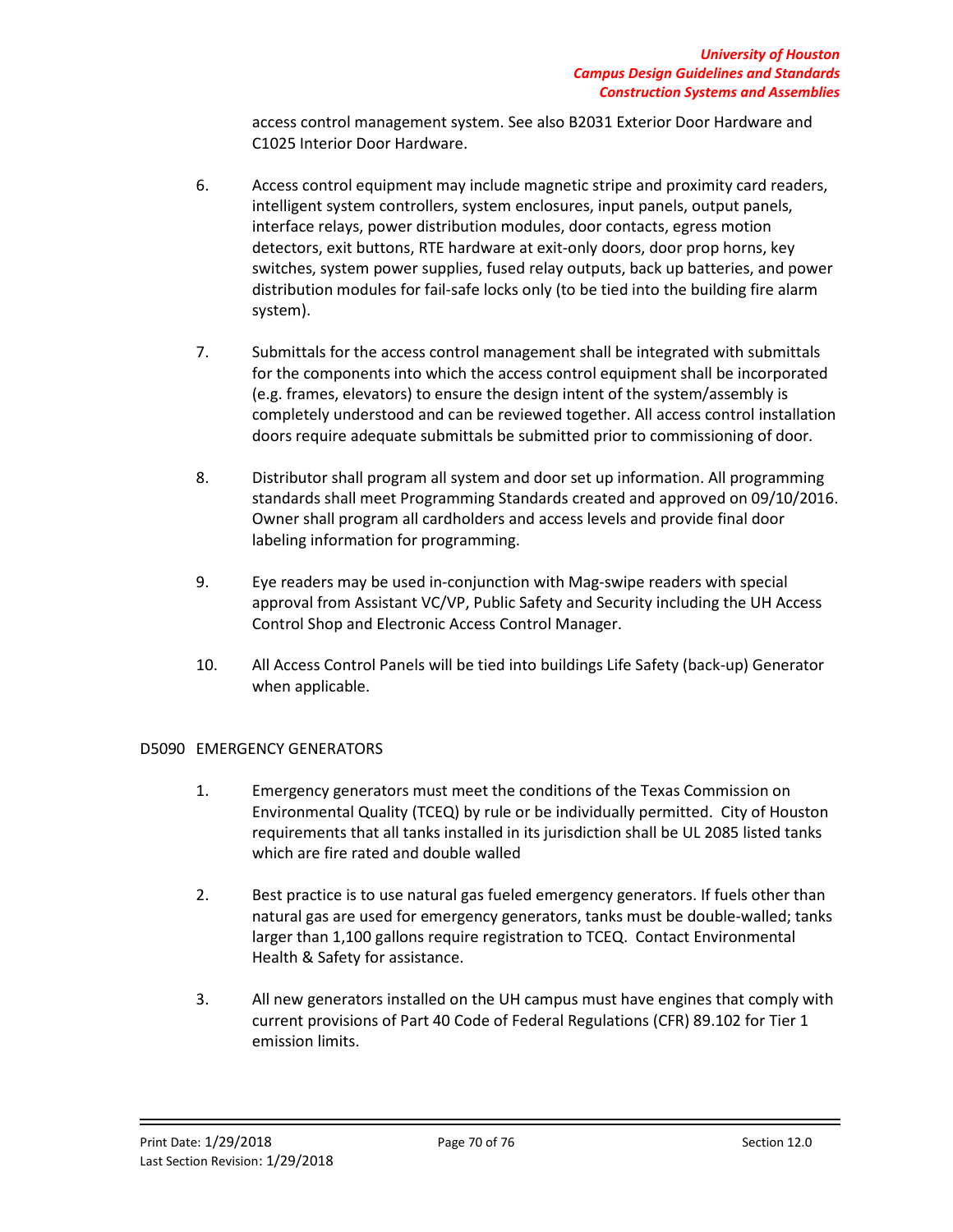4. All emergency generators must be equipped with a non-reset run meter. Testing of generators is prohibited from 6:00 am to 12:00 pm in Harris County, unless they are operating under emergency conditions.

### **ELEMENT E**

#### **E10 EQUIPMENT**

#### E1090 SPECIAL EQUIPMENT

1. Areas in which commercial kitchen equipment will be located shall have adequate space between adjacent equipment and equipment and the wall to allow for maintenance and cleaning. Whenever possible, equipment shall be on locking casters to permit maintenance or cleaning). Equipment on wheels shall be anchored.

#### **E20 FURNISHINGS (NOT USED)**

#### **ELEMENT F**

#### **F10 SPECIAL CONSTRUCTION**

#### F1010 SPECIAL CONSTRUCTION-DUMPSTERS

- 1. The site design for new facilities shall include an enclosed dumpster area. Dumpster locations shall provide convenient and access to vehicles emptying the dumpster, shall be in less visible areas of the site, and shall be screenable by planting, fences and/or walls. Chain-link fencing shall not be used.
- 2. Dumpsters shall be located on pads. Dumpster pads shall feature positive drainage to prevent standing water, and areas surrounding dumpster pad shall feature positive drainage away from the dumpster pad.
- 3. Sanitation trucks shall be able to approach the dumpster enclosure in a straightforward direction, align with the dumpster, reverse away (T-turnaround or similar) from the dumpster enclosure and exit the site. It is preferable that trucks do not have to back out of the site or make a 360 degree turn to exit the site.

### **ELEMENT G**

#### **BUILDING SITEWORK**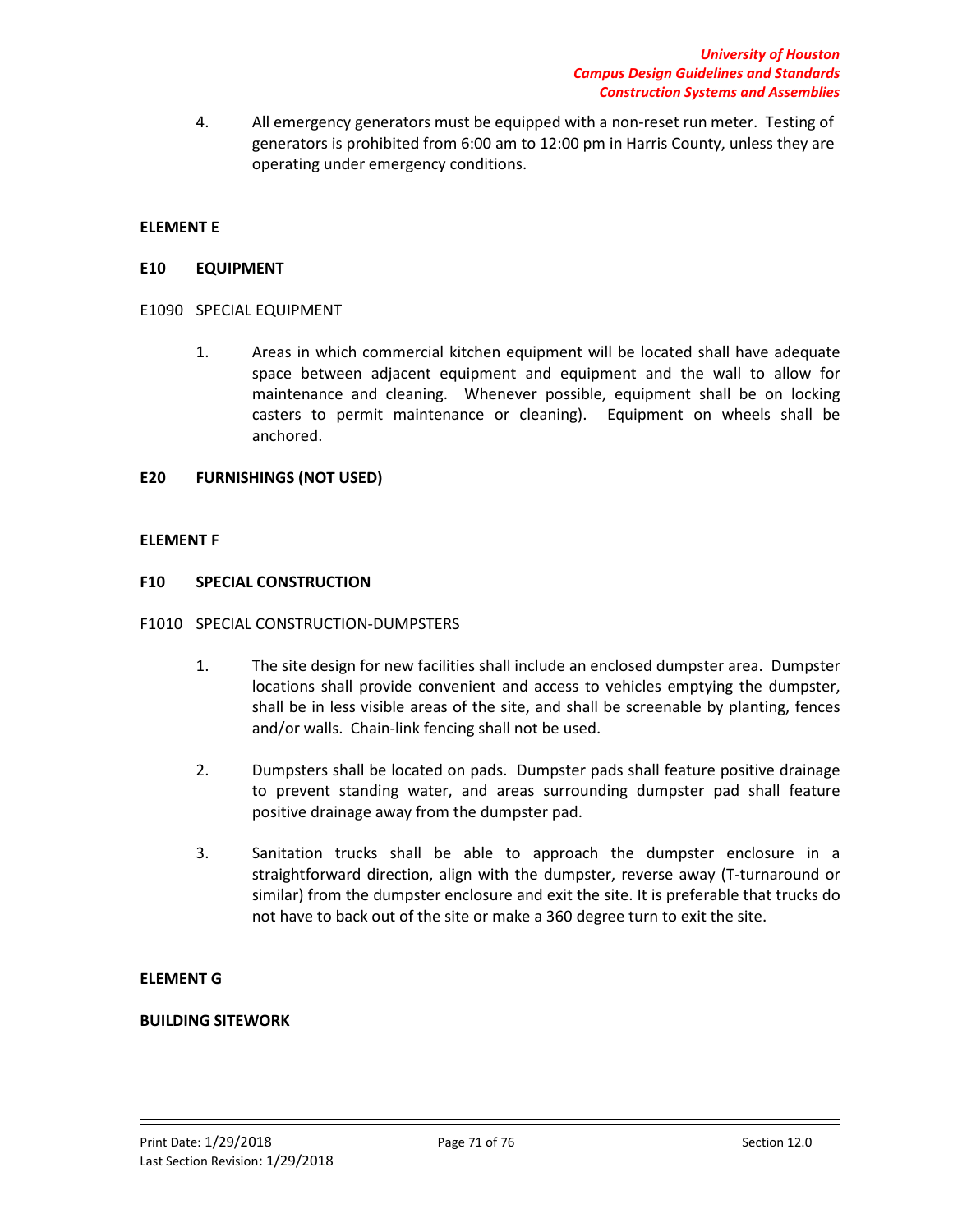#### **G10 SITE PREPARATION**

#### G1000 GENERAL [NOT USED]

#### G1001 COMPLIANCE WITH THE TEXAS UNDERGROUND UTILITY LOCATION PROGRAM

- 1. Texas law requires all excavators using mechanical tools to provide advance notice prior to digging, excluding weekends and holidays. Proper notification requires an excavator engaged on University of Houston projects to contact UH Utility Services and Lone Star Notification Center of a planned excavation no more than fourteen days and no less than forty-eight hours before the excavation (s) is/are expected to commence.
- 2. Excavators engaged on campus projects shall enter the project information on two faxable forms, which may be obtained through the FP&C Project Manager assigned to the project or from Utility Services (713-743-5791).

#### G1002 TOPOGRAPHIC ELEVATIONS

1. All elevations shown on site plans, floor plans (architectural, structural, HVAC and electrical), building elevations, wall sections, details, etc. shall be actual elevation above mean sea level (USC & GS or datum mandated by local governing authorities) as provided by the survey data.

#### G1005 TRASH REMOVAL

- 1. Trash receptacle locations should be at grade level and should be placed so that the receptacle can be loaded from top as well as side. The receptacle location should be screened from public view. Where the receptacle location is integral with the building it should be screened in a manner consistent with the general building design. Verify method of disposal (front loading or rear loading trucks). at each building with UH and FP&C/FM
- 2. Trash receptacle area should be adequately lighted for night use.
- 3. At receptacle locations, provide a reinforced concrete pad of sufficient size and strength to accommodate the receptacle and truck.
- 4. Where the receptacle location is integral with the building all associated stoops, porches, docks, and steps, exterior and interior should have built-in abrasive surfaces. Slope exterior porches and treads to drain water ¼" per foot. Exposed concrete finish work shall be accomplished in two pours; the first being structural, and the second being a two inch minimum finish topping poured near completion of project.

#### G1010 SITE CLEARING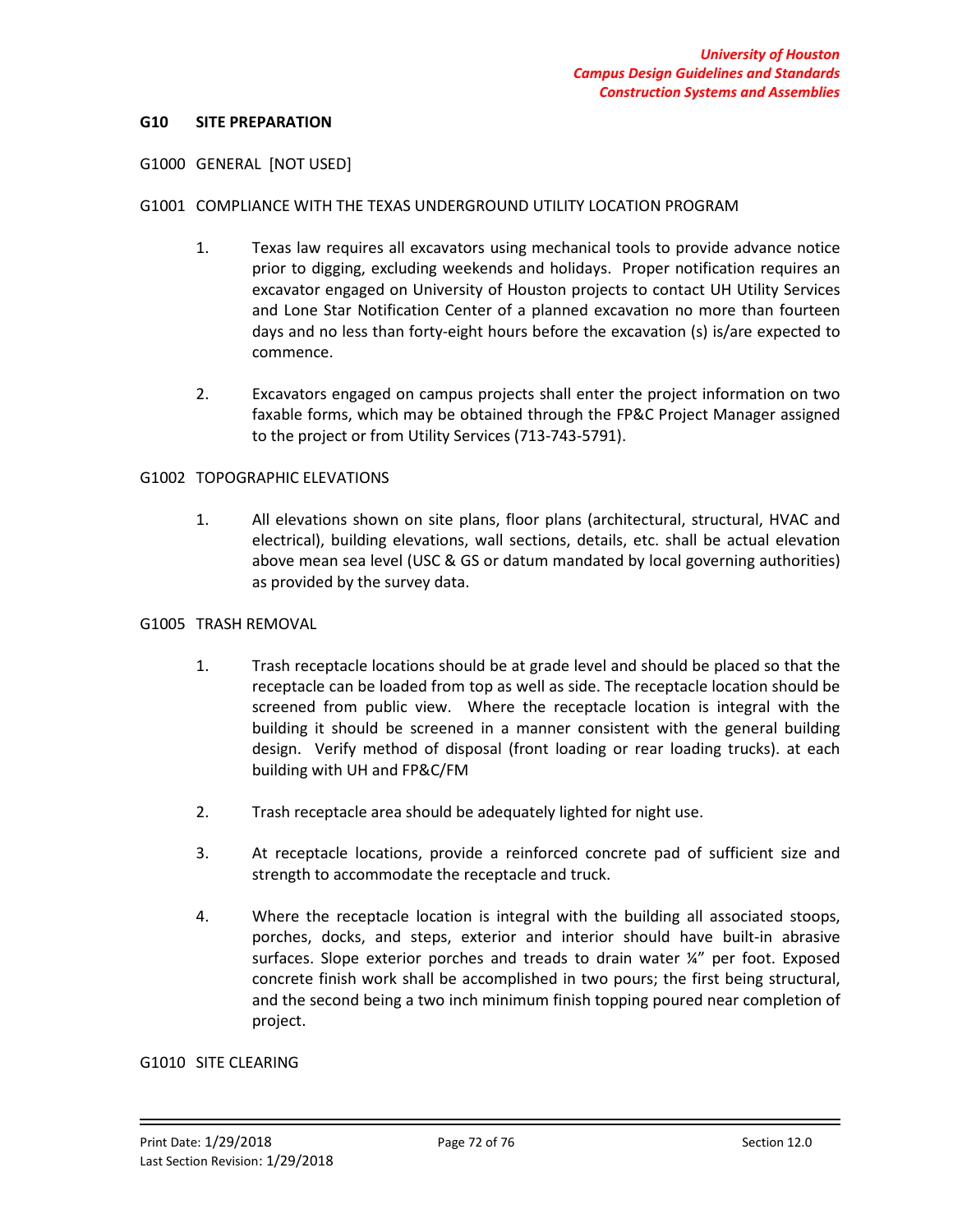## G1011 EXISTING TREE PROTECTION

Prior to the start of construction activities, the Contractor will submit a Tree Protection Plan to the Project Manager for review by the Tree Campus USA committee. The plan shall include the location of the protection barriers at the Tree Protection Zones (TPZ) of individual trees or dripline (whichever is greater) or at the outermost driplines of clumps of trees. The plan shall also include a tree maintenance plan and tree preservation standards for the construction period. Tree preservation methods shall comply with ANSI A300-part 5.

# G1020 SITE DEMOLITION AND RELOCATIONS

# G1021 EXISTING TREE RELOCATION

Many trees on the UH campus are of an age that will allow for relocation. Such trees will be relocated from the site, if necessary, to locations elsewhere on the campus as determined by FP&C/FM. Some existing trees on the campus should be relocated for the maximum health of earlier plantings. These trees should be incorporated into the site design if possible. FP&C/FM will designate such trees. Existing trees should be relocated only in late fall and winter; they should be watered and cared for a year.

Some trees on the campus have been planted in honor of or in memory of someone. If these trees must be relocated or removed, the dedication device must be relocated with the tree or reinstalled with the replacement tree. The UH will coordinate this effort with the donor if known.

# G1022 EXISTING TREE REMOVAL AND REPLACEMENT

In planning new construction, when is it not possible to mitigate tree removal due to budget or site constraints, a tree survey will be required as part of the project survey. Existing site trees will be identified by location, caliper size and species. The demolition plan shall clearly indicate which trees will be relocated and which ones will be removed. Removed trees will be required to be replaced. See DESIGN GUIDELINE SECTION 6.0 LANDSCAPE DESIGN, 6.8.2 for additional tree replacement requirements.

G1030 SITE EARTHWORK Refer to SECTION 7.0 SUSTAINABLE DESIGN GUIDELINES.

#### **G20 SITE IMPROVEMENTS**

G2000 GENERAL [NOT USED]

#### G2010 ROADWAYS

Streets and related subterranean storm drainage are to be designed and constructed in accordance with City of Houston Standards.

G2020 PARKING LOTS Refer to SECTION 9.0 PARKING STANDARDS AND GUIDELINES and Master Construction Specifications Division 32.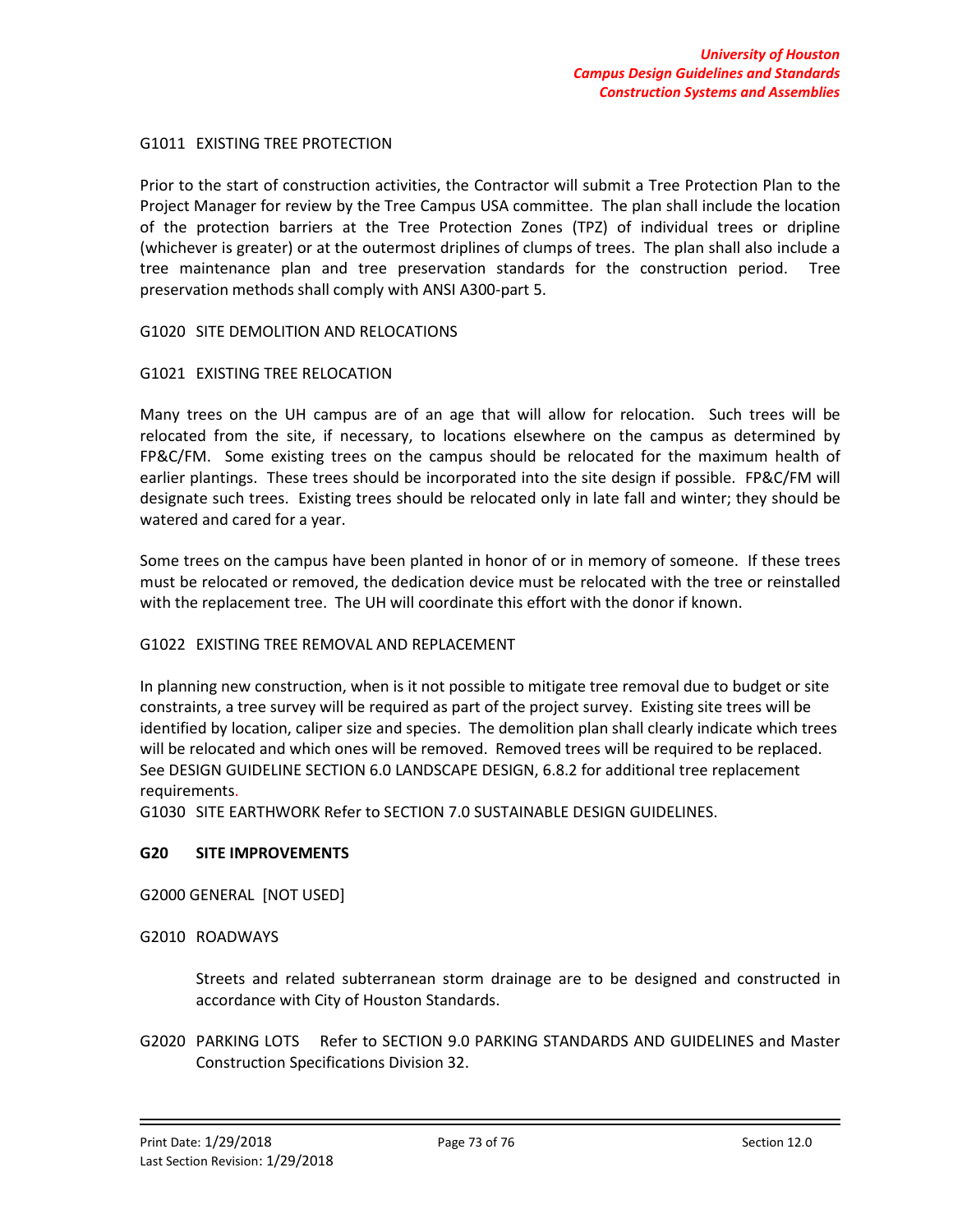- G2030 PEDESTRIAN PAVING Refer to SECTION 6.0 LANDSCAPE DESIGN GUIDELINES, SECTION 9.0 PARKING STANDARDS AND GUIDELINES, and Master Construction Specifications Division 32.
- G2040 SITE IDENTIFICATION
	- 1. Free standing exterior building identification to be provided by UH. Refer to SECTION 10.0 WAYFINDING STANDARDS AND GUIDELINES.
- G2050 LANDSCAPING Refer to SECTION 5.0 LANDSCAPE DESIGN GUIDELINES and Master Construction Specifications Division 32.
- G2052 EROSION CONTROL MEASURES A construction project which disturbs more than 1 acre of land must follow the Texas Commission on Environmental Quality (TCEQ) General Permit to Discharge Storm Water from Construction Sites. If less than 1 acre is disturbed the project is exempt from the permit requirements.

For a more complete description of principles of storm water management for construction activities at the University of Houston, refer to:

<http://www.uh.edu/ehls/environmental/water/checklist/>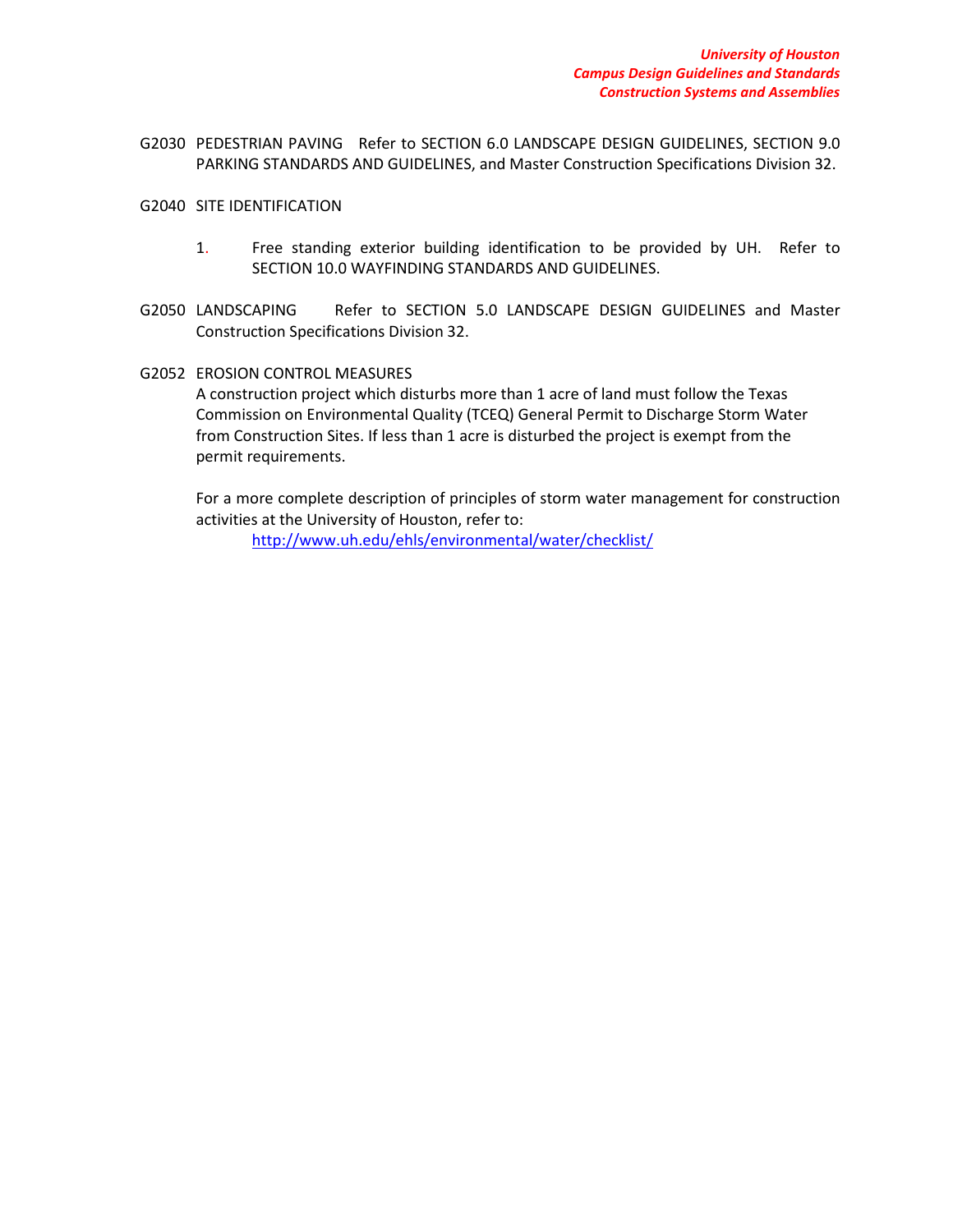# **G40 ELECTRICAL UTILITIES**

## G4030 SURVEILLANCE CAMERAS [revised July 16, 2018]

- 1. General:
	- a. Refer to Master Specification Section 28 23 00 for installation requirements, model specifications, and configuration requirements.

Refer t[o http://www.uh.edu/infotech/services/computing/networks/network](http://www.uh.edu/infotech/services/computing/networks/network-infra-standards/index.php)[infra-standards/index.php](http://www.uh.edu/infotech/services/computing/networks/network-infra-standards/index.php) , UIT Cabling Infrastructure Standards, for device configuration requirements and cable installation standards.

- 2. Location and Coverage:
	- a. Building Entrances: Provide facial identification cameras at entrances to the facility. Cameras may be positioned to capture exiting traffic if lighting conditions or physical obstructions prohibit the preferred camera view.
	- b. Exterior of Building Entrances at Card Readers: Provide dual function cameras directly in line with pedestal-mounted card readers that (1) capture faces to match card swipes and (2) provide an ample view of the background and surrounding space. For wall-mounted readers, the camera shall be installed no higher than 8 feet above the card reader.
	- c. Egress Doors: Provide activity detection cameras that provide a view of exiting traffic, with adequate resolution to reconcile subjects with entry cameras.
	- d. Stairway Landings: Provide facial identification cameras on every floor to capture arriving traffic.
	- e. Public Elevators: Provide facial identification cameras aimed at elevator doors on every floor to capture arriving traffic.
	- f. Public Hallways: Provide activity detection cameras in public hallways to show an individual's movement within the building.
	- g. Classrooms: Generally there shall be no cameras in classrooms.
	- h. Research Spaces: Provide facial identification cameras that show people entering or exiting the research space. Provide activity detection cameras in the hallways to show the movement of persons within the research facility. Cameras shall be employed within the research spaces themselves only when there is a need to monitor the health and safety of the researchers or assets need to be secured.
	- i. Administrative Spaces: Provide activity detection cameras in the hallways to show movement of people in the space.
	- j. Residential Spaces: Provide activity detection cameras in the common areas, including lounges, laundry, computer labs, cafes, etc. Cameras shall not be located within the bedroom units.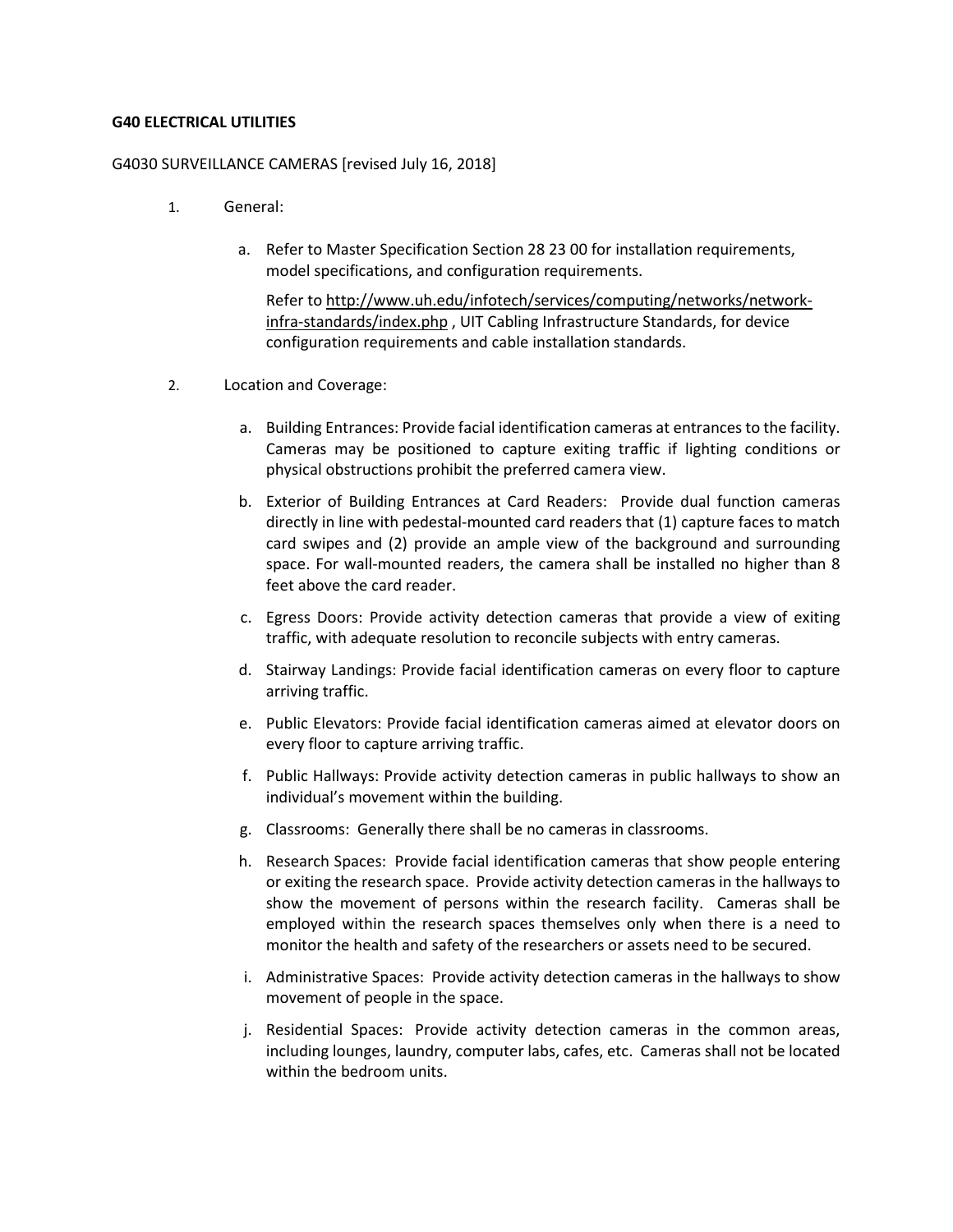- k. Point-of-Sale and Cashier Areas: Provide facial identification cameras that show patrons' faces at the point-of-sale.
- l. Surface Parking Lots and Campus Roadways: Provide activity detection cameras throughout designated areas. License plate reader cameras capable of capturing clear images of license plates as well as vehicle colors, during the day, and vehicle makes and models, day or night, shall be installed at designated parking lot entrances and exits. Automated license plate reader cameras shall also be installed at predetermined locations on campus roadways in keeping with a mesh design intended to capture any vehicle traversing the University campus.
- m. Parking Structures: Provide license plate reader cameras capable of capturing license plates and automobile makes and models at all entry and exit lanes. Activity detection cameras shall be located to show vehicular movement within the structure. Activity detection cameras shall also be installed on the entrance ramps to each level. Stair landings and elevator doors shall be covered on every floor with facial identification cameras in a manner consistent with building structures.
- n. Safe Rooms: For rooms containing a safe where money or valuable University property is stored, provide an activity detection camera of the safe area and a facial identification camera at the door leading into the safe room.
- 3. Resolution Requirements
	- a. Facial identification cameras shall be capable of achieving at least 100 pixels per foot at the point of interest. Camera models, locations, and lens specifications shall be determined using this value. Camera tilt angles shall not exceed 16 degrees unless approved by Campus Safety.
	- b. Activity detection cameras shall be capable of achieving 20 pixels per foot at the far end of the coverage area.
	- c. License plate reader cameras shall be capable of at least 60 pixels per foot and shall meet PlateSmart compliance requirements. Camera tilt angles shall not exceed 16 degrees.
- 4. Frames Per Second and Shutter Speeds
	- a. Facial identification cameras shall be set at 10 frames per second with shutter speeds of 1/100 seconds.
	- b. Activity detection cameras shall be set at 5 frames per second with shutter speeds of 1/100 seconds.
	- c. License plate reader cameras shall be set at 10 frames per second with shutter speeds of 1/1000 seconds.